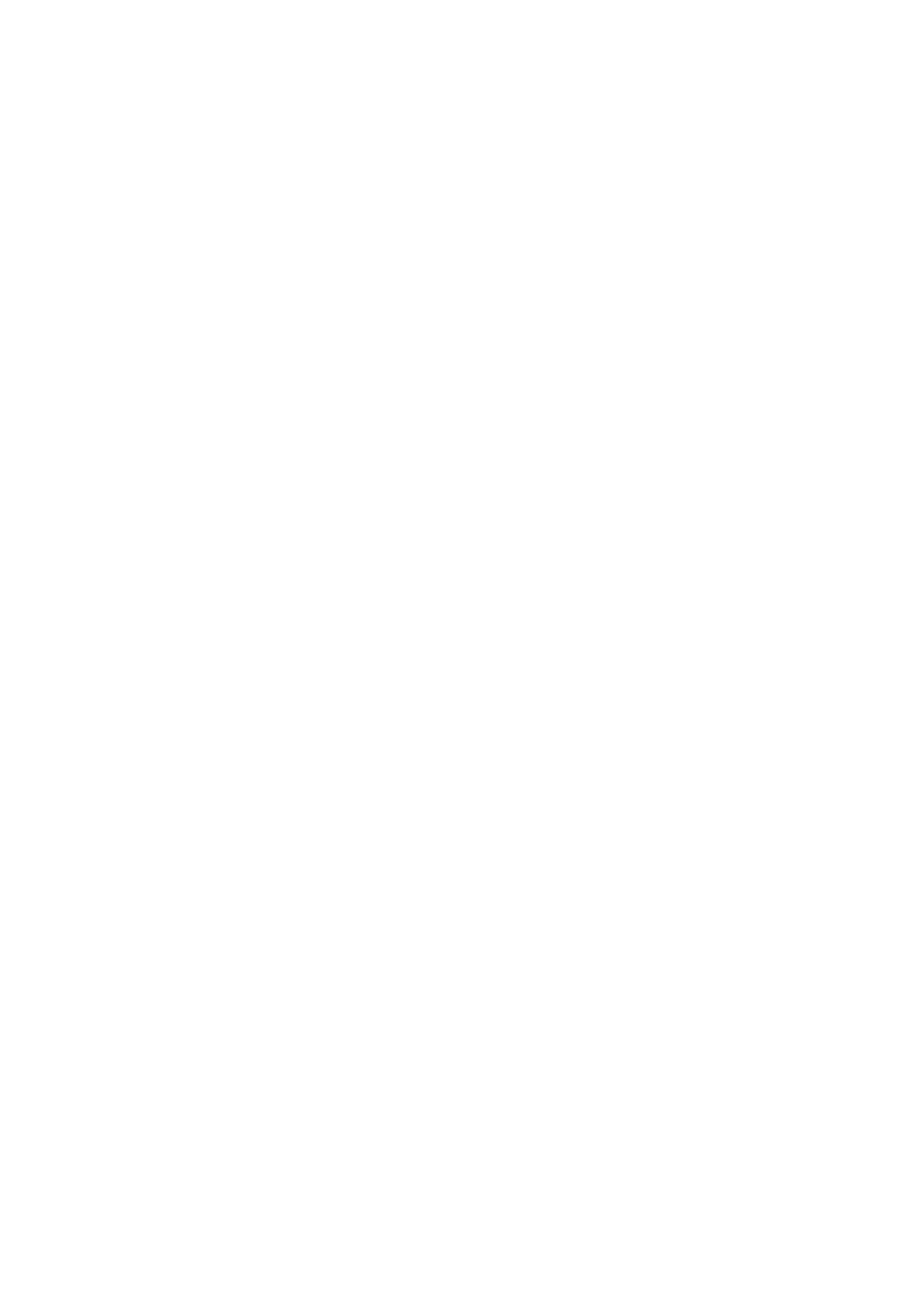**EUROPEAN UNIVERSITY INSTITUTE DEPARTMENT OF LAW**

*Welfare Integration through EU Law: The Overall Picture in the Light of the Lisbon Treaty* 

**DRAGANA DAMJANOVIC AND BRUNO DE WITTE**

EUI Working Paper LAW No. 2008/34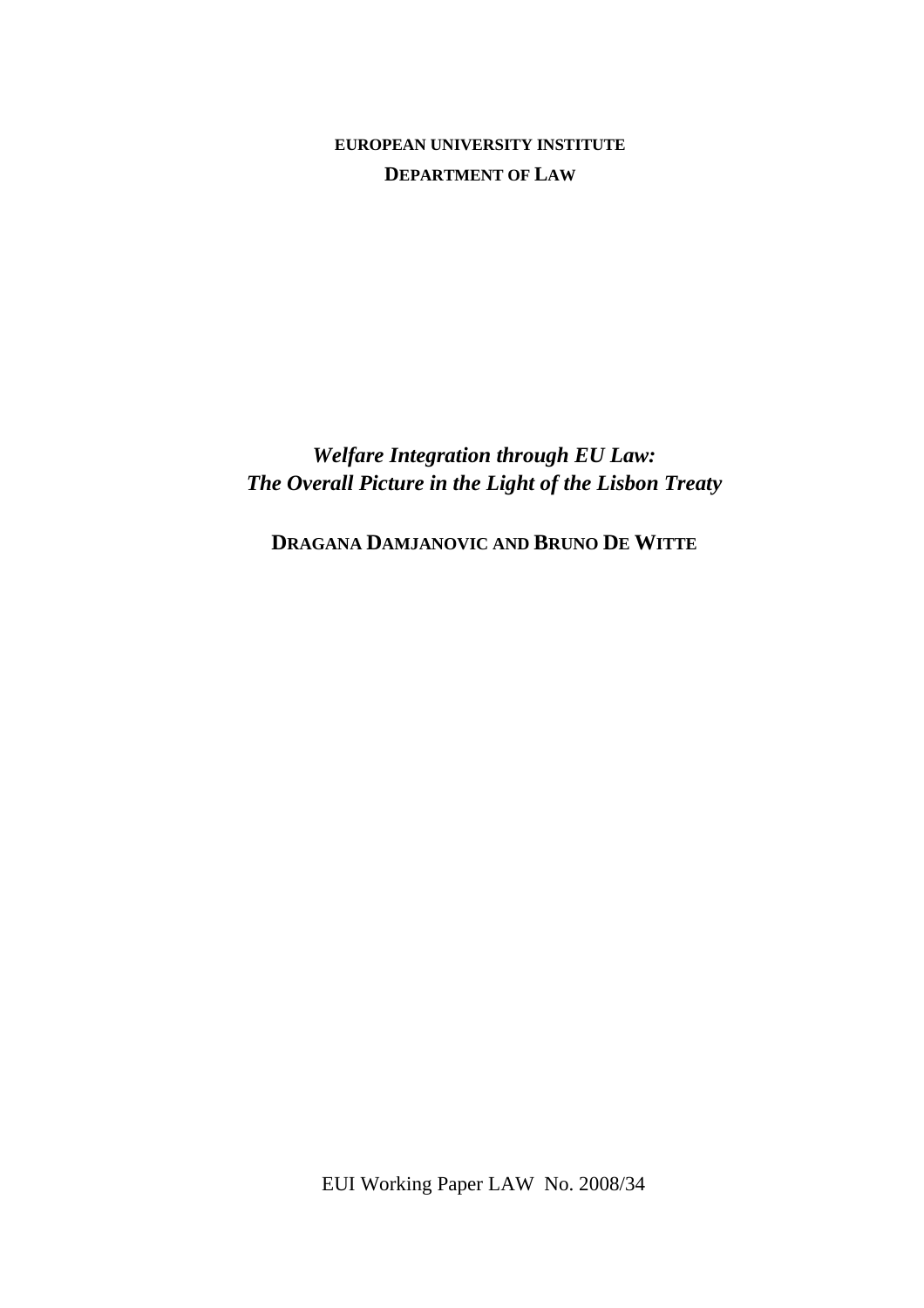This text may be downloaded for personal research purposes only. Any additional reproduction for other purposes, whether in hard copy or electronically, requires the consent of the author(s), editor(s). If cited or quoted, reference should be made to the full name of the author(s), editor(s), the title, the working paper or other series, the year, and the publisher.

The author(s)/editor(s) should inform the Law Department of the EUI if the paper is to be published elsewhere, and should also assume responsibility for any consequent obligation(s).

ISSN 1725-6739

© 2008 Dragana Damjanovic and Bruno De Witte

Printed in Italy European University Institute Badia Fiesolana I – 50014 San Domenico di Fiesole (FI) Italy

> http://www.eui.eu/ http://cadmus.eui.eu/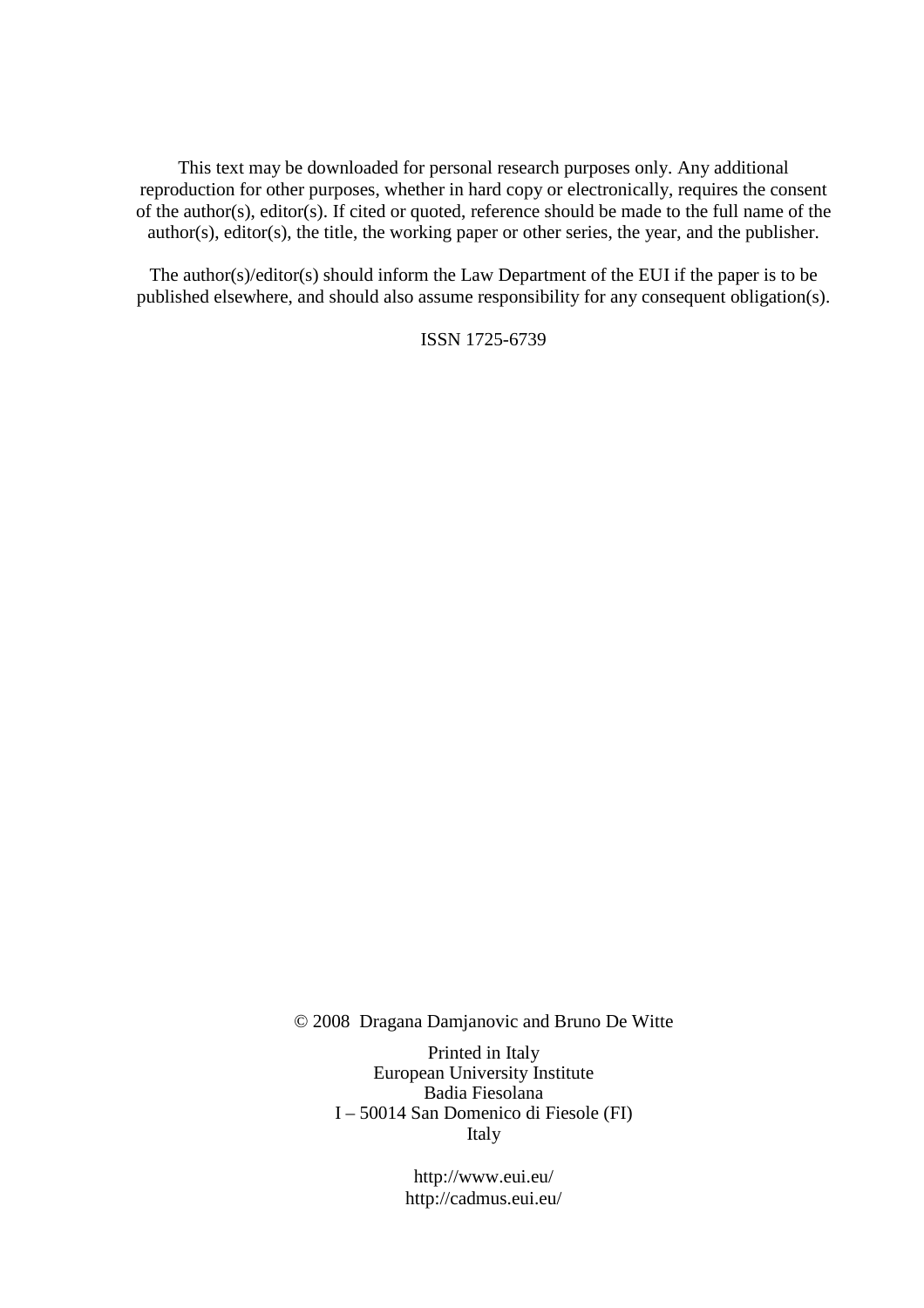#### **Abstract**

The authors present a synthetic view of the evolution of the impact of EU law on the provision of welfare services in the member states of the EU. They distinguish, in this regard, between the core welfare services, in which the impact of EU law is more recent and less important, and the services provides by public utilities, where EU law has had a major transformative impact for many years now. In recent years, however, the distinction between the two categories becomes more blurred. The paper also discusses the likely impact of the Lisbon Treaty, if and when it enters into force, on welfare integration through EU law

#### **Keywords**

welfare state – provision of services – European Court of Justice – competition law treaty reform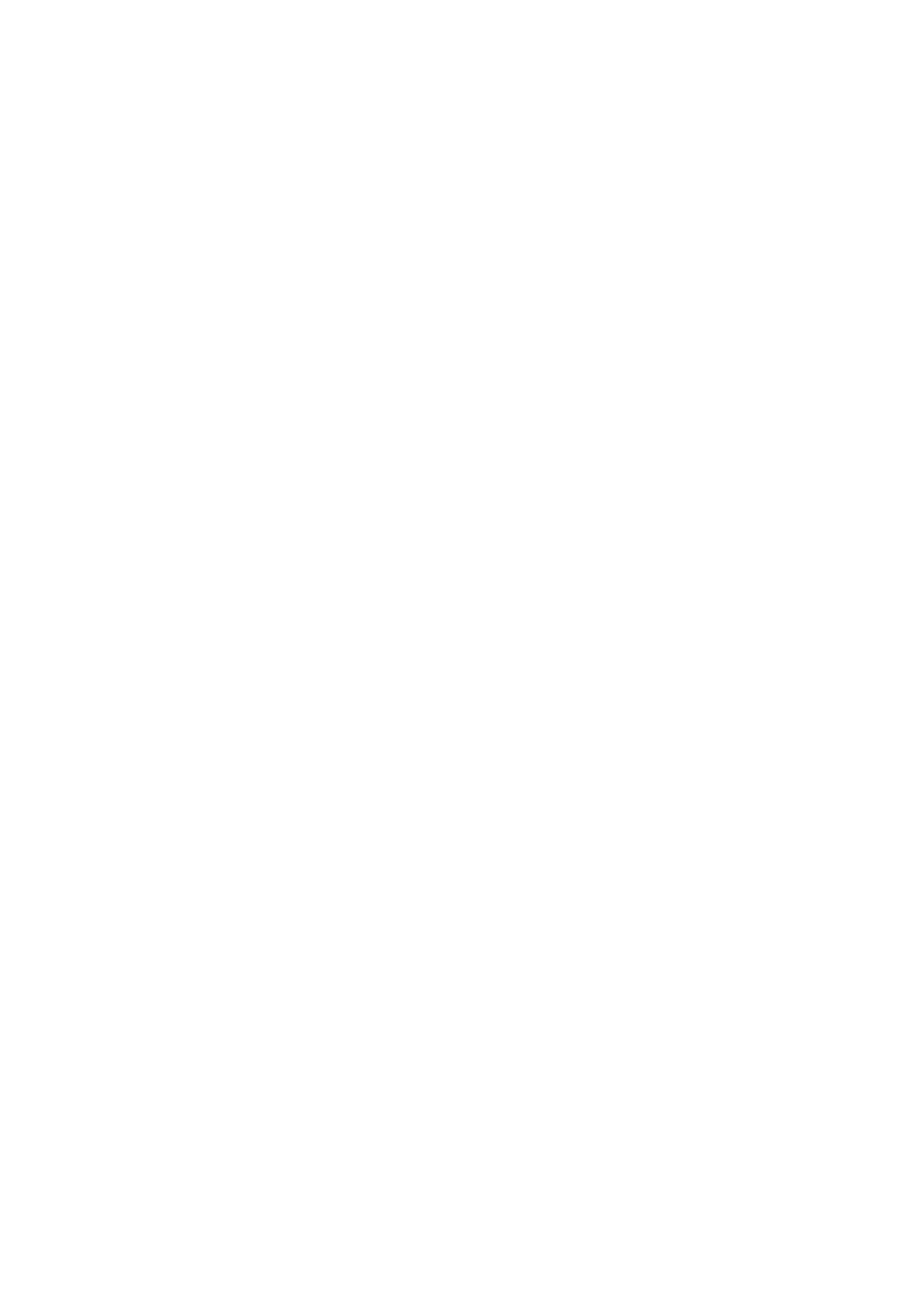# *Welfare Integration through EU Law: The Overall Picture in the Light of the Lisbon Treaty*

Dragana Damjanovic and Bruno De Witte

#### **I. Introduction: Two types of welfare services**

In our paper we will take a broad view of the notion of welfare services, in line with the approach adopted by the organizers of this conference.<sup>1</sup> This broad notion of welfare services covers two rather different categories: the *core welfare services*, which are traditionally and still today mainly provided by the public sector,<sup>2</sup> and the *services provided by public utilities* which used to be, in most countries, State monopolies but are now largely liberalised and can be considered as the 'outer ring' of the welfare state.<sup>3</sup> The first category covers the core social services, namely social assistance to the poor (both through benefits in kind and benefits in cash) and social security schemes which provide protection in case of sickness, invalidity, old age, unemployment or parenthood (supplemented by family-supporting services in general), as well as public health care and public education; whereas the second category covers public broadcasting, basic telecommunications services, basic postal services, electricity and gas, public transport, waste disposal, water and sanitation, etc. To adopt a broad notion of welfare services covering both these categories, as recommended by the project directors, is useful for two reasons. On the one hand, because there is no clear-cut and watertight distinction between the two categories; for example, some people might argue that public broadcasting belongs in the category of core welfare services rather than in that of the public utilities; and on the other hand, because the two categories used to be rather neatly separated in terms of the impact of EC law, whereas today the

<sup>1</sup> A first version of this paper was presented at a conference organized at the Copenhagen Business School in August 2008. A revised version of the paper will be published as a chapter in: U.Neergaard, R.Nielsen and L.M. Roseberry (eds), *Integrating Welfare Functions into EU Law – From Rome to Lisbon* (2009)*.* 

<sup>2</sup> Contracting out of core welfare services to private entities becomes, however, increasingly usual in Europe, in particular in the field of social assistance through benefits in kind (i.e. in the field of social services according to the categorization of the Commission). In such cases it is (in contrast to a true private provision by the market) however still the public sector that orders and finances these services. In more detail see the Commission staff working document: Frequently asked questions concerning the application of public procurement rules to social services of general interest, SEC (2007) 1514. In addition, the provision of core welfare services by the public sector is typically also complemented by the provision of additional services on a for profit basis by the private sector: eg private health insurance, private pension schemes, etc. The latter will not be considered here as welfare services, but as commercial services.

<sup>3</sup> See Leibfried/Starke, 2008, at 176.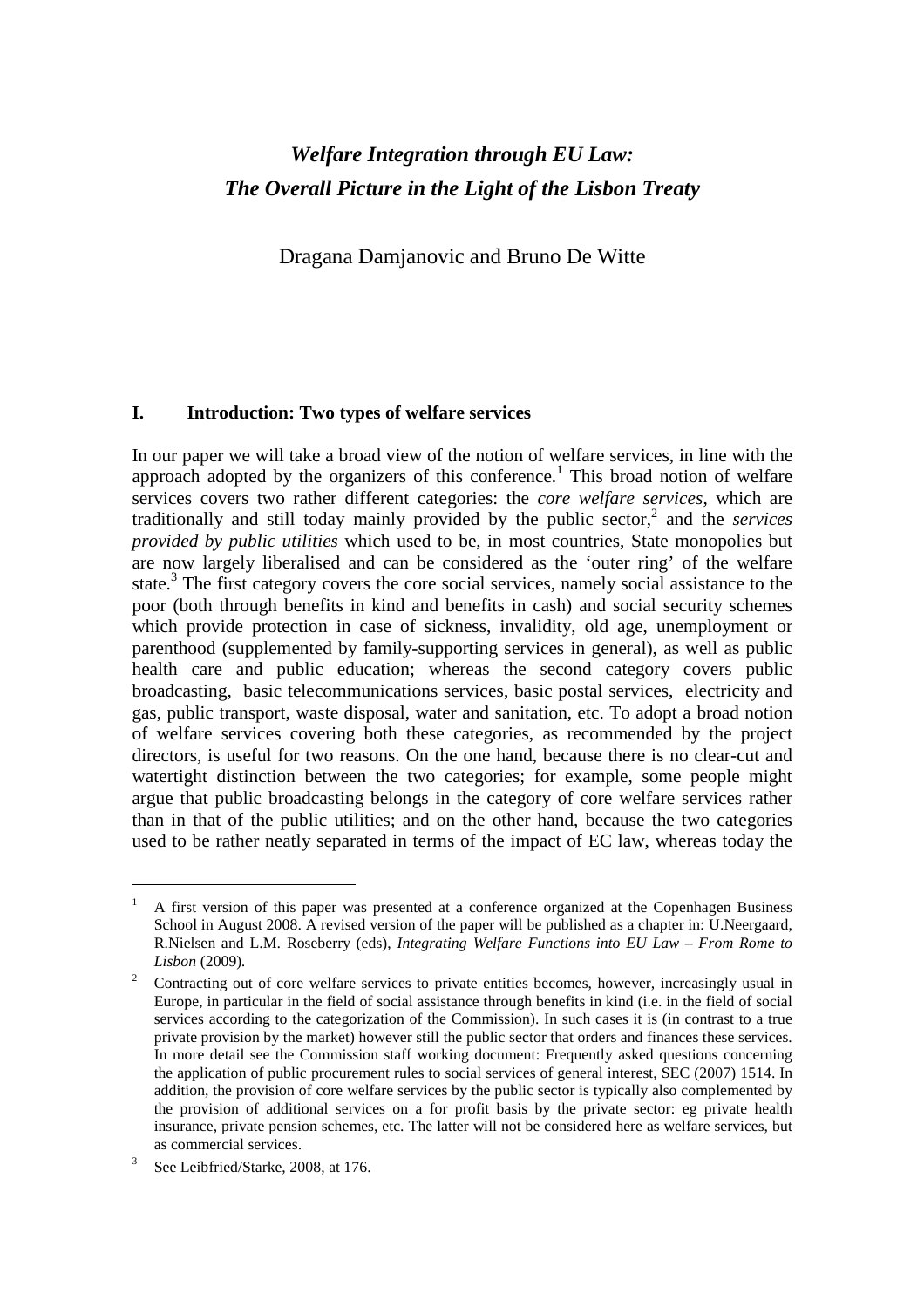distinction is getting more blurred, which in itself is an interesting feature of the process of Europeanization of welfare services.



*graph: two types of welfare services: public utilities & core welfare services* 

Closely related to these welfare services, particularly in the context of discussions of the "European social model(s)" are labour market regulation including institutional arrangements for the social partners (the social dialogue) and equality policies. In this paper, we will leave aside these contiguous functions of the welfare state, even though we recognize that the distinction between redistributive welfare policy (provision of welfare services) and regulatory welfare policy (labour law and promotion of equality)<sup>4</sup> has become very relative and tenuous these days. In one respect though, redistributive and regulatory welfare policy still differ fundamentally from each other, namely in the degree to which they are subject to European integration. In the areas of labour law and equality (or non-discrimination), the European Union is today empowered with very far reaching explicit competences, of which it has also already made extensive use by adopting a wide range of directives on employment rights,<sup>5</sup> by providing a framework for activities between the social partners (the social dialogue) at EU-level,<sup>6</sup> and by playing a pioneering role in enacting activist equality policies.<sup>7</sup> In these areas EU welfare integration has in fact reached a very high level. The Lisbon Treaty would only

<sup>4</sup> On this distinction see in particular Majone, 1993.

<sup>5</sup> For a very good overview of the development of these competences (in particular Art 137 TEC, enabling the EU to issue minimum harmonization standards) and the various legislative measures so far enacted under these provisions see Leibfried, 2005.

<sup>6</sup> Art 138, 139 TEC. On EU corporatist social policy see Falkner, 1998.

<sup>7</sup> Equality policy is sometimes claimed (with some exaggeration) to be the true European social policy, a territory unclaimed by national social policy, see Schiek, 2008, at 33.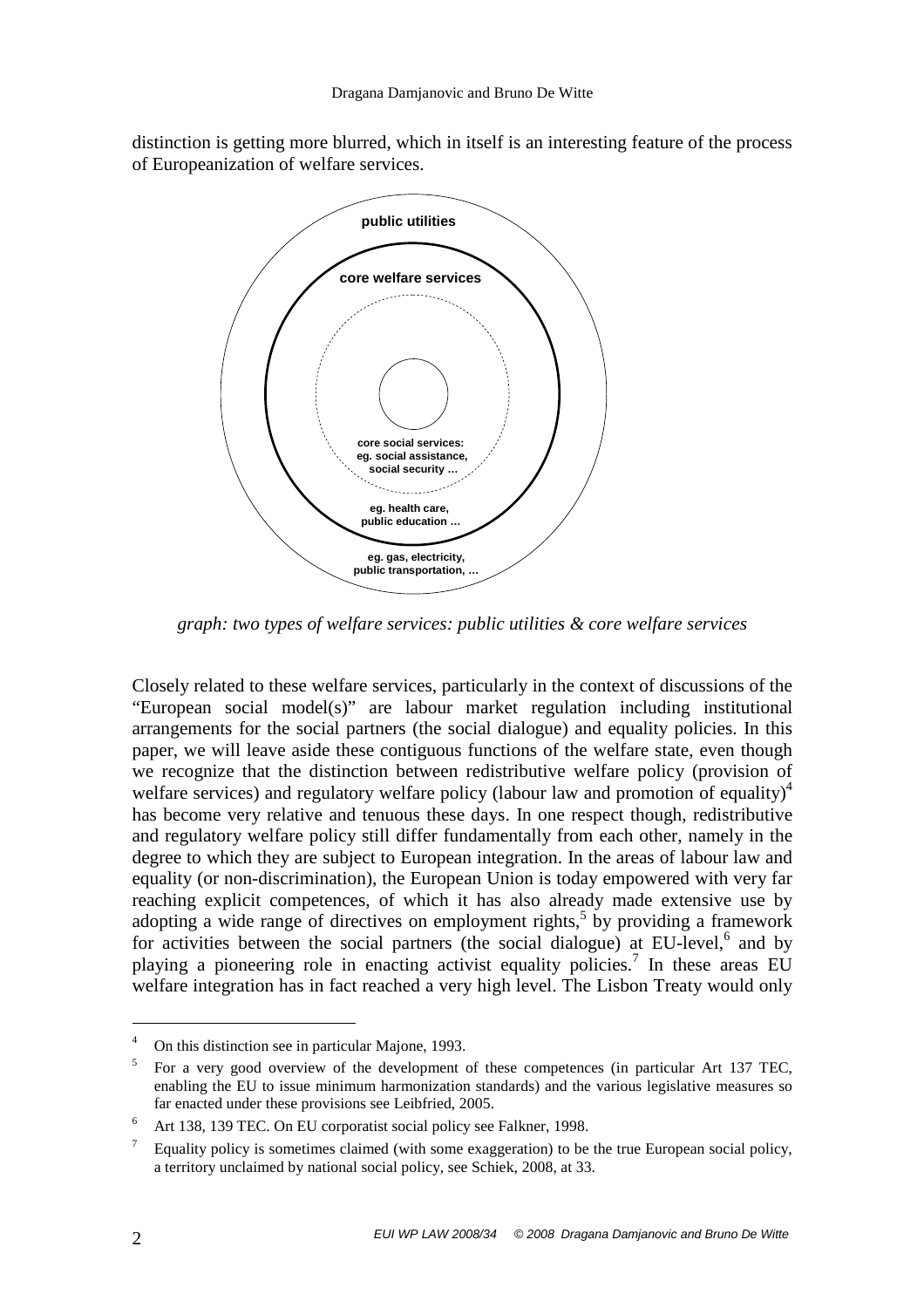provide some adjustments in this respect, the most important of which are the passage to qualified majority voting for the adoption of non-discrimination legislation, and the newly binding character of the Charter of Fundamental Rights, which contains a number of equality and employment rights. One can say that the European Union's legitimacy to deal with these policy matters is now firmly established, even though there may be bitter disputes on the content of the measures to be adopted.

Not so with the provision of welfare services. They raise very specific problems and controversies in the European context and the European Union's legitimacy to deal with them is disputed and uneven.

First, these policy fields typically require - and in this respect they differ from the employment and equality policies  $\delta$  - some sort of public funding. The EU for the time being does not possess a social budget. The European Social Fund, established under Art  $146-148$  TEC<sup>9</sup> plays only a very marginal redistributive role, considering that its budget is rather small and that it primarily serves the objectives of European cohesion policy rather than welfare objectives *per se*. The task to set aside public funds for the provision of welfare services and hence also to decide how to spend them (the social allocation decision) consequently remains primarily within the responsibility of the Member States.

Secondly, the provision of welfare services by the Member States touches in various ways on the core European economic aim to establish and maintain an internal market. On the one hand, labour mobility, as an essential part of the internal market, very much depends on whether welfare services are provided on equal terms to nationals and EU migrants alike. On the other hand, market closure (which is still at least partly an essential feature of the organisational structure of the national welfare systems) stands in direct opposition to the central principles of openness and competitiveness on which the European internal market is founded.

Finally, the provision of welfare services by the Member States also impinges on the future direction of the integration process, in particular on the project to move the European Union from a primarily economic community to a truly political union. Part of this project, at least for some of its supporters, is to introduce greater cross-European homogeneity in the national organisational structures of welfare provision, which are traditionally based on very strong national traditions and on the principle of territoriality.

The aim of this paper is to explore which new answers and solutions the Lisbon Treaty provides for the complex issues of welfare provision within the EU and to what extent the Lisbon Treaty recognizes new welfare *values* and opens up new avenues for welfare *integration*. In order to understand the implications of the Lisbon Treaty changes, we will first sketch the broad outlines of the current European legal framework under which the policies governing the provision of welfare services and the rights of access operate. As this current framework has been established in a piecemeal process, step by step,

<sup>8</sup> These can be described in this context as policies typically *"burdening third parties only [...]* by*passing the burden on public budgets and relying mainly on legal strategies*", see Leibfried, 2005, at 256, who actually describes US anti-discrimination policies, but this description equally fits EU labour laws and equality policies.

<sup>9</sup> Not modified by the Lisbon Treaty: see Art 162-164 TFEU.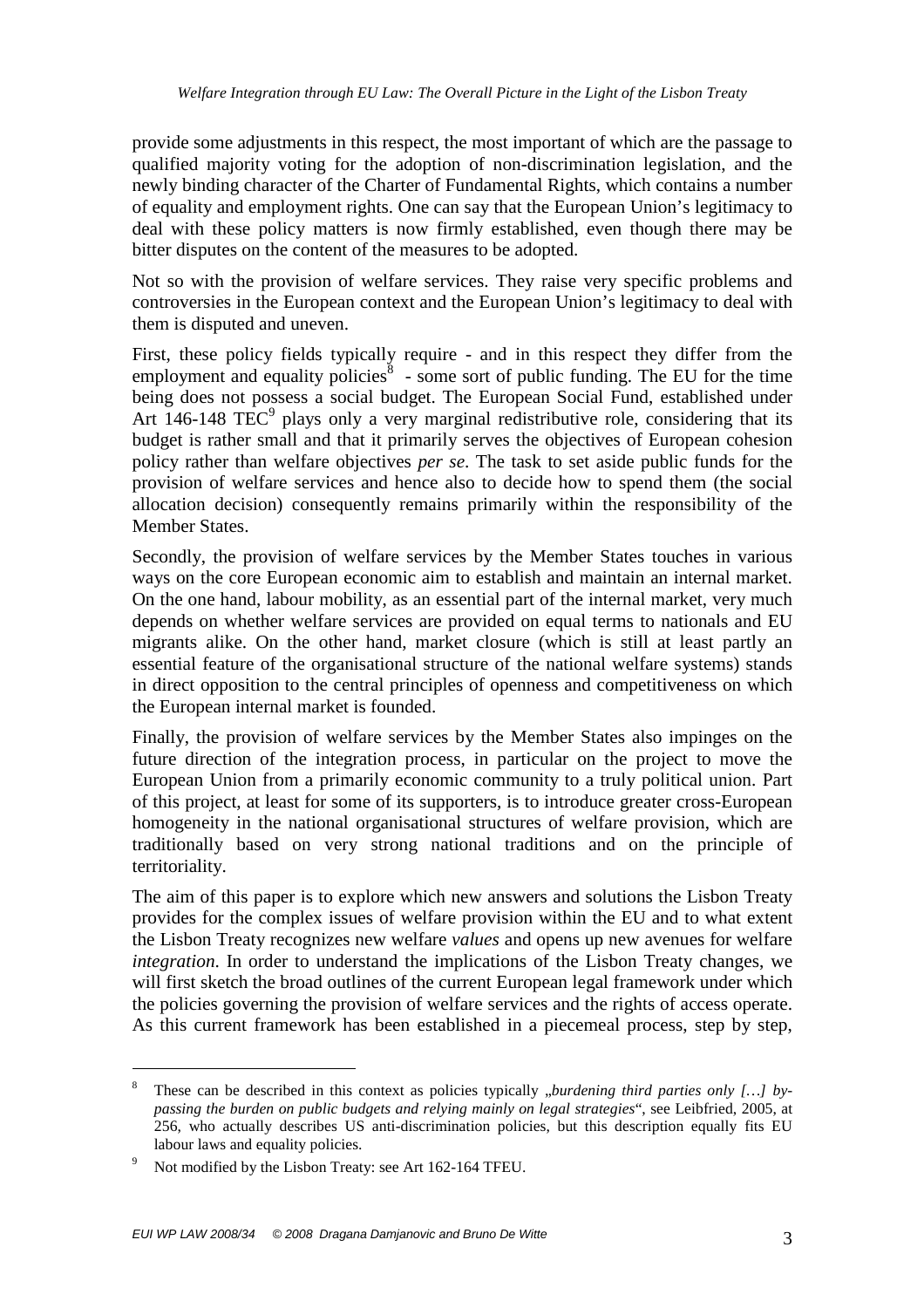with different actors playing different roles at each of those stages, we will first start with the original conception embodied in the EEC Treaty, followed by an outline of how the legal framework gradually changed and expanded to what it is now and a discussion of the current state of affairs (part II), and only then move on to the analysis of the new welfare-related provisions in the Lisbon Treaty (part III).

### **II. The current EC legal framework for the provision of welfare services**

#### *A. The original conception of the EEC Treaty*

The provision of welfare services within Europe was an important issue already during the 1956 negotiations leading to the Treaties of Rome and the creation of the European Economic Community. What we call in this paper welfare services were being considered, at the time, under two different headings and were dealt with, in the Treaty text, in two different ways.

The provision of the core welfare services (mainly social assistance, social security and implicitly also health care and public education) was discussed in the context of drafting the "Social policy" title of the Treaty, together with labour law and gender issues. The provision of the other services - what we have termed in this paper the public utilities was dealt with under the Treaty chapter "Rules on competition", and these services were called "services of general economic interest"<sup>10</sup>, a concept which was going to a have a long and controversial history until the present day.

As regards the *core welfare services*, the compromise reached in 1956 – after pretty intense debates, displaying very different thoughts and views on whether and to what extent the Community should engage in social policy matters at  $all<sup>11</sup>$  - was basically not to provide for any genuine European policy activity in these fields, and to deal with them only insofar as necessary to make the European economic project (the common market) work. At the time, that necessity seemed to arise essentially in order to ensure the equal treatment of Community workers for work-related welfare benefits, in particular social security protection, based on the view that such social guarantees constitute essential prerequisites for the very exercise of the free movement of workers. Accordingly, the only explicit Community legislative competence in the field of social policy laid down in the Treaty of Rome was to be found outside the actual title on social policy, but instead was inserted among the free movement of workers provisions, where Art 51 EECT (now Art 42 TEC)<sup>12</sup> provided that the Council, acting unanimously, shall

 $10$  In Art 90 EECT (now Art 86 TEC).

<sup>11</sup> In detail Falkner, 1998, at 55ff; see also Scharpf*,* 2002, at 646: "*Mollet, supported by French industry, had tried to make the harmonization of social regulations and fiscal burdens a precondition for the integration of industrial markets*."

<sup>&</sup>lt;sup>12</sup> Art 51 EECT reads as follows: "The Council shall, acting unanimously on a proposal from the Commission, adopt such measures in the field of social security as are necessary to provide freedom of movement for workers; to this end, it shall make arrangements to secure for migrant workers and their dependants: (a) aggregation, for the purpose of acquiring and retaining the right to benefit and of calculating the amount of benefit, of all periods taken into account under the laws of the several countries; (b) payment of benefits to persons resident in the territories of Member States." The definition of this competence has not been modified till today, although it is now exercised through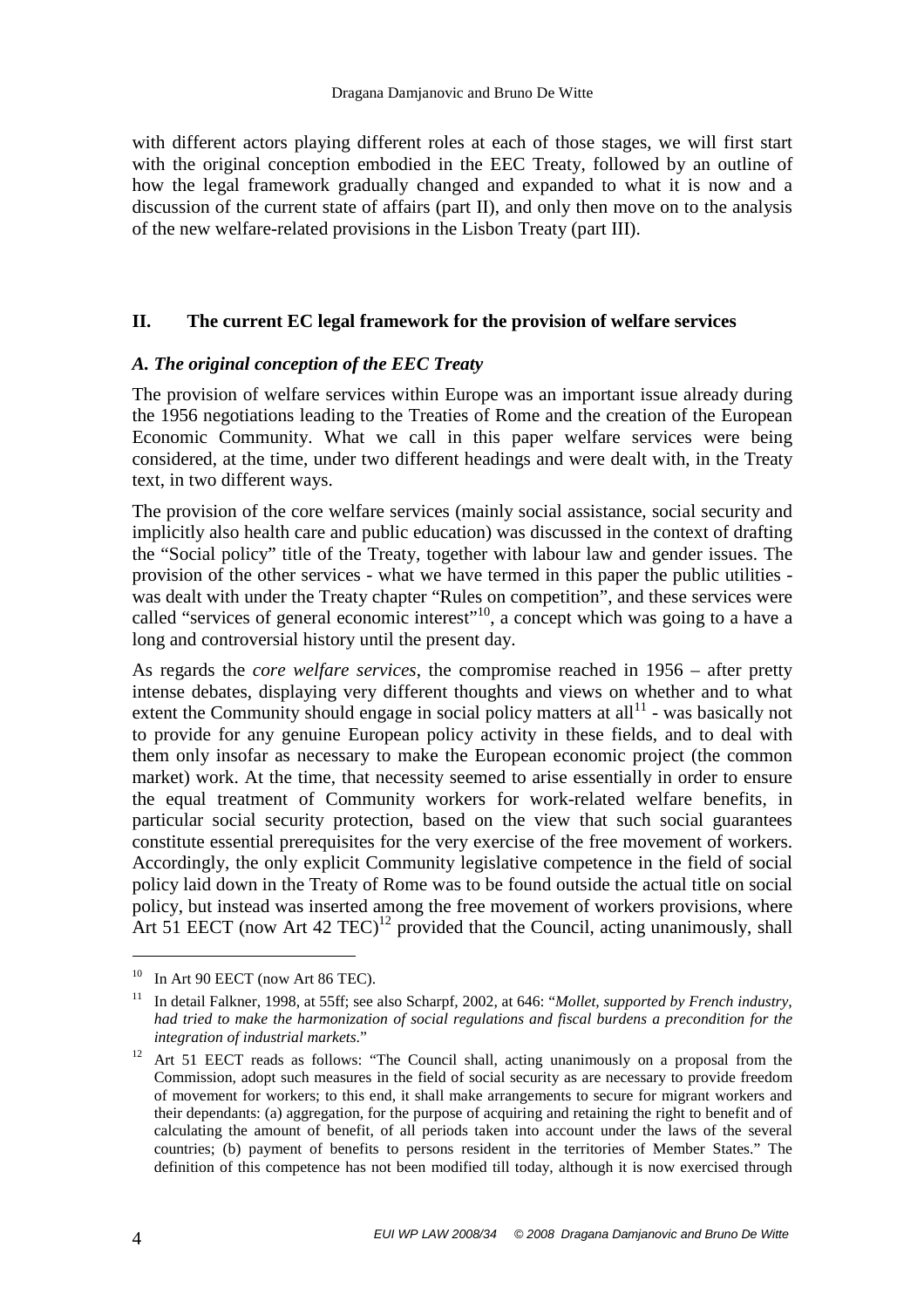enact measures to ensure that the member states' social security schemes do not inhibit labour mobility. Apart from Art 51 EECT, Art 100 EECT (now Art 94 TEC) and Art 235 EECT (now Art 308 TEC) provided in a more general way a "*back door for social policy harmonization at the EC level*" <sup>13</sup>, whenever such harmonisation would be functional for the achievement of market integration, to be decided through a unanimous Council vote (as was the case also under Article  $51$ )<sup>14</sup>. The title on social policy itself (Art 117-128 EECT) appeared, on the other hand, more like a "*confirmation of the MS' responsibilities*" in this policy area: "*to bear witness of the*  will to include some social policy provisions yet without empowering the EEC to act "<sup>15</sup>, except for some minor aspects such as equal pay for both sexes (Art 119), equivalence between paid holiday schemes (Art 120) and the establishment of a European Social Fund (Articles 123-128). Health care and education were not mentioned in the EEC Treaty at all and thus clearly considered at that time to be within the exclusive responsibility of the Member States.

As to the *services provided by public utilities*, the compromise which was reached when drafting the Treaty of Rome was to treat them as special economic activities (named, in Art 90 EECT, services of general economic interest), which shall in principle (and here was the difference with the core welfare services) be part of the EC common market building project. So, they became a field of activity of the  $EC<sup>16</sup>$  However, the relevant common market provisions (the competition and free movement rules) were not to apply fully to them but only in so far as the application of these rules would not obstruct the performance, in law or in fact, of the specific general interest task inherent in these services - which is, in short, universal provision of the relevant services (telecommunication, energy, water, etc) of a specified quality and at affordable prices.<sup>17</sup> This Article, read in combination with Art 222 TEC (Art 295 EECT) which safeguards the national systems of property ownership, was for a long time (until the late 1980s) conceived by most people as leaving the organization and provision of these public services within the full control of the Member States, since the exclusive provision of public utility services through State monopolies was traditionally perceived to be both necessary and efficient in achieving the general interest goals in the relevant sectors.<sup>18</sup>

The original socio-economic model of the European Community as laid down in the Treaty of Rome could thus be described in a nutshell as follows. The well-being of the citizens is to be safeguarded in Europe by different mechanisms operating at different levels. The European Community contributes to it by promoting economic growth stemming from a common and competitive market, the establishment and functioning of which is the Community's primary task.<sup>19</sup> The Member States, from their side, continue

<u>.</u>

the codecision procedure. See Art 42 EC Treaty in its current version.

<sup>&</sup>lt;sup>13</sup> Falkner, 1998, at 58.

<sup>&</sup>lt;sup>14</sup> Therewith creating a situation described by Scharpf, 1988, as the "joint decision trap".

<sup>&</sup>lt;sup>15</sup> Falkner, 1998, at 57.

<sup>&</sup>lt;sup>16</sup> As explicitly laid down in Art 90 para 1 EECT (Art 86 para 1 TEC).

<sup>&</sup>lt;sup>17</sup> The task of the public utilities is in so far also a slightly different one from the core welfare services (the latter being provided not at affordable prices but rather irrespectively of the means of the recipients of the services). See in more detail below II.B.2.

<sup>&</sup>lt;sup>18</sup> For the traditional economic concepts of public utilities and the various revisions of these concepts see Phillips, 1985, at 35-65.

<sup>&</sup>lt;sup>19</sup> The common and competitive market is thus not regarded as an objective in itself, but as an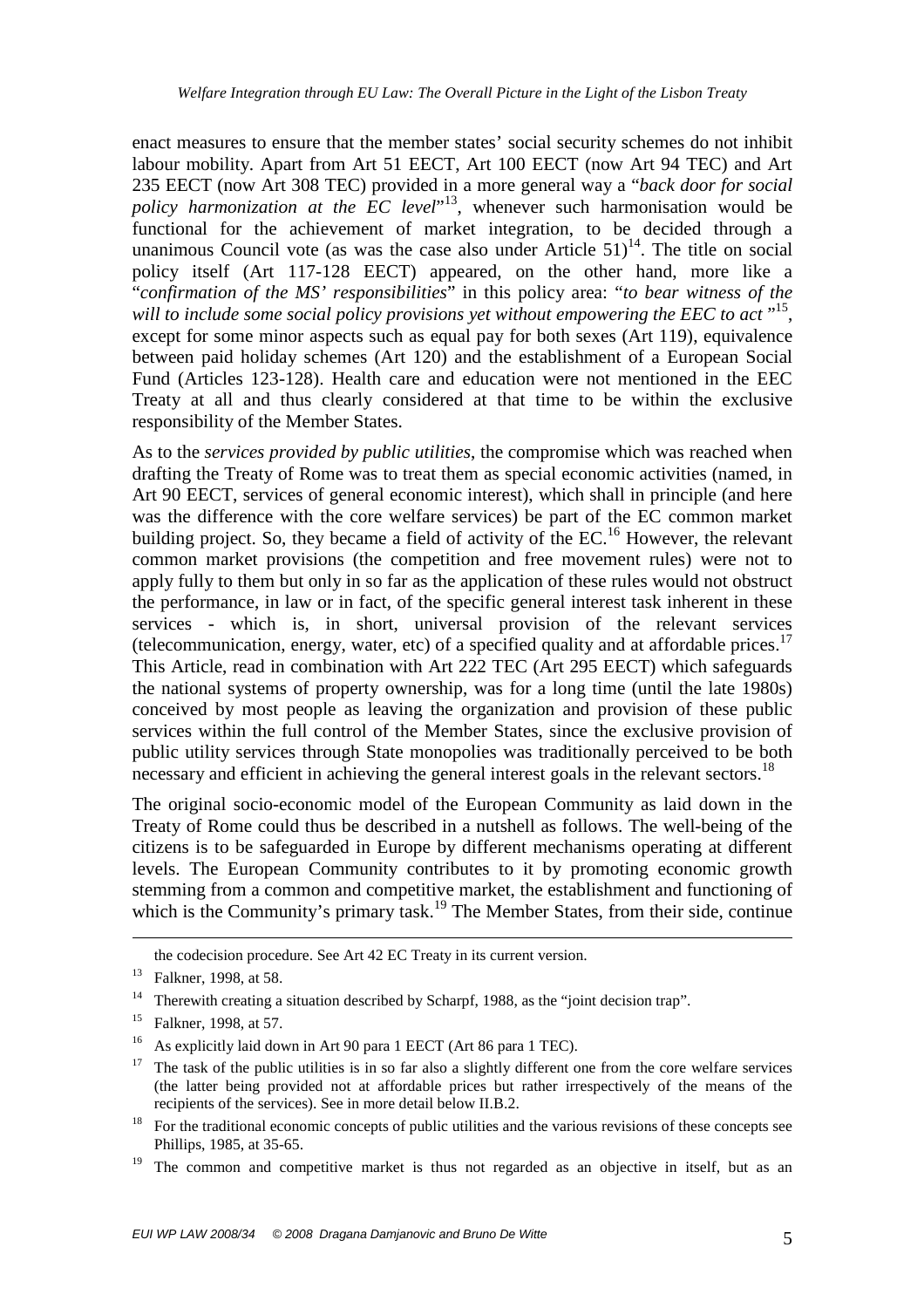to provide specific welfare services within their social policy systems and their health and education systems (the 'core' of the welfare state), and also through their public utilities (the 'outer ring' of the welfare state), and all these are regarded to be within their primary responsibility. The Community only gets involved in these policy fields as far as strictly necessary for the functioning of the common market. Welfare integration at EC level was thus originally conceptualized as being related directly to the creation of a common market, as a precondition for the free movement of workers, or as a way of improving the efficiency of the provision of public services. True welfare values and social policy objectives outside the framework of the common market were practically not included in the original Treaty.





#### *B. Development of EC law on the provision of welfare services*

In this section of the paper, we will seek to trace the main phases of the development of European integration in the field of welfare provision after 1958 and until today. We will distinguish seven different phases in this evolution, which occurred in roughly chronological order, and represent different ways in which welfare services were impacted by the European integration process. This historical survey is, by the nature of things, very schematic.

<u>.</u>

instrument to safeguard the well-being (welfare) of all, based on the economic theory that under perfect competition and with no market failures the market economy is the most efficient system that a society can use to allocate its scarce recourses. For the basics of this theory, see Samuelson and Nordhaus, 2005, 3-43.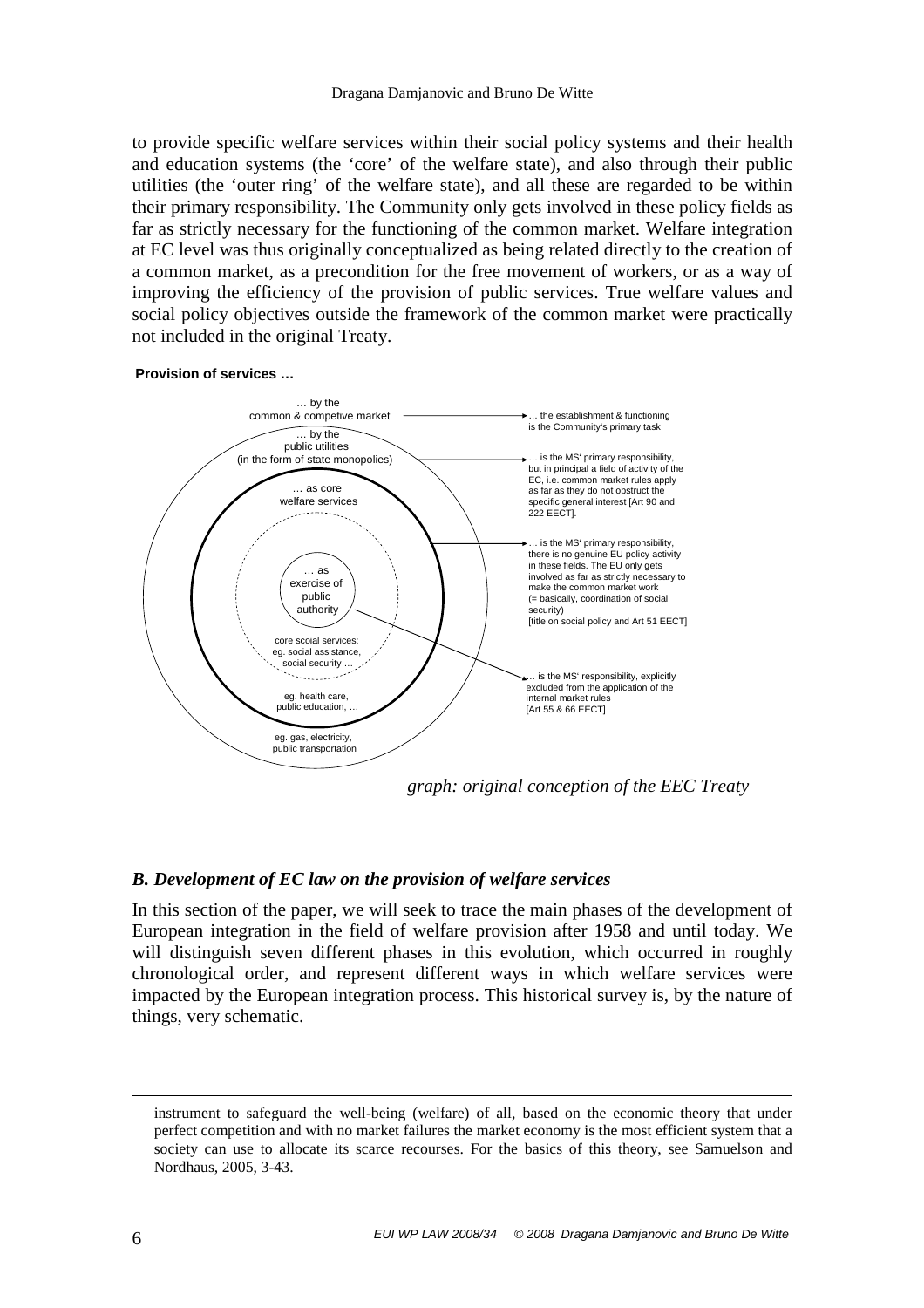#### *1. Core welfare services: coordination under the free movement of workers provisions*

On the basis of the Treaty provision on coordination of social security (Art 51 EECT), Regulation  $3/58^{20}$  was put in place almost immediately after the EECT came into force, but became of true practical relevance only in its adapted version of Regulation  $1408/71^{21}$ , which followed shortly after the adoption of Regulation  $1612/68^{22}$  with which free movement of workers was firmly institutionalized in the EC. Both these pieces of EC legislation included concrete provisions on cross border access to welfare services within the EU. Regulation 1408/71 basically prescribed that the migrant worker has social security rights equal to the residence state's own nationals as well as a right to export acquired social security benefits, so as to ensure that someone who moves and settles to work in another MS will not be discriminated in terms of social security protection.<sup>23</sup> Regulation 1612/68 guaranteed the same "social and tax advantages" to non-national workers as to the nationals of the state (Art 7.2), as well as the same access to vocational training, (social) housing and education for the children. In enacting these rules, the EC legislator initially just meant to confer some limited rights of European cross border welfare provision, in particular only to a limited group of EU citizens ("the workers"). This Community interest was balanced with the MS' primary competence in social policy matters and with the negative impacts such an opening to non-nationals might have on the MS welfare budgets. So, EC integration of the provision of core welfare services took place only to the extent necessary to ensure the free movement of workers.

However, the European Court of Justice took, early on, a very broad approach to these provisions. It first established the fundamental rule that this legislation only facilitated the exercise of the rights conferred directly by the Treaty rather than actually creating these rights.<sup>24</sup> It then continuously extended both the personal and the substantive scope of these provisions. It construed the term worker as broadly as possible, to include basically any economically active person, and applied the principles on cross border access to virtually all welfare benefits, whereas they were originally intended only to cover the benefits attached in some way to the contract of employment.<sup>25</sup> Based on the same rationale – namely the non-discriminatory access to core welfare services as an indispensable precondition for effectuating the free movement of workers within the EC

<sup>&</sup>lt;sup>20</sup> Regulation (EEC) No  $3/58$  of the Council of 25 Sep 1958 concerning social security for migrant workers, OJ 1958 L 30/561.

<sup>&</sup>lt;sup>21</sup> Regulation (EC) No 1408/71 of the Council of 14 June 1971 on the application of social security schemes to employed persons, to self-employed persons and to members of their families moving within the Community, OJ 1971 L 149/2 (and implementing Regulation No 574/72 of 21 March 1972, OJ 1972 L 74/ 1); amended by Regulation 631/2004 of 31 March 2004, OJ 2004 L 100/1 and repealed and replaced by Regulation 883/2004 of the European Parliament and of the Council of 29 April 2004 on the coordination of social security systems, OJ 2004 L 166/1. Council Regulation 1408/71 however remains in force for certain purposes (see Art 90 Regulation 883/2004).

<sup>&</sup>lt;sup>22</sup> Regulation (EEC) No 1612/68 of the Council of 15. October 1968 on freedom of movement for workers within the Community, OJ 1968 L 257/2, amended by Directive 2004/38 on the right of citizens of the Union and their family members to move and reside freely within the territory of the Member States, OJ 2004 L 38/1.

<sup>&</sup>lt;sup>23</sup> In detail Sindbierg Martinsen, 2005.

<sup>&</sup>lt;sup>24</sup> See Craig/de Burca, 2008, at 774.

<sup>&</sup>lt;sup>25</sup> On the extensive interpretation of these provisions by the ECJ, see Craig/de Burca, 2008, at 743-781; Giubboni, 2007, at 363-365; Spaventa, 2007, at 1-33; Van der Mei, 2003.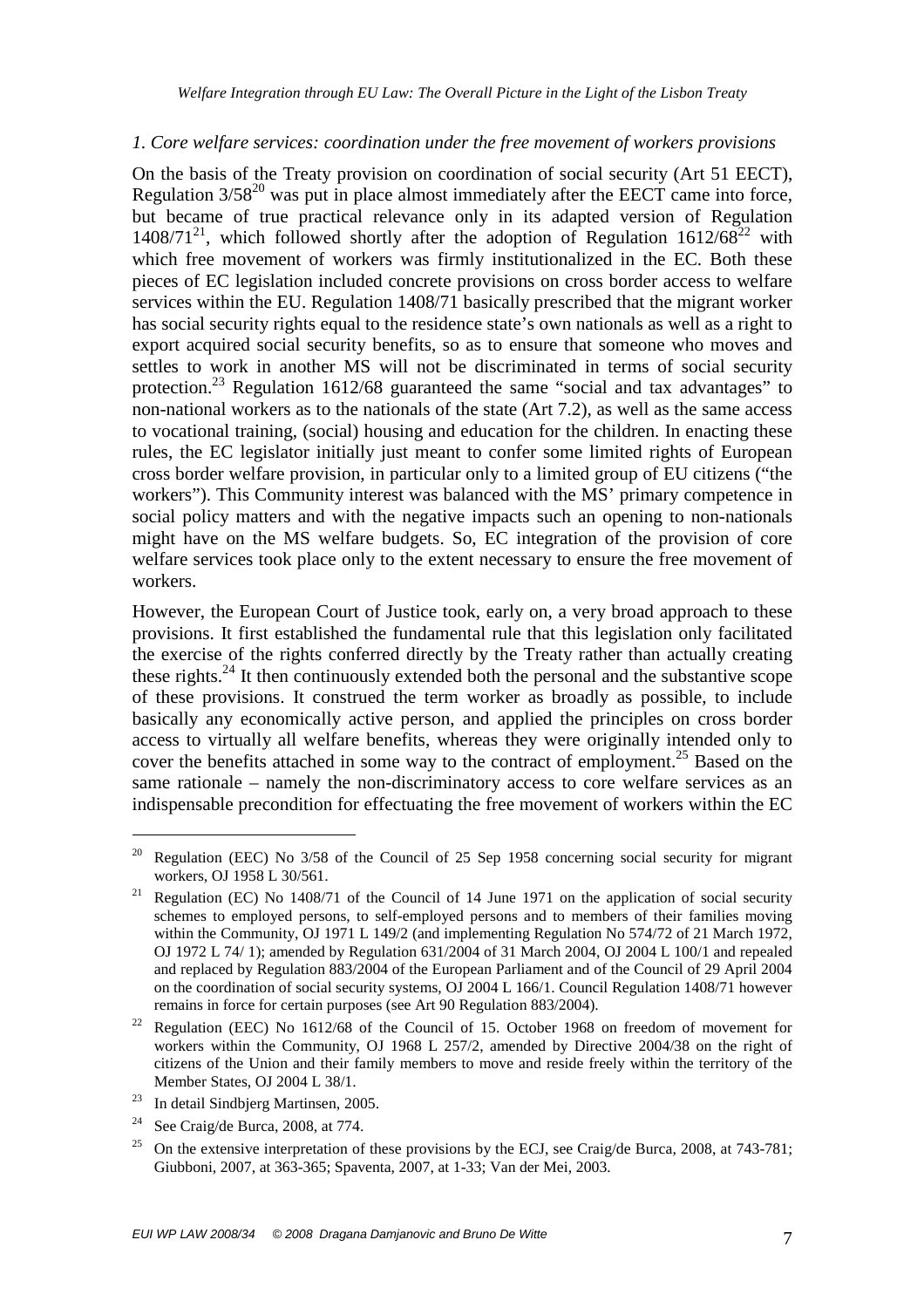– the Court used the general non-discrimination clause of Art 12 EC to ensure the crossborder access to higher education within the EU, prohibiting any discrimination against foreign students, in particular as regards registration and tuition fees.<sup>26</sup>

The EC legislator followed the extensive interpretation adopted by the Court in European cross-border welfare matters and gradually codified the extended welfare rights of the economically active migrant citizens by adopting various amendments of the Regulations  $1408/71^{27}$  and  $1612/68$  and issuing various other legislative acts, as e.g. Directive  $90/366$  on the right of residence for students<sup>28</sup> - a process which finally culminated in the adoption of Directive 2004/38 on the rights of movement and residence of EU citizens<sup>29</sup> and the new Regulation 2004/883 on the coordination of social security systems<sup>30</sup>, which consolidated and updated most of the secondary legislation adopted so far in relation to the free movement of workers. The European Commission played a substantial role in this process, by typically trying, in its legislative proposals, to take welfare integration even a step further than the ECJ did $^{31}$ , thereby imposing pressure on the Council and the Parliament to widen the scope of welfare integration.

Thus, integration of the provision of core welfare services was carried much further than originally intended by the drafters of the Treaty of Rome, but it was still confined to workers or at any rate to economically active persons. It remained clearly linked to the concept of an "economic activity" as the basis and justification for access to welfare benefits under the EC Treaty also for non-nationals, requiring the latter to contribute in some form to the economic life of the host community and thus, at least indirectly, also to the MS public resources from which they benefit.<sup>32</sup>

To sum up this first phase of the development of EU welfare integration: it takes the form of the cross-border coordination of the provision of core welfare services in general (social security, social assistance, education, …), which means that it is decided at the EC level to whom (in the intra-European context) welfare services are to be

<sup>26</sup> See Case C-293/83, *Gravier* and Case C-24/86, *Blaizot*; various other cases followed, in which the ECJ also prohibited the imposition of quotas on the numbers of foreign students entitled to attend national educational establishments, and discriminatory requirements relating to the secondary education diplomas required for entry into higher education (see recently Case C-157/03, *Commission v. Austria).* The Court however so far did not grant a right to equal treatment also with regard to social assistance for students (i.e. the access to core welfare benefits in this context), see Case C-39/86, *Lair* and Case C-197/86, *Brown,* but see also the new developments brought about by the Court's judgment in Case C-209/03, *Bidar*, For an overview of all these developments see Dougan, 2005, 946. See also below at II.B.6.

<sup>&</sup>lt;sup>27</sup> The amendments of EU social security coordination were also based on Art 308 EC Treaty, allowing for this social instrument to be extended beyond a literal interpretation of its treaty basis (Art 51 EECT, for this see FN 12). Sindbjerg Martinsen, 2005, at 90.

<sup>&</sup>lt;sup>28</sup> Council Directive 93/96 of 29 October 1993 on the right of residence for students, OJ 1993 L 317/59.

 $29$  FN 22.

 $30$  FN 21.

<sup>&</sup>lt;sup>31</sup> See for example the proposal from 1998 of the Commission for the modernization of the Regulation 1408/71, COM (1998) 779, illustrated by Pennings, 2005.

<sup>32</sup> In the words of Dougan and Spaventa, 2005, at 190: "*a direct contribution to the economic life of the host community enables the foreign workers to overcome the exclusive nature of the group identity, and to benefit from the assimilation model as regards access to (even non-contributory, nonemployment related) social benefits.*"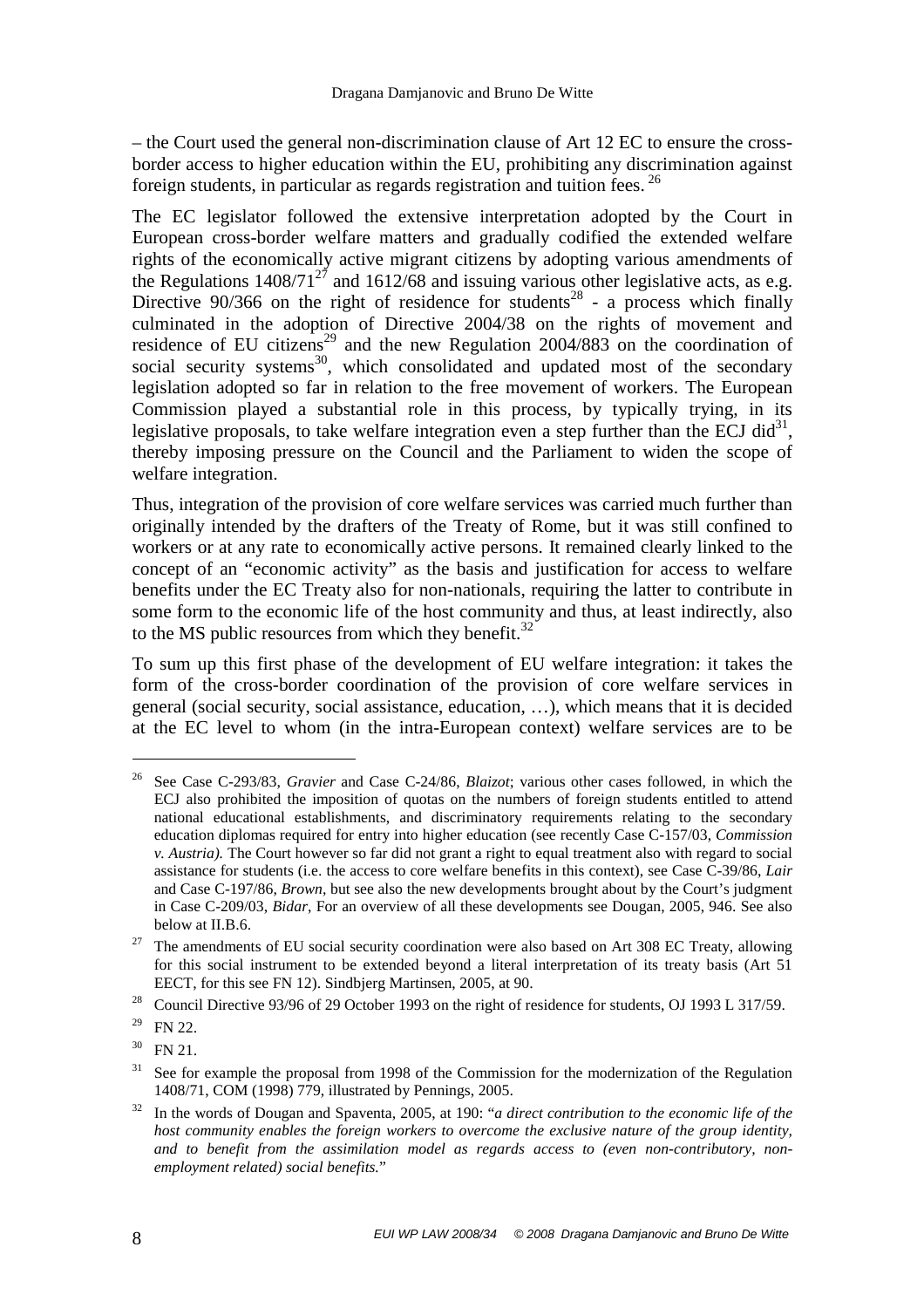provided, whereby the potential scope of beneficiaries (at this stage at least) is limited in principle to the economically active persons residing in another MS. This first stage has been described in the literature as the supranational assimilation model,  $33$  guaranteeing equal treatment between Community nationals and the State's own nationals, thus significantly increasing the potential scope of beneficiaries of the national welfare systems, but without otherwise questioning the competence of each Member State to organize its welfare systems.

#### *2. Public utilities: "welfare integration" through the universal service model)*

The Member States' traditional structures of welfare provision through public utilities (typically state monopoly bodies) remained untouched by EC law virtually until the late 80s. The telecommunications sector was the first of the various network industries traditionally run by state monopolies to be challenged under the internal market rules (i.e. the competition and free movement of goods and services provisions) on the basis of Art 90 para 2 EECT (now Art 86 para 2 ECT). This started a relentless process of reform which fundamentally transformed not only the telecommunications sector but the whole field of the public utilities. This process reached its greatest force at the end of the 90s and is still ongoing today.<sup>34</sup>

This process was – like the progressive extension of European cross border access to core welfare services before – triggered by an active Court of Justice, which promoted a very pro-competitive reading of Art 86 para 2 ECT, first established in the course of the transformation of the telecommunications industry, and substantially elaborated and refined in numerous other cases later on.<sup>35</sup> The Court basically ruled that Art 86 para 2 ECT does not per se allow monopoly rights<sup>36</sup> and clarified that, read in conjunction with Art 82 ECT, the granting of such rights by the Member States may qualify as an infringement of the competition rules and thus also fall under the judicial competence of the EU. Furthermore, it adopted a strict proportionality test in its assessment:  $37$ exclusive rights, as exceptions to the general rules of competition and free movement, must be indispensable for the proper performance of the general interest, and whoever argues for the need of such exceptions (normally the State that grants the exclusive right) has to prove this necessity. Finally, by confirming the Commission's competence to single-handedly issue directives under Art 90 para 3 EECT (now Art 86 para 3 ECT) to enforce the competition rules,  $38$  the Court paved the way for a series of 'liberalisation'

<sup>&</sup>lt;sup>33</sup> See Dougan and Spaventa, 2005, at 189; and referring to them Giubboni, 2007, at 365.

<sup>34</sup> At present, there is a vivid debate on the opening of the local public transportation sector, see the UITP Activity Report 2007 (at http://uitp.org/mos/brochures/42-en.pdf).. For the European discussion on the water and sanitation sector see eg. Finger, Allouche and Luís-Manso (ed.), 2007; (at http://uitp.org/mos/brochures/42-en.pdf).

 $35$  For a synthetic view of the evolution in the case law, see Baquero Cruz, 2005.

<sup>&</sup>lt;sup>36</sup> Contrary to the position taken by most Member States at the time. See the arguments of the French Government in the Case C-202/88, *French Republic v Commission* (concerning the liberalization of the telecoms terminal equipment segment).

 $37$  This has, in the meantime, been elaborated in many other cases, though the application by the Court has not always been uniform. Various readings of the principle have coexisted and/or have alternated. See Maillo, 2007, 606-611.

<sup>38</sup> C-188/80, *France, Italy and UK v the Commission*.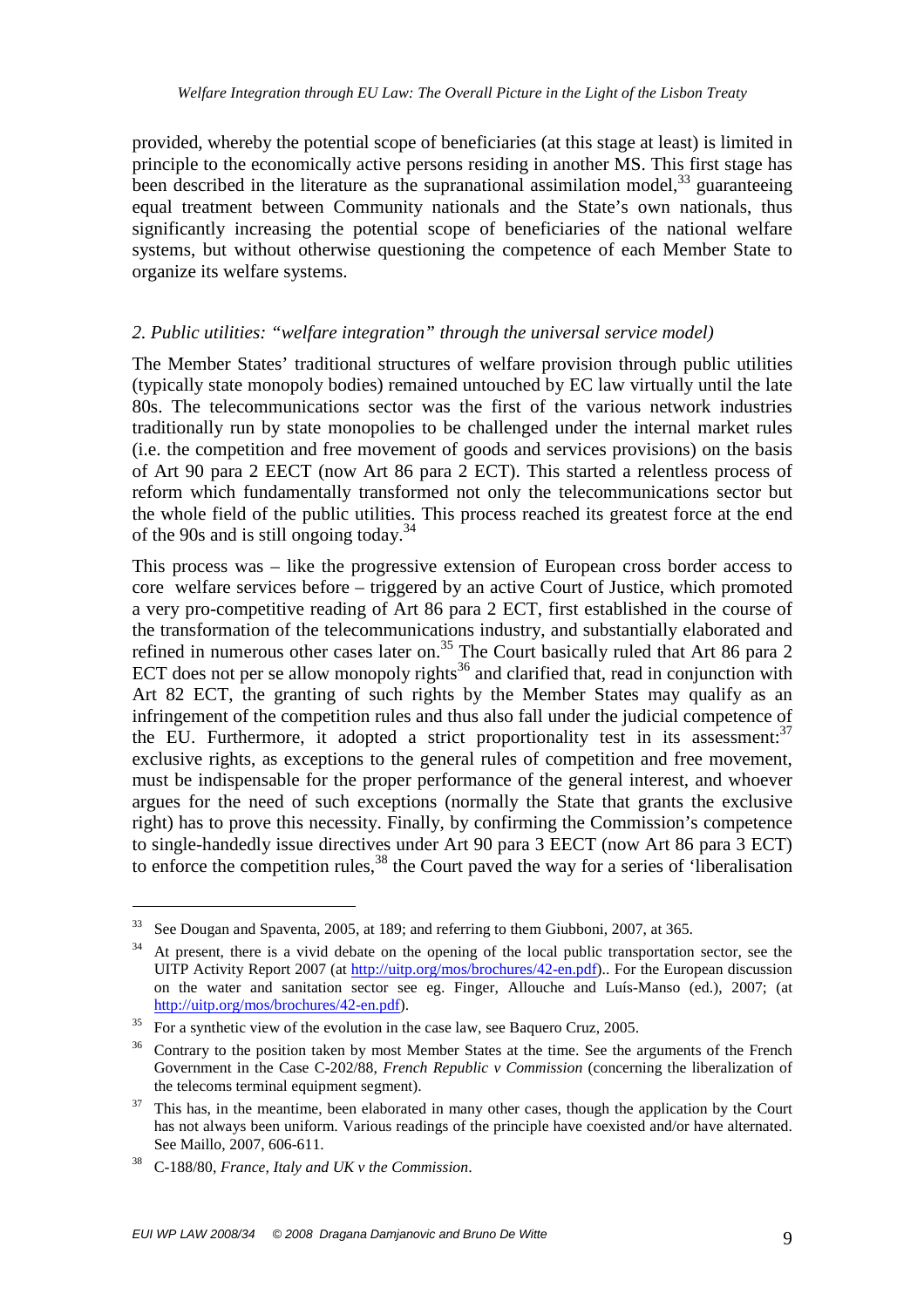directives' adopted by the Commission between 1988 and 1998 which obliged the Member States to eliminate step by step the existing exclusive rights in the telecommunications sector.<sup>39</sup> With regard to telecoms, it was thus clearly the European Court of Justice in cooperation with the European Commission that set the main impulses for reform by de-structuring the traditional MS systems and thereby in fact "forcing" the political actors to put in place a new regime for the provision of telecommunication services. That new regime was put in place by the numerous harmonization directives based on Article 95 EC which were adopted by the Council and the Parliament in parallel with the adoption of the liberalisation directives of the Commission.<sup>40</sup>

This approach, in particular the use of Art 86 para 3 ECT by the Commission in order to liberalize an entire sector, was only applied to the telecommunications industry. The reform of the other public utilities (e.g. energy, postal services, railways), which soon followed the telecom sector, was put in place entirely (i.e. both the liberalisation and the re-regulation steps) by the Council and the Parliament on the basis of Art 95 ECT. As the recent examples of the water industry and the local transportation sector show, the emergence of a broad political consensus at EC level in fact plays a decisive role for the actual realization of reform processes of the public utilities. Still, the developments in the telecommunications industry have vividly shown the potential impact of Art 86 ECT can have (if carried to its ultimate consequences) on the organisational structure of national welfare provision, once a given welfare service is qualified as a service of general economic interest in the sense of that Treaty article.

The new structures for welfare provision put in place by the European legislator in these formerly public and now liberalized sectors can be described – in very general terms – as follows: the provision of goods and services in these areas is now primarily effectuated by an open competitive market, which came to be seen as the best mechanism to ensure universal coverage of the population by the respective services at affordable prices. It is only on a subsidiary basis – i.e. in case the competitive market forces would not produce a satisfactory service – that "special public regulations" (a kind of regulatory safety net) are adopted to fill out such possible gaps in the universal coverage in the form of special "service of general interest obligations". These may take various forms, but their main structural parameters – as to who has to provide which services, under which conditions, through which funding mechanism – are to a certain extent defined by the EC, for each of the sectors, in the relevant secondary legislations and further elaborated by the Commission in its various Communications on Services of General Interest.<sup>41</sup> The classical form is the "universal service model"<sup>42</sup>, which was

<sup>&</sup>lt;sup>39</sup> For an overview Larouche, 2000, 35-60.

 $40$  On the liberalisation process in European telecommunications and the roles taken by the ECJ, the European Commission and European legislator therein, see Conant, 2002, 95-121.

<sup>&</sup>lt;sup>41</sup> See the Commission's Communications on services of general interest from 1996: COM (96)443; 2001: COM (2001/C17/04) and 2007: COM (2007)725; as well as the 2003 Green Paper: COM (2003)270 and the 2004 White Paper: COM (2004)374. For an overview, see Prosser, 2005, at 153- 173.

<sup>&</sup>lt;sup>42</sup> Put in very general terms, it gurantees that certain (basic) services are provided throughout the territory *at affordable tariffs* and on certain conditions, irrespective of the profitability of the individual operations.In detail the model varies from sector to sector and is a dynamic one which needs to be updated regularly according to the technological, economic and social changes in society.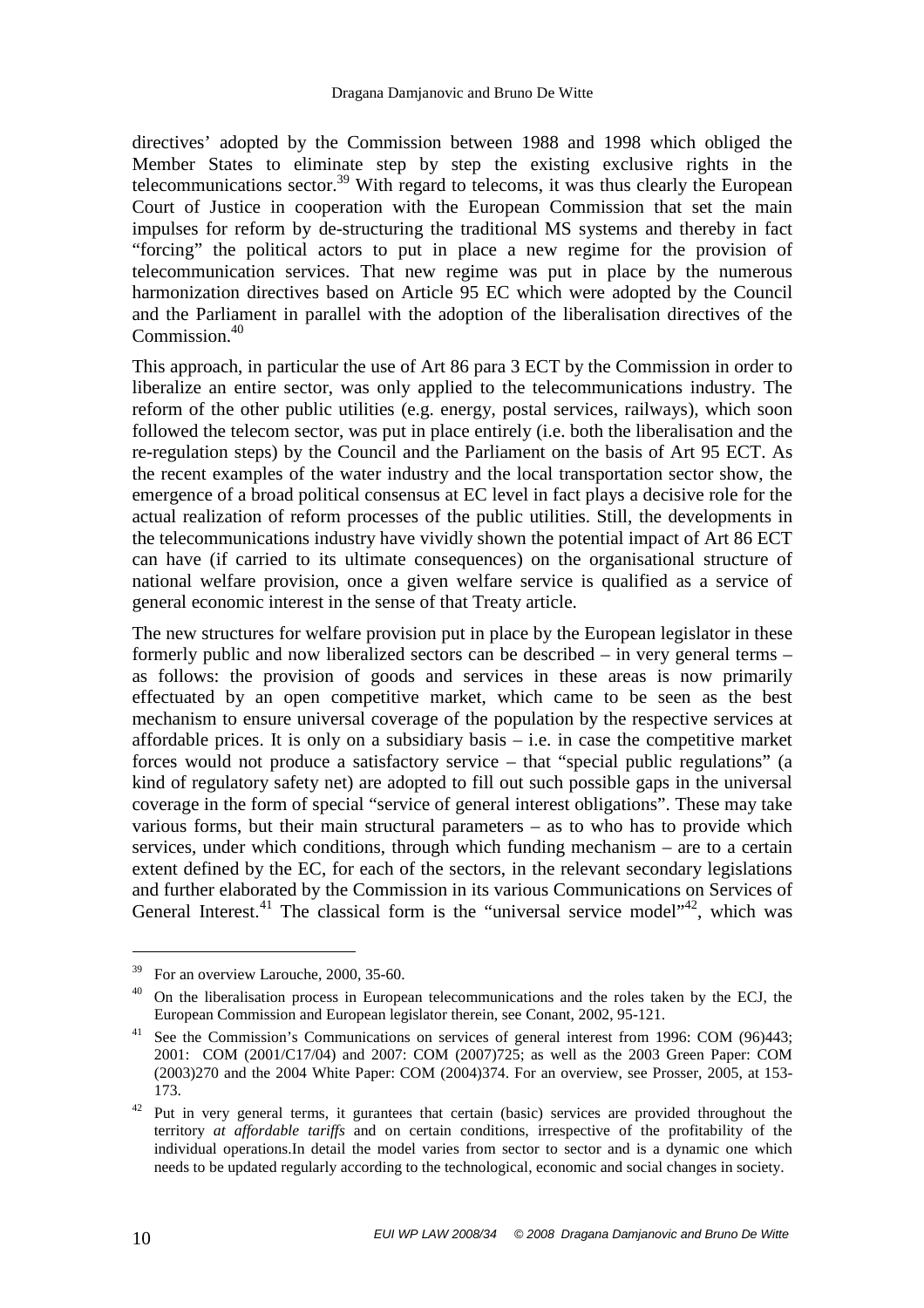adopted in the telecommunications industry in a pretty detailed manner through a special universal service directive based, again, on Art 95 ECT.<sup>43</sup>

The way in which welfare integration occurred in the public utilities was thus very different from the coordination model established in relation to cross-border provision of the core welfare services. The liberalizing and harmonizing (or re-regulating) measures based on the competition and internal market rules substantially transformed the whole system of welfare provision traditionally used by the Member States in these areas: from provision by public monopoly undertakings to provision primarily by an open competitive market accompanied by a regulatory safety net ("the universal service model"). This universal service model, established at the European level, essentially just guarantees the universal coverage of certain services at affordable prices, that is, against an adequate remuneration. The former public undertakings used to also provide certain services to the citizens irrespective of their means (i.e. in the way the core social welfare services are typically provided, as for example the distribution of energy at reduced tariffs to consumers with special social needs). This was seen as an inherent part of the universal coverage task, of the "corporate social responsibility as a public undertaking".<sup>44</sup> But today this most typical welfare function of the public utilities plays only a very subordinate role in the universal service model designed at EC level. The relevant EC rules only enable the MS (if at all) to guarantee also the provision of such core welfare services within the liberalized public utility sectors, but they do not oblige them to do so (not even in the form of minimum standards) and, to that extent, no positive harmonization occurs. The experience so far has shown that it is very difficult for the Member States to find adequate alternatives to their 'old' public undertaking model in order to pursue these core social welfare services through public utilities operating in a competitive environment.<sup>45</sup>

#### *3. Developments in EC primary law in relation to welfare services*

The developments in EC case law and secondary legislation in the field of welfare provision in the 80s and 90s have subsequently also been reflected at the level of EC primary law. In line with the coordination model developed by the ECJ as regards European cross border provision of core welfare services, the 'social integrationist' view – according to which it is necessary to deepen the social dimension of European integration – became politically prevalent in the late 1980s. It resulted first in the drafting of the 1989 Charter of Fundamental Social Rights of Workers<sup>46</sup>, and a few years later the European Social Agreement, which was an inherent part of the Social

<sup>43</sup> Directive 2002/22/EC, OJ 2002 L 108/51.

<sup>&</sup>lt;sup>44</sup> The provision of such services was however not specified as a right, but mostly left within the discretion of the national authorities.

<sup>&</sup>lt;sup>45</sup> See in particular for the energy sector the Commission Communication COM (2007)386 of 5. July 2007, *Towards a European Charter on the rights of Energy Consumers*,. For the telecommunications sector see Prosser, 2005, at 187.

<sup>&</sup>lt;sup>46</sup> The legal form was only a non-binding 'solemn declaration', which was adopted in December 1989 by all EC governments except the UK, and it explicitly mentioned that the implementation of the Charter must not lead to a broadening of the competences of the Community. Cf. the current debate on the EU Charter of Fundamental Rights (in particular concerning its social rights) presented below in section III.A.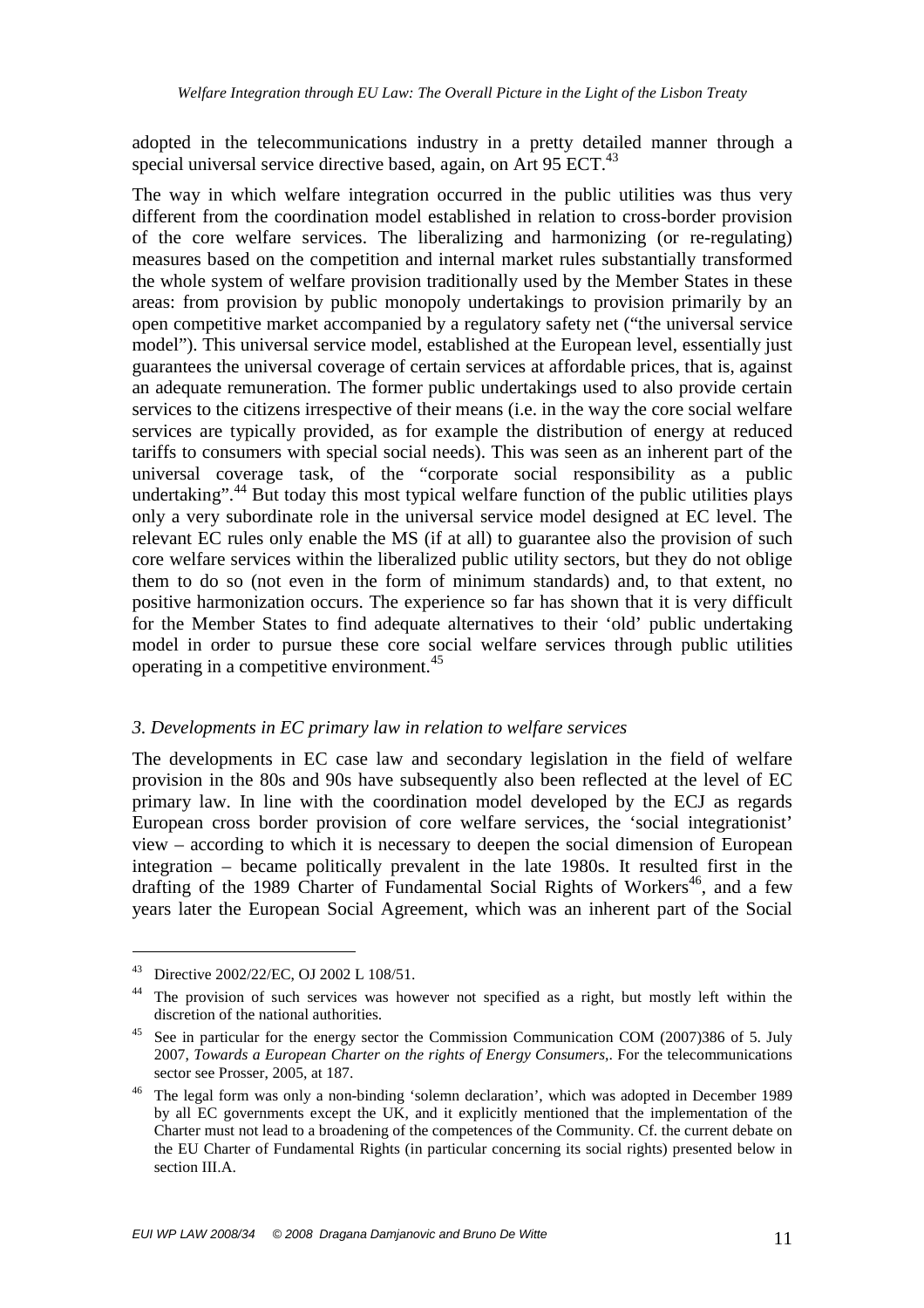Protocol annexed to the 1992 Treaty of Maastricht,<sup>47</sup> substantially extended the EC competences in social policy, primarily in the fields of labour law, the social dialogue and the equality policies, but also in the field of welfare provision. With Maastricht, the titles on health care, education and cultural policy were included for the first time in the EC Treaty. No law-making powers were granted to the Community in these areas (unlike what happened in the field of labour law) but more modest powers to complement and coordinate national policies in these fields. These Treaty amendments were accompanied by a considerable extension of the general description of the EC's tasks in the first part of the Treaty (Art 2 and 3 TEC), leading to the inclusion of some true "social values" at EC primary level. The Union citizenship clause, also introduced by the Maastricht Treaty, was at that time generally perceived to be just of a symbolic nature, with no legal effects of its own, merely codifying the rights to move and reside freely within the Union which had already been enacted by the residence directives before.<sup>48</sup>

Maastricht has been described as the high water mark of the '*welfare integrationist tide*' <sup>49</sup>. After that, the Member States moved back to a more cautious and restrictive approach, in particular in the policy fields relating to welfare provision.<sup>50</sup> Since then they have been more concerned to strengthen their sovereignty within these policy fields than with developing the social dimension of the European integration process. This cautious approach to EC welfare integration is still clearly predominant today. To a large extent it can be explained as a reaction of the Member States to the fundamental changes brought about by EC law (in particular, the internal market project) in their public utility sectors. So, the main concern of the national governments in the Amsterdam and Nice Treaty reforms was to fine-tune the provisions on health, education, culture and social security, by trying to clarify the limitations of the EC powers in these fields more precisely, by confirming and amplifying the various prohibitions of harmonization which had first been introduced in the Treaty at Maastricht, and by emphasizing over and over again that any Community action in these fields should fully respect the responsibilities of the Member States.

In the same reactive vein, the Member State governments introduced a new Article 16 on the services of general economic interest into the EC Treaty at Amsterdam. The new Treaty provision emphasized the fundamental value of these services in the European Union and expressly lays down a shared responsibility of the Union and the Member States in guaranteeing that the SGEIs are able to fulfil their special missions. The article is framed in a way that has provoked controversies ever since as to the actual meaning and significance of this provision. In the judgements of the ECJ this Article has received virtually no attention so far.  $51$ 

 $47$  This later became, after the Amsterdam Treaty, the amended version of the title on social policy of the EC Treaty.

<sup>&</sup>lt;sup>48</sup> Council Directive 90/364/EEC of 28 June 1990 on the right of residence, OJ 1990 L 180/26; Council Directive 90/365/EEC of 28 June 1990 on the right of residence for employees and self-employed persons who have ceased their occupational activity, OJ 1990 L 180/28; Council Directive 93/96/EEC (FN 28).

<sup>49</sup> Kleinman, 2002, at 90.

<sup>&</sup>lt;sup>50</sup> Whereas in labour law and equality law, EC competences were extended further also after Maastricht.

<sup>51</sup> Ross, 2007, 1070-1075.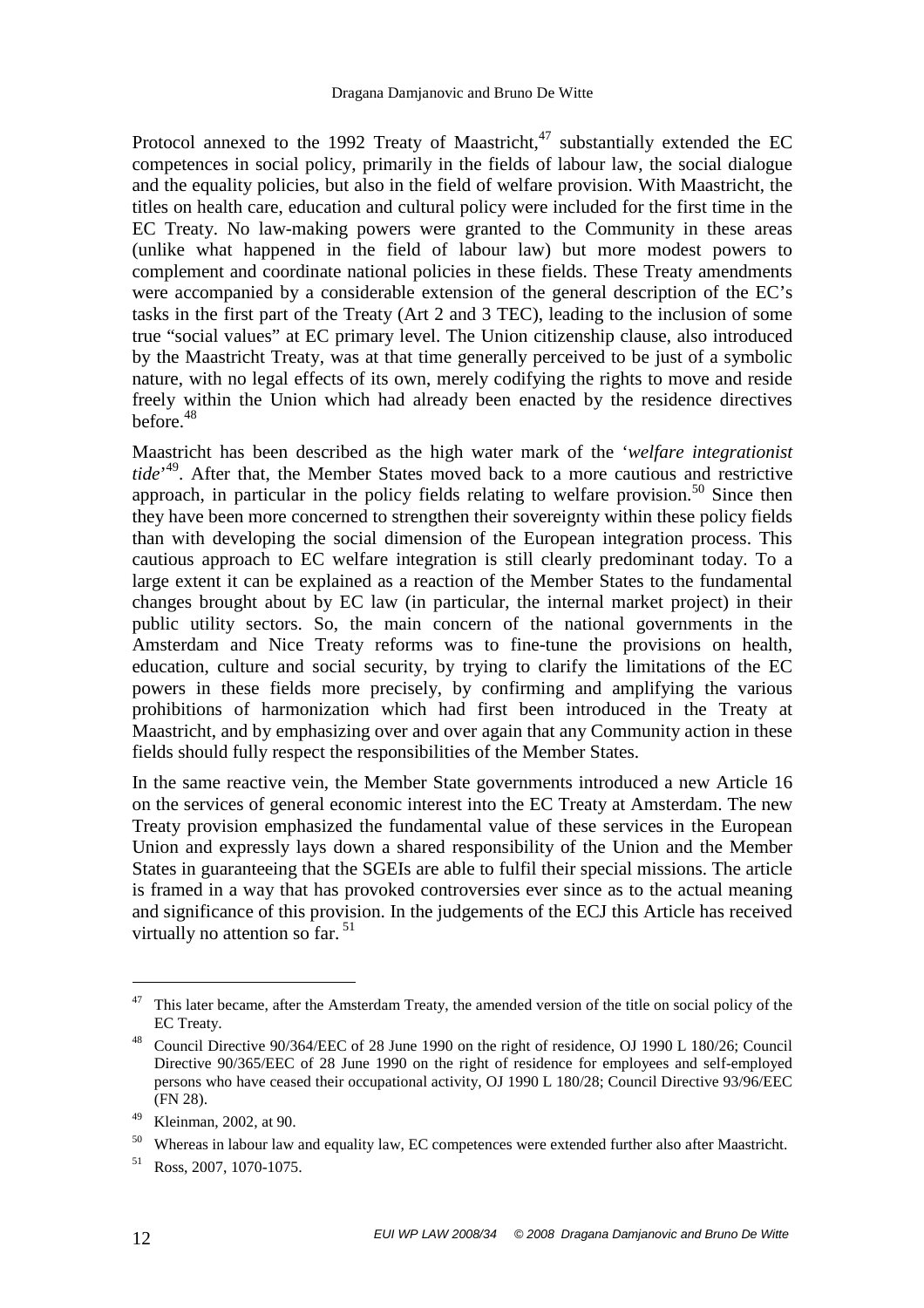## *4. Extending EC welfare integration by coordination under the free movement of services provisions: the case of health care*

Notwithstanding the fact that the Member State governments had, in Maastricht and Amsterdam, expressed their aversion against EC regulatory interventions in their core welfare services, the ECJ decided soon after the Amsterdam Treaty came into force to considerably extend the scope of welfare integration through coordination. It did so using two different legal constructions: first under the free movement of services provisions in respect of the national health systems, and secondly under the Union citizenship clause (in combination with the non-discrimination principle) in respect of core welfare services in general.

To start with the former: with its judgements in *Kohll and Decker* in 1998<sup>52</sup> the Court for the first time qualified also health care services provided within a social/public insurance system as economic services to the patients that come within the scope of the free movement of service provisions.<sup>53</sup> On this basis it then established as a rule<sup>54</sup> that principally all Union citizens are entitled, as service recipients on a temporary visit, to access health care in another Member State which is to be financed by the patients' home social security/public insurance system. Therewith the Court extended the possibility to export healthcare benefits within the EU beyond what was allowed under Regulation  $1408/71^{55}$  and vigorously promoted intra-European cross border access to health care in general.

Under Regulation 1408/71 cross border health care provision to any Union citizen, also those just visiting, was to be provided and financed by the home social security/public insurance systems only in very special cases: firstly, when the condition of urgency of the treatment was met and secondly, when a prior authorisation from the patient's competent social security/public insurance institution had been given.<sup>56</sup> Adopting a rather surprising interpretation of these provisions, the Court came to the conclusion that they do not exhaustively regulate the conditions of cross-border access to health services, but that a separate right for patients to receive these services without prior authorization and obtain reimbursement by their home social security/public insurance system at the tariffs in force at home, arose directly under the EC Treaty free movement of service provisions.<sup>57</sup> Following up on this, it then set out to define in a series of cases on patient mobility the main principles governing intra-European cross border access to health care services, thereby progressively adjusting and widening the conditions originally laid down by the EC legislator in Regulation 1408/71. In doing so, the Court in fact also formulates all the crucial parameters (as to the scope, the conditions and the funding)<sup>58</sup> of the cross border provision of the services themselves.

<sup>52</sup> Cases C-158/96 and C-120/95.

<sup>53</sup> This has been much debated, see eg Koutrakos, 2005; very critical Newdick, 2006.

This rule is, however, subject to limitations justifiable under the usual proportionality test of free movement of services law.

 $55$  See FN 21.

<sup>56</sup> See Art 22 Regulation 1408/71(FN 21).

 $57$  See also Hatzopoulos, 2005, at 126-127.

<sup>58</sup> As to the scope: cross border health care covers all treatments which are regarded 'normal' according to international medical science standards; as to the conditions: it has to be provided if it cannot be obtained within a medically reasonable time frame from the 'home' health security system; as to the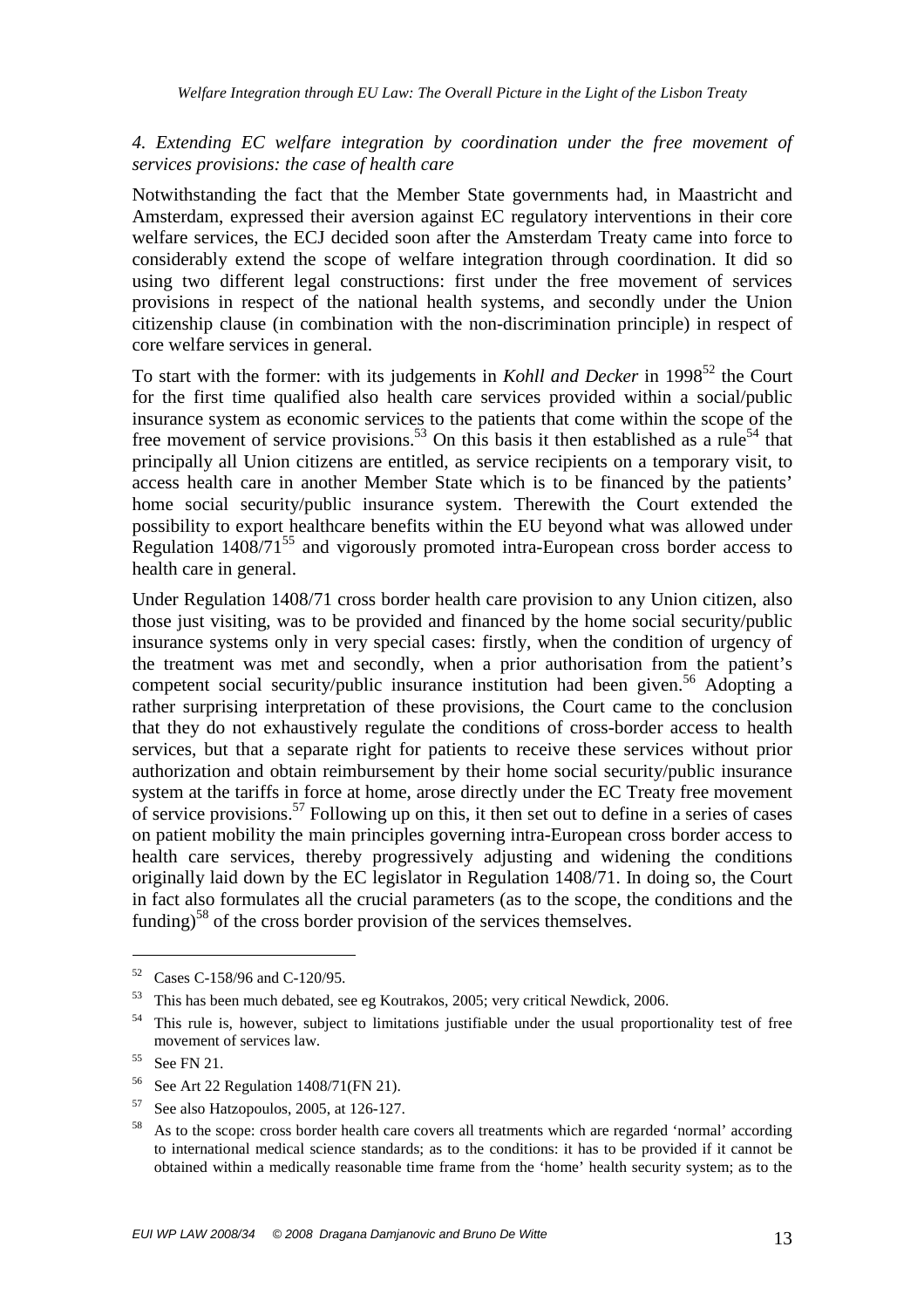The European Commission has now, after lengthy internal consultations and repeated delays, published a proposal for a directive on patients' rights in cross-border healthcare, in which it has codified and implemented all the principles developed by the ECJ.<sup>59</sup> What is striking about this initiative is the internal market wording in which it is framed. As the proposed directive is based on Article 95 TEC, the Commission states that its primary objective is the "establishment and functioning of the internal market" (i.e. an internal health care market) and "to ensure a more general and effective application of these internal market rights of the patients in practice" (i.e. the right to cross border health care $)^{60}$ .

To sum up, welfare integration in the field of health care is achieved by coordination. In this respect, it substantially differs from the field of public utilities (which are subject to liberalisation and re-regulation), and is closer to the developments under the free movement of workers provisions. Like with the latter, coordination is based on the needs of the internal market, but unlike them, the entitlement to cross-border access is not granted as the precondition of a well-functioning internal market, but more as an element of the market itself. Thereby, welfare integration by coordination under the free movement of services provisions also goes far beyond the welfare integration level achieved under the free movement of workers provisions. It goes beyond the concept of the economic activity (encompassing all Union citizens, also those just temporarily visiting another EU country) and it determines not only to whom, but also under which conditions the services are to be provided. However, unlike what happens in the public utilities field, this type of welfare integration remains limited to cross-border situations. It does not, therefore, radically transform the MS systems but "just" makes them Eurocompatible for certain limited aspects.

#### *5. Welfare integration by coordination under the Union citizenship chapter?*

Based on the Union citizenship chapter, introduced in 1992 by the Maastricht Treaty and initially perceived to be merely of a symbolic nature, the ECJ started to develop cross border access to core welfare services separately from the traditional internal market rationale, that is, without reference to whether the service is either a precondition for the building of the internal market or an element of the internal market itself. Taking the European citizenship perspective, it rather views cross-border access as a precondition for the building of the European Union as a political union, and as a precondition of the rights of Union citizens to move around and reside freely within the European Union.<sup>61</sup>

Its line of argument is as follows: Anyone who has exercised the rights of movement and/or residence finds him/herself for that reason alone within the material scope of the

<u>.</u>

funding: it has to be financed by the 'home' health security system up to the level which would have been provided for the medical treatment within the national boundaries. Finally, the ECJ also defined the procedural requirements under which the decision has to be made on the entitlement to such cross border health care services (objectivity and impartiality, easy accessibility, fair remedies and the like). See in particular Cases *Kohll and Decker* (FN 52), C- 157/99, *Peerbooms,* C-385/99, *Müller-Fauré* and C-372/04, *Watts.* 

<sup>59</sup> COM(2008) 414 of 2 July 2008.

<sup>&</sup>lt;sup>60</sup> See at 4.a) of the explanatory memorandum of the proposal (p.6), FN 59.

<sup>61</sup> Case C-413/99, *Baumbast.*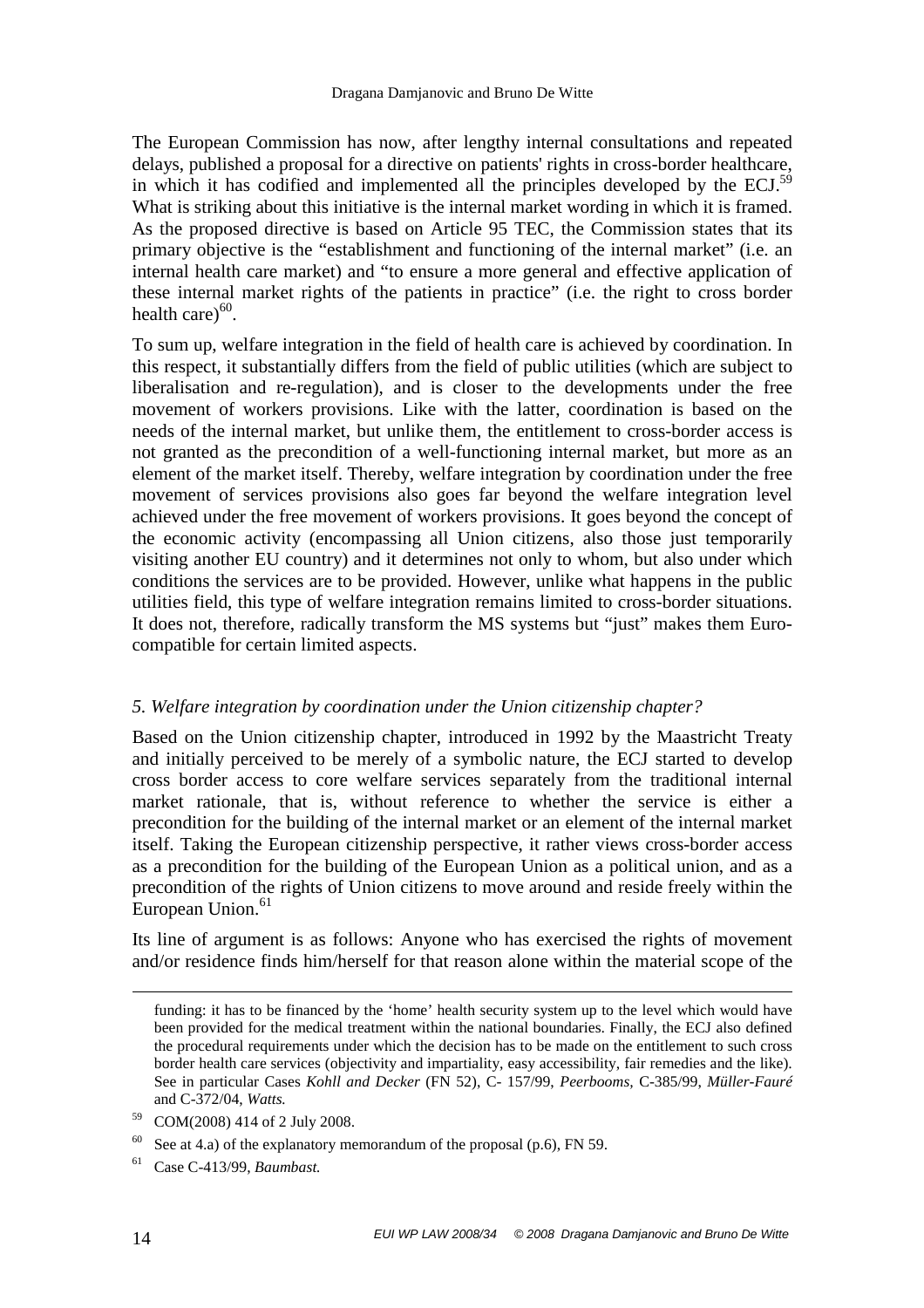Treaty and can claim simply on that basis not to be discriminated under Art 12 TEC.<sup>62</sup> This means that now in principle any Union citizen can claim equal treatment in access to welfare services in another MS, whereas before these welfare services had been considered, in the absence of a link to an economic activity, to fall outside the material scope of the Treaty and therewith also outside the scope of the non-discrimination principle - as the Court had affirmed for example in relation to assistance given to students for maintenance and for training,  $^{63}$  or to the award of a pension for civilian war victims<sup>64</sup>. Today, due to the introduction of Union citizenship there is no more

"*'inherent' limit to the possibility to invoke the right to equal treatment […], there cannot be any benefit or rule which is excluded a priori from the scope of the treaty.*" 65

At the same time, though, the Court has often found restrictions of these rights to be legitimate under the proportionality test of the non-discrimination principle. Especially when it comes to the award of welfare benefits also to Union citizens who are not economic migrants, the Court so far tends to accept national provisions which reserve these welfare benefits to those Union citizens who fulfil certain durational residence conditions. By having resided already for a certain length of time in the host Member State, they are able to demonstrate a degree of integration into the host society, which entitles them to benefit from its social solidarity in the form of welfare benefits. Thereby, the Court remains largely in line with the regulatory framework agreed by the EU political actors when enacting Directive  $38/2004$  on free movement<sup>66</sup>, namely that non-economically active foreign Union citizens are only entitled to welfare benefits once they have resided lawfully for a continuous period of five years in the host State (that is, when they obtain the status of a permanent resident citizen), and that within the first five years of residence the foreign citizens have to be able to provide for themselves and the members of their families, i.e. they have to be covered by sickness insurance in respect of all risks in the host Member State and have to have sufficient resources to avoid becoming a burden on the social assistance system of that State during that period of residence (the "*sufficient resources*" and "*sickness insurance*" conditions). $67$  However, in some recent cases  $68$  the Court has shown to be willing also to challenge these conditions and limitations imposed by EU secondary legislation, by qualifying some of them as disproportionate interferences with the Treaty right of Union citizenship, so that the Member States must adjust and correct these conditions.

To conclude, on the basis of the Union citizenship chapter in combination with the nondiscrimination principle, the Court decouples its approach to welfare integration by coordination for all welfare services (not only health care) from the concept of an

 $62$  Art 12 provides for prohibition of discrimination on grounds of nationality only within the scope of application of the treaty.

<sup>63</sup> Case C-209/03, *Bidar*.

<sup>64</sup> Case C-9/78, *Gillard*, Case C-207/78, *Even*.

<sup>65</sup> Spaventa, 2008, at 28.

<sup>66</sup> FN 22.

 $67$  For the development of the ECJ case law on Union citizenship, see Spaventa, 2008.

<sup>68</sup> E.g. Case C-138/02, *Collins*, in which the Court ruled that job seekers are to be provided with noncontributory social benefits, even if they are not yet residing for a period of five years in the foreign state (as laid down in Art 7 Directive 38/2004), but have genuinely sought work in the host state for a reasonable period (which might be far less than five years).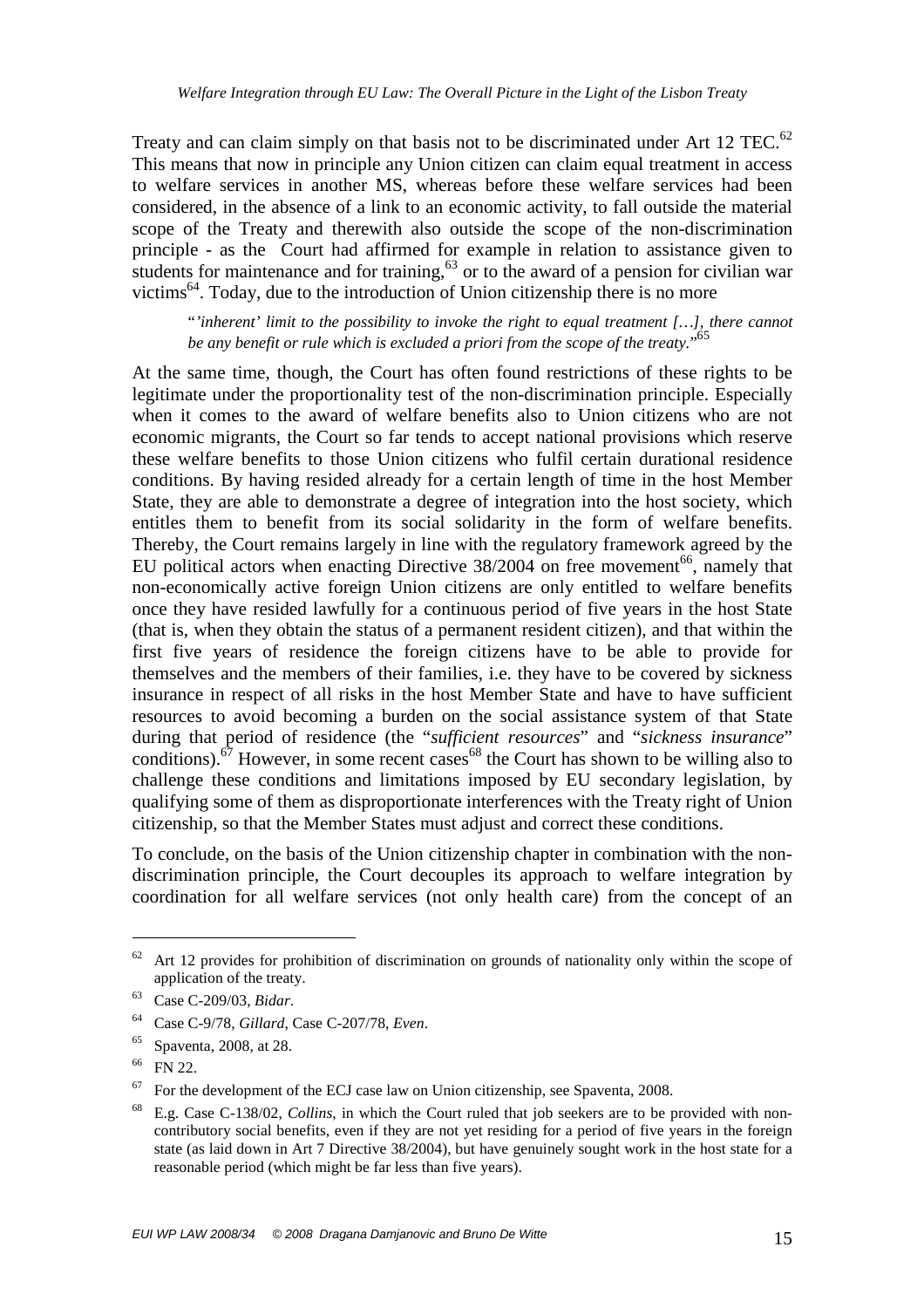economic activity, and extends the right to cross border access to social welfare in principle to all Union citizens residing in another Member State. But it does not (yet) take welfare integration to its fullest extent. It is very cautious in really entitling all Union citizens to cross-border access on this basis, being aware that the

"*psychological web of fraternal responsibility which justifies and supports public welfare provision*, *especially when it comes to non-contributory benefits and services funded from general taxation,*" 69

might not be strong enough to catch also the foreigner who does not contribute to the economic life of the host community. It usually accepts broad restrictions by the Member States, which exclude the non-economically active migrant citizens from access to welfare benefits, as being proportionate under the indirect discrimination test. In adopting this cautious attitude, the Court recognizes that

"*transnational solidarity as regards Community citizens who are economically inactive cannot but remain conditional and, in particular, can only be affirmed to the extent that it does not jeopardise the vitality of national welfare systems*".<sup>70</sup>

Welfare integration under Union citizenship, thus, has mainly had the consequence to bring these issues of access by all Union citizens to welfare benefits in the host country within the material scope of the Treaty, to make them subject to the EU nondiscrimination principle and to the competence of the ECJ. Therein also lies the crucial change brought about with the introduction of Union citizenship, or to be more precise, with its interpretation by the ECJ as the basis for directly effective rights: that it is now largely in the hands of the European Court to decide how far welfare integration on this basis will develop in the future and how much of a 'political union' this may create.

*6. Blurring the line between the core welfare services and the public utilities - the qualification of core welfare services as SGEIs by the Commission* 

Looking finally – to close the circle at where we started – at the two policy fields of the public utilities and the core welfare services together, one recent development at EU level is worth highlighting. After the Council and Parliament had obtained that the general services directive, as adopted in 2006, by and large excluded the welfare services from its scope of application, $<sup>71</sup>$  the Commission came back to the question of</sup> their legal regime in its latest Communication on services of general interest of  $2007^{72}$ , which is by now the third one on that subject after the Green Paper from 2003 and the White Paper from  $2004^{73}$ . In this latest Communication, the Commission comes to the conclusion that

"*in practice, apart from activities in relation to the exercise of public authority, to which internal market rules do not apply by virtue of Article 45 of the EC Treaty,<sup>74</sup> it follows that* 

<sup>69</sup> Dougan and Spaventa, 2005, at 191.

 $70$  Giubboni 2007, at 375. For a discussion of the tension between free movement of EU citizens and national solidarity in the specific case of education, see Van der Mei, 2005.

 $71$  The exact impact of the services directive on services of general economic interest is, however, not very clear due to the defective drafting of the directive: see the analysis by Neergaard, 2008.

 $72$  See FN 41.

 $73$  See FN 41.

<sup>&</sup>lt;sup>74</sup> Art 45 TEC provides that the Treaty provisions concerning the right of establishment do not apply to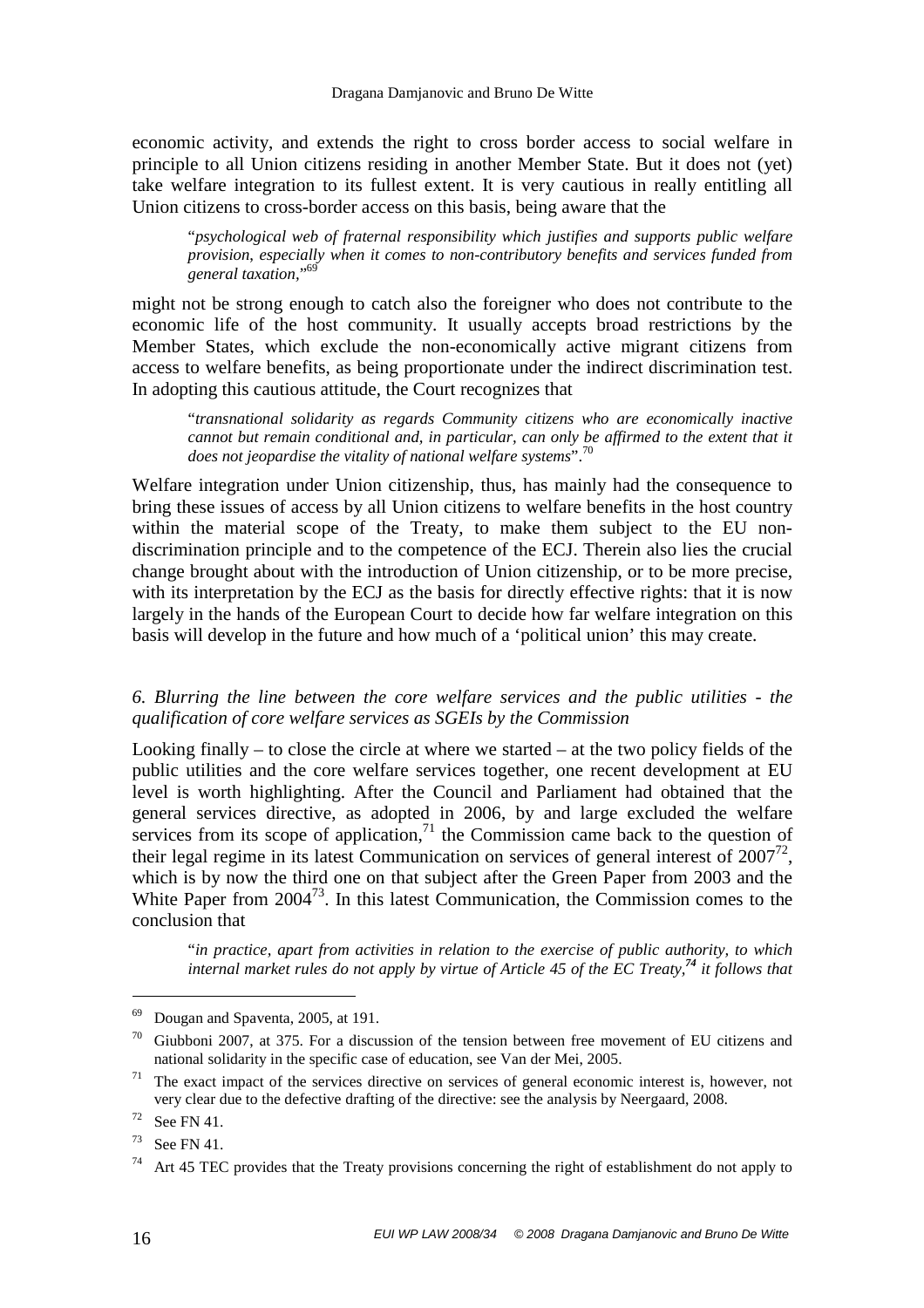*Welfare Integration through EU Law: The Overall Picture in the Light of the Lisbon Treaty* 

*the vast majority of services can be considered as 'economic activities' within the meaning of EC Treaty rules on the internal market (Articles 43 and 49)*."<sup>75</sup>

It draws this radical conclusion apparently on the basis of the ECJ's case law on health care, but that case law is itself very problematic. Indeed, in its health care cases, the Court has blurred the dividing line between services to be regarded as economic in nature (and therefore part of the internal market) and those which remain outside the internal market, by qualifying services financed by institutions which the Court itself in another case line clearly defined as fulfilling an exclusively social function (the social security bodies)<sup>76</sup> and even those directly financed by public funds<sup>77</sup> as services provided for remuneration and therefore subject to the free movement rules of Art 49 TEC.<sup>78</sup> The confusion created by the Court through its health care cases as to where the dividing line lies between economic and non-economic services has now been amplified by the Commission in its latest Communication on SGIs. The Commission remains very unclear, in this document, as to whether its approach is to qualify "*'economic activities' within the meaning of EC Treaty rules on the internal market (Articles 43 and 49)*" automatically also as economic activities under the competition rules or whether it differentiates (as the ECJ does in its case law)<sup>79</sup> between the concept of an economic activity under the free movement of services provisions and the concept of an economic activity under the competition rules. The following phrases of the Commission might suggest that it takes the former approach: "*If a service of general interest is regarded as economic, it is subject to internal market and competition rules.*" and

"*The combined effect of these changes is that an increasing number of activities performed daily by social services are now falling under the scope of EC law to the extent that they are considered as economic in nature*."<sup>80</sup>

The Commission's ambiguity on these crucial questions leaves much uncertainty as to the future evolution of EU law. Will the model of welfare integration by coordination under the free movement of services provisions apply to all core social welfare services (and not only to health), leading to a further cross border provision in these fields? Or will it even be absorbed into the more far-reaching model of welfare integration by liberalisation and re-regulation under the competition rules, which would lead to a crucial transformation of the MS' organisational structures for the delivery of the core welfare services: all welfare services could gradually become economic services provided by 'utilities' operating in a common and competitive market.

<u>.</u>

activities connected with the exercise of official authority. Art 55 TEC extends the exception of Art 45 to the free movement of services.

<sup>75</sup> COM(2007) 725, FN 51, p.5. See also in the Commission's Communication: Implementing the Community Lisbon programme: Social services of general interest in the European Union, COM (2006) 177, p.6-7.

<sup>76</sup> Joined cases C-159/91 and C-160/91, *Poucet*, ECR 1993, I-00637.

 $77$  Namely, by the general taxation system, as it is the case with the national health care services (NHS) in the UK. See Case *Watts*, FN 58.

<sup>&</sup>lt;sup>78</sup> Therewith, it makes of services that clearly form part of the MS' core welfare systems (and are clearly situated outside the market sector) economic services covered by EU common market law.

<sup>79</sup> Cf Schweitzer, 2007, 3.

<sup>80</sup> COM(2007) 725, FN 41, p.6 (see also at p.4).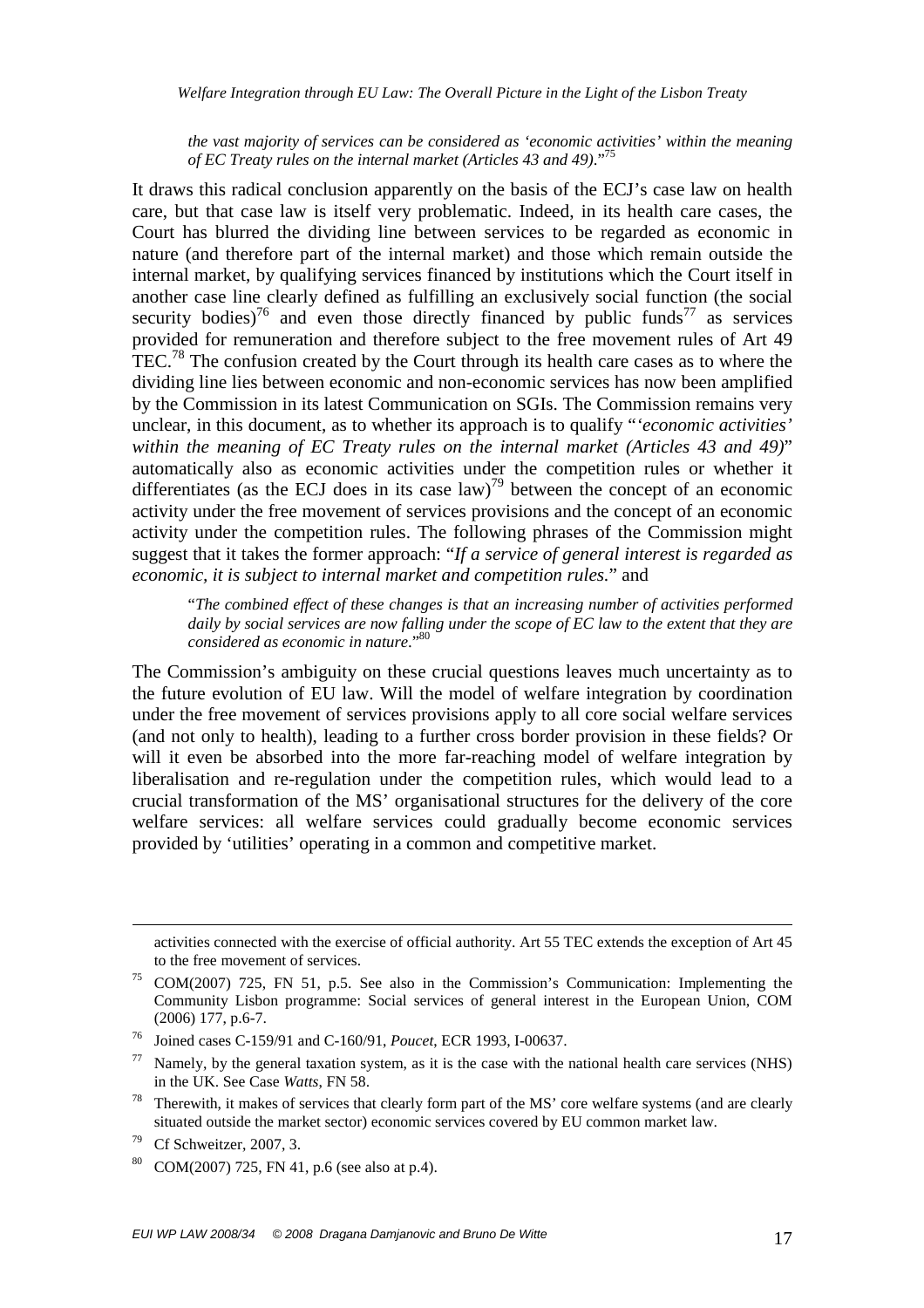# *C. Current conception of EC law on the provision of welfare services: trying to put the puzzle together*

#### **Provision of services …**



*graph: current conception of EC law on the provision of welfare services: trying to put the puzzle together* 

The table above can be further elucidated as follows.

The EC Treaty expressly lays down a primary responsibility for the member states as to the provision of core welfare services (social security, health care, public education), whereas the public utilities (the SGEIs) come within the shared responsibility of the EU and the Member States, according to Art 86.2 and 16 TEC. However, both the core welfare services and the public utilities are affected by the application of the common market rules (that is, by negative integration).

As regards the core welfare services, this process of negative integration started in the area of the free movement of workers. Here, welfare integration by coordination led to intra-European cross-border access to virtually all welfare benefits, but in strict connection with the exercise of an economic activity by an EU migrant. Welfare integration developed further on basis of the free movement of services provisions, whereby welfare services (in practice, mainly the health care services) were qualified as economic services. Thereby, welfare integration by coordination was decoupled from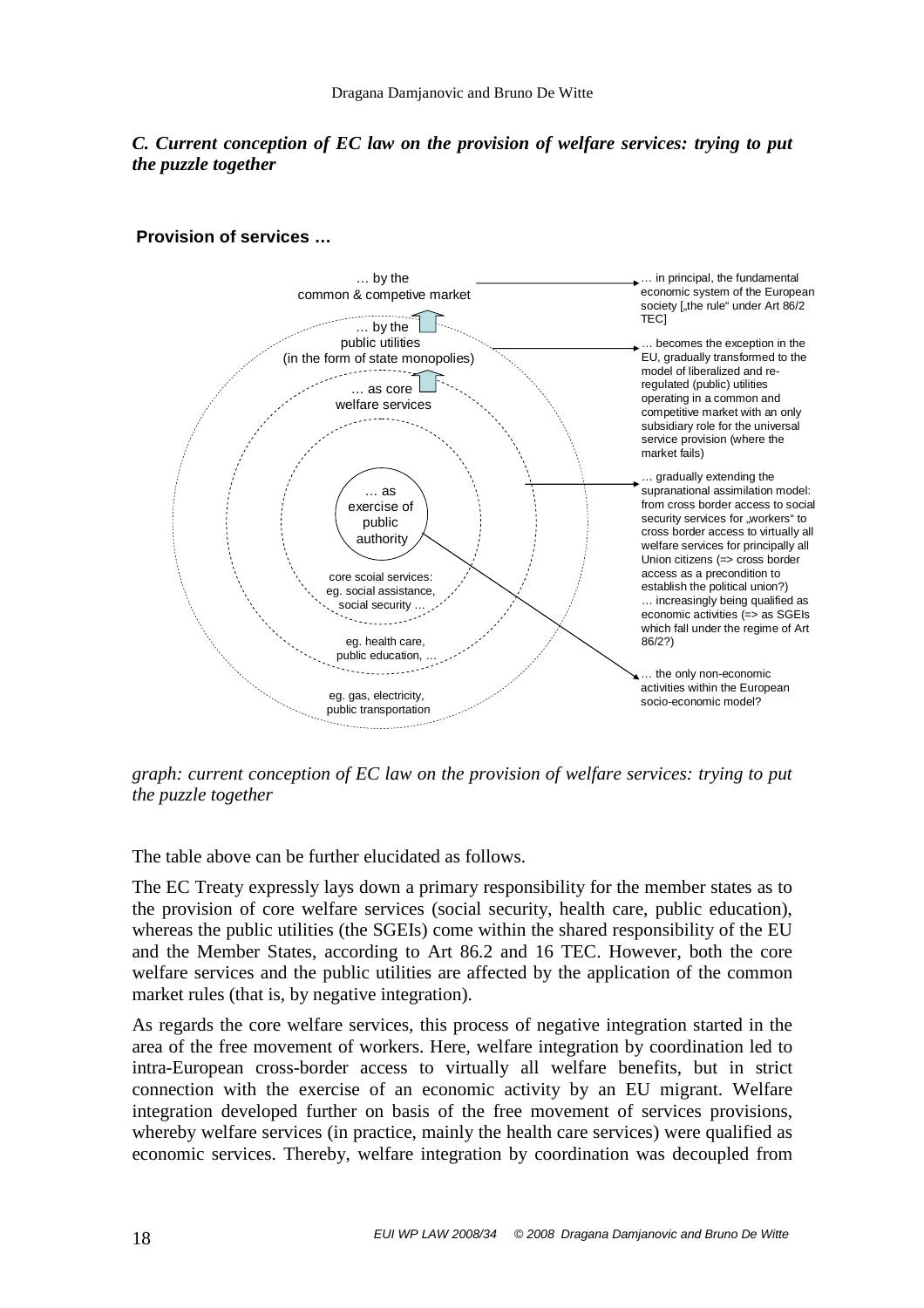the exercise of an economic activity, and all Union citizens were entitled to cross border access in their capacity of service recipients. Welfare integration was developed even further under the Union citizenship rules: cross border access to core welfare services is now in principle granted to all Union citizens, based on the underlying rationale of building a political union in Europe. However, this further extension is subject to limits. The European Court so far still accepts restrictions by the Member States, due to the fact that the relevant secondary legislation also allows certain welfare benefits to be denied to non-economically active foreigners when residing less than five years within the host Member State.

When we now move to consider the degree of welfare integration that results from the application of the competition rules, we find that liberalization and harmonization (reregulation) have transformed the whole system of welfare provision through public utilities traditionally established by the MS: from provision by State monopoly undertakings to provision primarily by an open competitive market accompanied by a safety net, whose role is typically limited to guaranteeing the universal coverage of these services at a certain quality level and at affordable prices (universal service model). Core welfare functions which were also performed in these areas by the former public undertakings (e.g. provision of the public utility services also to vulnerable consumers) today play only a very subordinate role in EC legislation, and the Member States tend to cut back on them due to various factual restraints.

The ECJ so far refrained from applying the competition rules to the core welfare services, as in particular the judgements on social security schemes ("not an undertaking") show, but then again it is qualifying (based on a thin line of argument) health services as economic services from the perspective of the freedom to provide services. There is also a tendency from the side by the Commission to include even the core welfare services within the category of SGEIs, to which in principle the regime of Art 86 TEC applies, but the Commission remains very ambiguous in this respect.

Overall, welfare integration at EC level has so far primarily taken place through negative integration, that is, as a side effect of the internal market. Even the developments in European citizenship law, which are marked by a degree of positive integration (through the adoption of regulations and directives laying down rights of EU citizens), do little more than codify the jurisprudence of the European Court of Justice. Positive integration, so far, tends to take place in the softer form of the open method of coordination (OMC) which has been used, since 2000, to foster the voluntary approximation of national policies for the delivery of social services.<sup>81</sup>

# **III. The changes under the Lisbon Treaty**

 $\overline{a}$ 

The Lisbon Treaty is a stratified document. It consists of rules that were agreed at different stages of the very long process of deliberation and negotiation that preceded the signature of the Treaty in December 2007. This phenomenon is particularly visible

<sup>&</sup>lt;sup>81</sup> See generally Zeitlin and Pochet, 2005; Heidenreich and Zeitlin, 2008. On the use of the OMC in social inclusion policy, Armstrong, 2003; on the potential of OMC in health policy, Hervey and Trubek, 2007.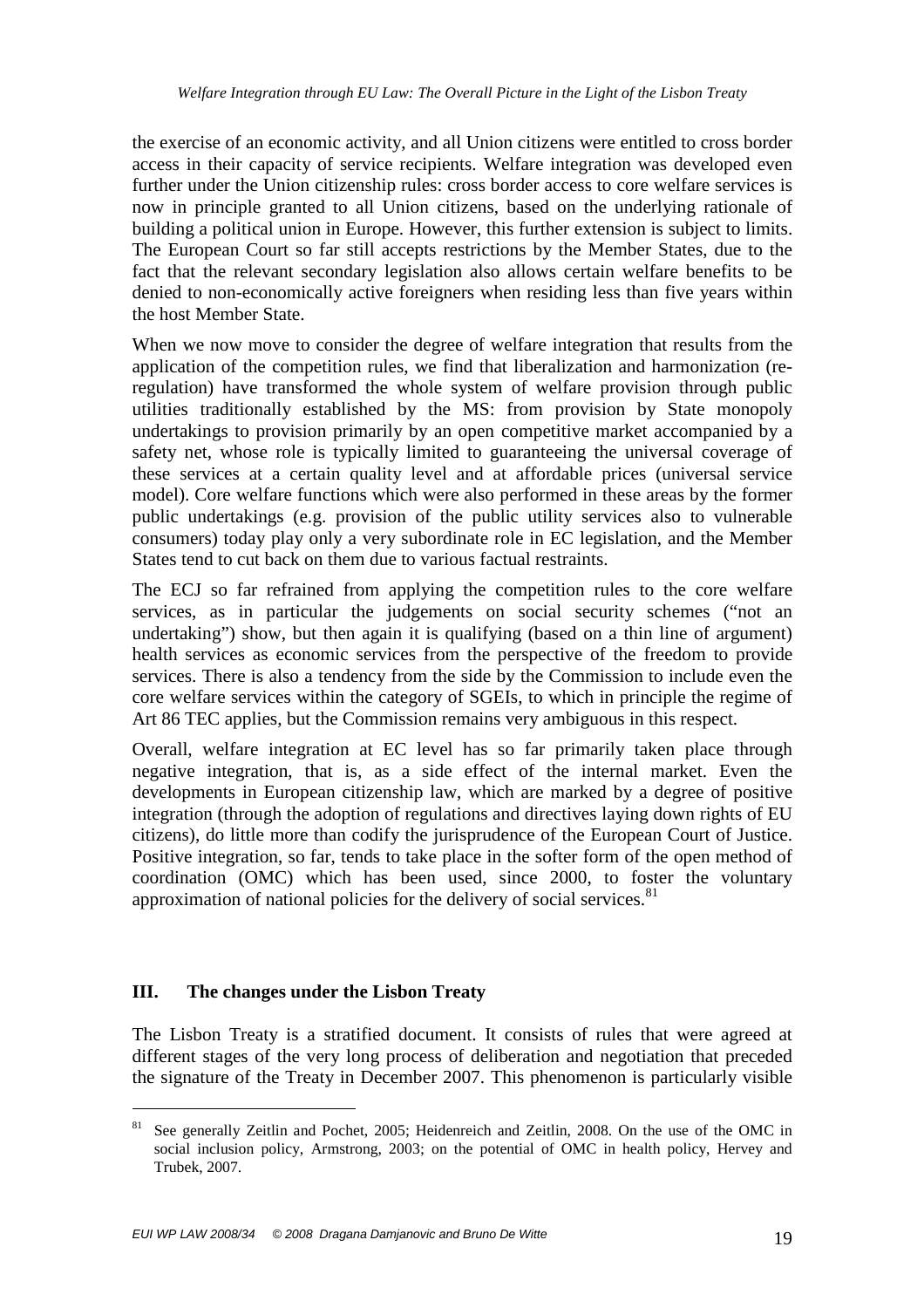in the field that is of our concern in this paper. Indeed, part of the relevant content of the Lisbon Treaty was agreed already in 2000, namely the solidarity rights of the Charter of Fundamental Rights and Freedoms. As is well known, the substantive content of the Charter was not modified at any of the later stages, in contrast with the institutional provisions of the Charter and its overall legal status which were modified at various points in time after December 2000.

The main reforms agreed in the 2002-4 stage of the drafting of the Constitutional Treaty were the introduction of new 'social language' in the introductory articles of the Treaty and, on the other hand, a rewriting of Article 16 EC Treaty which involved the inclusion of a new legislative competence to deal with services of general economic interest.

In the final stage (for now) of the Treaty reform process, namely the drafting of the IGC mandate of June 2007 and the subsequent Lisbon Treaty, the most obvious novelty – again, for our purposes – was the enactment of a new Protocol no 9 on services of general interest. This was, in fact, one of the few substantive additions which were made to the Constitutional Treaty by the IGC of 2007 whose general aim was to reshuffle the provisions of the Constitutional Treaty so as to modify its appearance beyond recognition, rather than to add new substantive rules.

It is useful to remember this stratified nature of the innovations contained in the final text of the Lisbon Treaty, because those various Treaty amendments must be understood in the particular context of the time at which they were originally agreed. In the following pages, we will therefore adopt a chronological order in presenting those amendments and try to situate them in the political and legal context of their time, before moving, at the end of this paper, to an overall evaluation of the significance of the Lisbon Treaty for the provision of welfare services in Europe.

# *A. The "Welfare Rights" of the Charter*

When the European Council of Cologne in June 1999 launched the process of drafting the Charter, it specified that "account should furthermore be taken of economic and social rights as contained in the European Social Charter and the Community Charter of the Fundamental Social Rights of Workers, insofar as they do not merely establish objectives for action by the Union." The distinction, alluded to by the European Council, between two types of social rights (those that merely contain objectives for action and those that are legally more incisive) was not closely followed by the Charter Convention that decided to include a number of 'rights' that were formulated as very general policy objectives. This was particularly the case in Chapter IV of the Charter entitled 'Solidarity' which contained the three provisions that are most directly relevant to the theme of this paper, namely Article 34 on social security and social assistance, Article 35 on health care and Article 36 on access to services of general economic interest.<sup>82</sup>

The Convention got away with this broad brush approach because it was understood that the Charter would not become legally binding, at least not immediately. The 'justiciability issue' came back with a vengeance during the Convention on the Future of the Union, when some delegates (particularly the UK government representative)

<sup>&</sup>lt;sup>82</sup> In addition, Article 14 (curiously put in Chapter II entitled 'Freedoms') protects the right to education.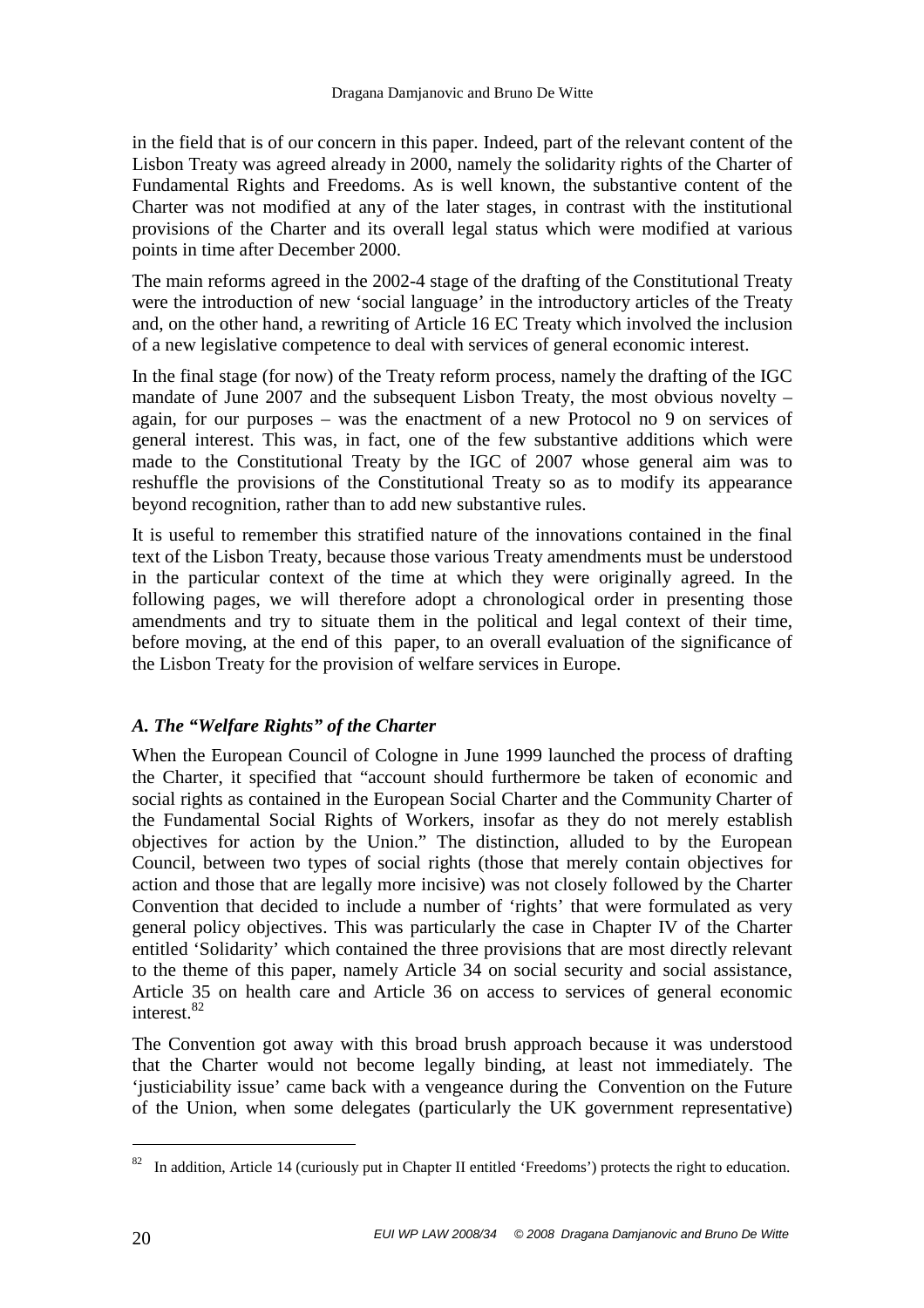made it clear that their agreement to incorporate the Charter in the EU Constitution, and thus make it legally binding, would be conditional on emphasizing more clearly the distinction between 'rights' and 'principles'. This eventually led to the addition of a fifth paragraph to Article II-112 of the European Constitution (corresponding to Article 52 of the Charter), which limits the justiciability of provisions containing principles: they shall be "judicially cognizable" only in the interpretation of implementing measures taken by the EU institutions or by the member states, and in rulings on their legality.

The distinction that, in the view of the Cologne European Council in 1999, should have been the basis for inclusion in the Charter or not has thus become an internal fault line within the text of the Charter as incorporated in the Constitutional Treaty and, later, the Lisbon Treaty. It is by no means clear how this fault line will operate in practice. Indeed, the Charter does not label its provisions as being either rights or principles (or rather, the use of those labels for denoting single norms in the Charter is quite inconsistent with the nature of the overall distinction made in Article 52). The rights/principles distinction is therefore bound to become a major source of confusion and controversy. This very regrettable lack of precision contrasts with some national constitutions (such as those of Ireland and Spain) that similarly exclude judicial review of some fundamental social rights provisions, but at least clearly indicate which specific provisions are excluded. The drafters' lack of rigour is an invitation to interpretative cacophony, which was already inaugurated by the French *Conseil constitutionnel* in its decision reviewing the constitutional compatibility of the European Constitution. When referring to the distinction between rights and principles, it affirmed without any qualification and without any further argument that the right to work and the entitlement to social security benefits and social assistance are examples of principles rather than rights. $83$ 

When trying to apply the dichotomy to the fundamental social rights, it would certainly be too simple to consider that entire chapters of the Charter (say, the chapter on 'Solidarity', including the three 'welfare' provisions mentioned above) contain only marginally justiciable principles rather than fully justiciable rights. It is necessary, rather, to proceed on a case-by-case basis,  $84$  and good arguments can be made for ranging most of the Charter's fundamental social rights in the 'rights' category rather than the 'principles' category.<sup>85</sup> Still, the fact remains that the formulation of Article 52 calls in question, in a very direct way, the promise of indivisibility held by the original text of the Charter.

The principal merit of the Charter is probably not that it imposes limits on the action of the EU institutions, so as to prevent them from encroaching on the sphere of liberty that should be left to the citizens. This 'negative' function of fundamental rights protection is, already now, performed by the case-law of the European Court of Justice; existing deficits of judicial protection (such as the limited access for individuals to the European

<sup>83</sup> *Conseil Constitutionnel,* Decision no. 2004-505 DC of 19 November 2004, *Traité établissant une Constitution pour l'Europe*, at para. 15.

<sup>84</sup> For a similar conclusion, see Hilson, at p. 215.

<sup>&</sup>lt;sup>85</sup> One may note, in this context, that the Court of Justice has construed a directly applicable right of cross-border access to health care (corresponding to Article 35 of the Charter) on the basis of the EC Treaty provisions on freedom to provide services. See above II.B.4.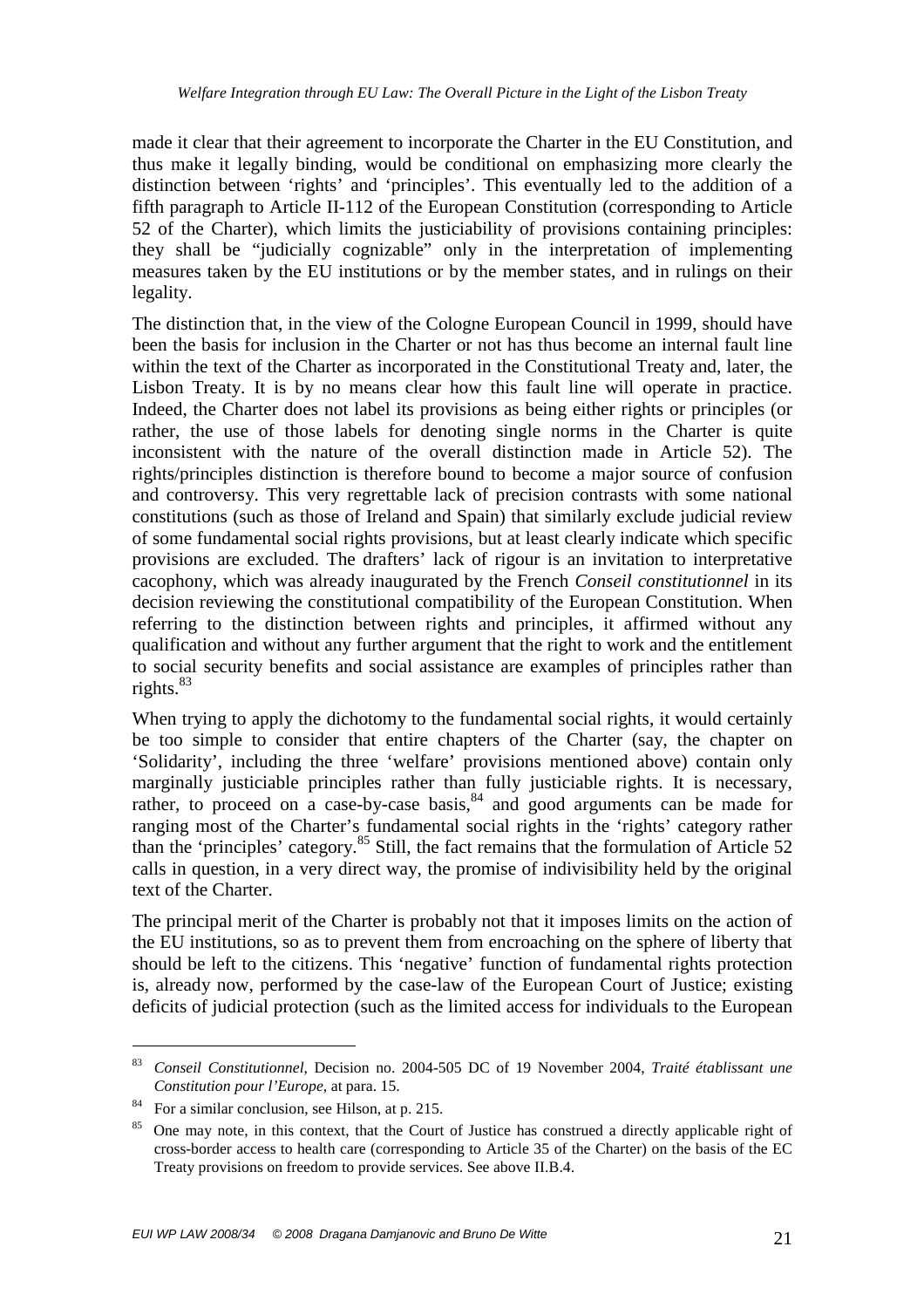Courts and the lack of review of EU action under the second and third pillars) are not remedied by the Charter and only very partially addressed in the Treaty of Lisbon. The role of the Charter, and particularly its social rights provisions, may be more promising in two other respects: that of *limiting the liberalizing impact* of EU law on national welfare policies, and that of formulating *duties to act* for the EU institutions.

As regards the limitation of the liberalizing impact of the internal market freedoms, the recent *Viking* and *Laval* judgments of the ECJ do not augur well. Although these cases did not relate to welfare services but to employment rights and policies, the approach taken by the Court of Justice, giving relative priority to the free movement of establishment and services over the social right to take collective action, certainly does not hold the promise of an offensive judicial use of Charter rights to counterbalance the deregulatory impact of the common market freedoms.

As regards the creation of duties to act, one must take into account Article 51(2) of the Charter which provides that the Charter does not establish any new power or task for the Community or the Union. The intention of the drafters of the Charter was clearly to avoid that the mere enumeration of a fundamental right would create a competence for the European institutions to act for the protection of that right. The scope of the rights follows existing EU competences rather than the other way round. However, even though this intention is clear, the actual wording of the clause is misleading by its use of the word 'tasks'. Whereas it makes legal sense to affirm that the Charter does not extend the *powers* of the European Union, if one takes 'powers' as meaning 'legal competences', it does not make sense to state that the Charter will not extend the *tasks*  of the European Union. Indeed, the very purpose of adopting a Charter of Rights was to make it a task for the European institutions to apply the Charter rights in their various activities. By adopting the Charter in their solemn proclamation made in Nice, the three institutions (Commission, Council and European Parliament) have clearly taken up the new task of respecting and promoting the rights contained in the Charter. So, whereas Article 51(2) can meaningfully be interpreted as a barrier to the extension of EU *competences* by the indirect means of promoting a Charter right, it cannot mean that the *policies* of the Community and Union remain unaffected by the Charter. That would make a charade of the Charter.

In fact, the first paragraph of the same Article 51 of the Charter imposes an obligation on the Member States and the European Union to "promote the application" of the rights contained within it. Many Charter rights (including of course the welfare rights) require positive action for "the progressive achievement of their full realization" (to use the words of the UN Social Covenant), so that the right only becomes meaningful when seen in conjunction with the measures taken for its effective enjoyment. In other words, the primary law of the Charter is intimately connected with the secondary law consisting of the measures taken for its implementation.

It would seem that, for most of the social rights included in the Charter, the European Union *does* have competence, whether broad or narrow, to take positive steps for promoting their application. The competence of the EU is sometimes quite straightforward, when the wording of the right corresponds to the definition of a sectorspecific EU competence, as is the case for education, health and the various social policy competences listed in Article 137 EC Treaty (even though many of these are not law-making competences but so-called complementary competences).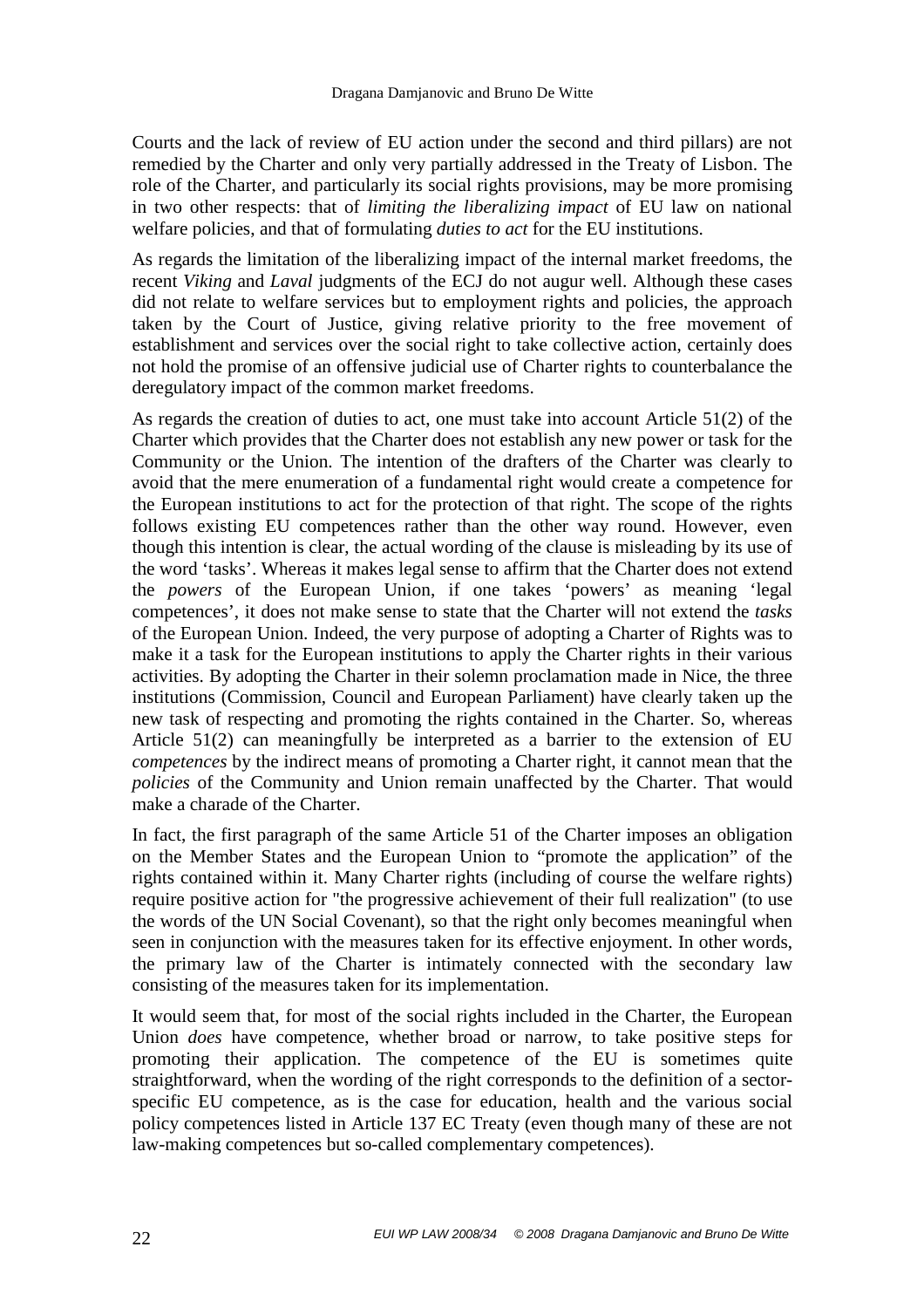In addition to these cases of clear correspondence between a Charter right and an EU competence, fundamental social rights may also play a 'transversal' role in other competence domains that are less directly linked to a particular social right. This can occur with the Community's internal market competences, which are precisely not defined in sector-specific but in functional terms. The aim to facilitate the free movement of persons, services or goods justifies the adoption of EC legislation harmonising national laws and practices in a given domain. This EC legislation typically pursues a double aim: that of improving the operation of the internal market, and that of protecting at the European level a public interest which the member states (or at least some of them) were pursuing in their own divergent ways prior to harmonisation. That public interest may, occasionally, be the guarantee of a fundamental social right. On recent illustration is the Commission's draft directive of 2 July 2008 on patients' rights in cross-border health care. As mentioned above, this is an internal market directive; recital 3 of its preamble refers to Article 35 of the Charter dealing with the right to health.<sup>86</sup> The same connection between core economic competences of the EU and the social rights of the Charter arises with Article 36 which runs as follows:

"*The Union recognizes and respects access of services of general economic interest as provided for in national laws and practices, in accordance with the Treaty establishing the European Community, in order to promote the social and territorial cohesion of the Union."*

Another, not too dissimilar, example is provided by European legislation protecting the equal exercise of welfare rights by foreign (non-EU) residents. The preamble of the Directive of 2003 on the status of third-country nationals who are long-term residents<sup>87</sup> refers to the Charter of Rights, and its Article 12 guarantees equal treatment for longterm resident foreigners in, among other things, 'education and vocational training, including study grants', and 'social protection, including social security and health care', which are social rights recognized by the Charter. In this manner, the European Union's competence (granted by Article 63(4) EC Treaty) to define the legal status of third country nationals in their country of residence was interpreted by the EU institutions as calling for the adoption of measures to promote the exercise of Charter rights by these third country nationals.<sup>88</sup>

What happens in such cases is the legislative *mainstreaming* of social rights, in particular of their non-discrimination element. This duty of mainstreaming exists across all EU policies and applies to all fundamental rights contained in the Charter.<sup>89</sup> This

<sup>&</sup>lt;sup>86</sup> However, the accompanying explanatory memorandum of the Commission does not explain in what way the draft directive would advance the Charter right to health, and one may predict a debate on this point, with some people arguing that promoting cross-border access to health care may lead to a reduction of overall health standards in Europe, or at least in some countries.

 $87$  Council Directive 2003/109 of 25 November 2003 concerning the status of third-country nationals who are long-term residents, OJ 2004 L 16/44.

<sup>&</sup>lt;sup>88</sup> Compare with Council Regulation 859/2003 of 14 May 2003, by which the social security exportability scheme that existed for the benefit of migrant EU nationals (the famous Regulation 1408/71) was extended to third country nationals migrating between two EU countries (OJ 2003, L 124/1). The Preamble of this Regulation refers to the right to social security and social assistance of the Charter of Fundamental Rights, but without stating in so many words that the adoption of the Regulation was mandated by the Charter text.

<sup>89</sup> See the Commission Communication COM(2005)172 of 27 April 2005, *Compliance with the Charter*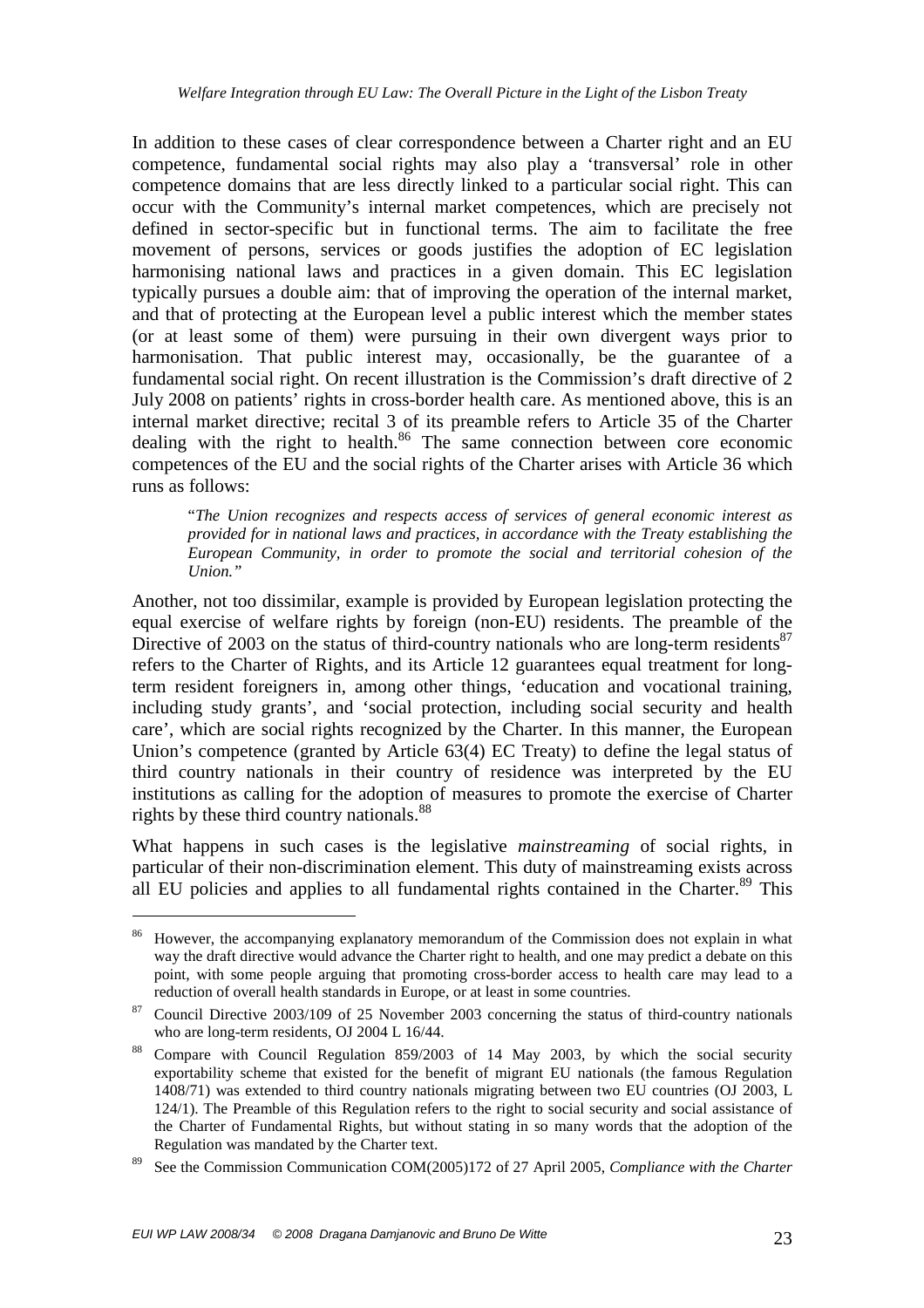duty will become stronger if and when the Charter will acquire binding constitutional law status.

Thus, the question is not so much whether the EC and EU might gain *extra* legislative powers under the Charter for the promotion of human rights (they do not), but whether the *existing* legislative and other powers of the EU will be re-oriented and infused with a range of different values and policy considerations after the enactment of the Charter. Among the non-legislative activities that could be displayed by the EU institutions, one could mention the use of social rights as substantive indicators within the context of the open method of coordination as used in social and educational policy.<sup>90</sup> It has even been suggested recently that, beyond the incorporation of human rights concerns in existing OMC processes, one could also set up a separate open method of coordination wholly devoted to the progressive realization of the Charter rights.<sup>91</sup> Welfare rights would lend themselves particularly well to such an approach.

However, one should not nurture too much optimism. The practice of the EU institutions, so far, is rather disappointing. It is true that, as was mentioned above, the Charter has been cited in the preamble of some EC instruments since 2001. But evidence of a true change in policy formulation or implementation is rare. Take the right to *education*. The formulation of that right in Article 14 of the Charter is not particularly strong, but that does not fully explain its lack of impact on the EU's education policy since 2001. The European Union has developed an educational policy for many years now, and is currently revising the aims and instruments of that policy so as to make it an active part of the 'Lisbon process'.<sup>92</sup> However, the benchmarks and indicators that the EU institutions and member states are identifying in the course of that process do not in any way reflect the fact that education is also a fundamental right recognized in the EU Charter,  $93$  nor is the Charter mentioned in the rare binding legal acts adopted in this field.<sup>94</sup> This is, therefore, an area in which the Charter has not even started to make a rhetorical impact on EU policy, let alone shape the actual content of the policy.<sup>95</sup> Similarly, when the Commission recently presented plans for a (non-legally-binding) European Charter on the Rights of Energy Consumers,  $96$  it made no reference whatsoever to the right of access to services of general economic interest recognized by the EU Charter of Rights. So, it seems that, in the area of welfare services at least, the

<sup>95</sup> Contrast with Gori, 2001, who argues that the fundamental right to education should be a guiding principle of EU law and policy.

<u>.</u>

*of Fundamental Rights in Commission legislative proposals – Methodology for systematic and rigorous monitoring.* 

<sup>&</sup>lt;sup>90</sup> See Sciarra, 2005 and Smismans, 2005.

<sup>91</sup> This idea is developed, among others, by De Schutter, 2005.

 $92$  See, generally, Lonbay, 2004.

<sup>93</sup> See, for instance, the Commission Communication COM(2003) 685 of 11 November 2003, *Education and Training 2010.* 

<sup>&</sup>lt;sup>94</sup> See, in particular, Decision 1720/2006 of 15 November 2006 establishing an action programme in the field of lifelong learning, OJ 2006, L 327/45 (the successor of the *Socrates* programme). Article 1(3) of the Decision lists 11 very broad objectives of the programme, but there is no reference there to the right to education of the Charter, nor is there a reference to the Charter in the preamble of the Decision.

<sup>96</sup> Commission Communication COM(2007)386, Fn 45.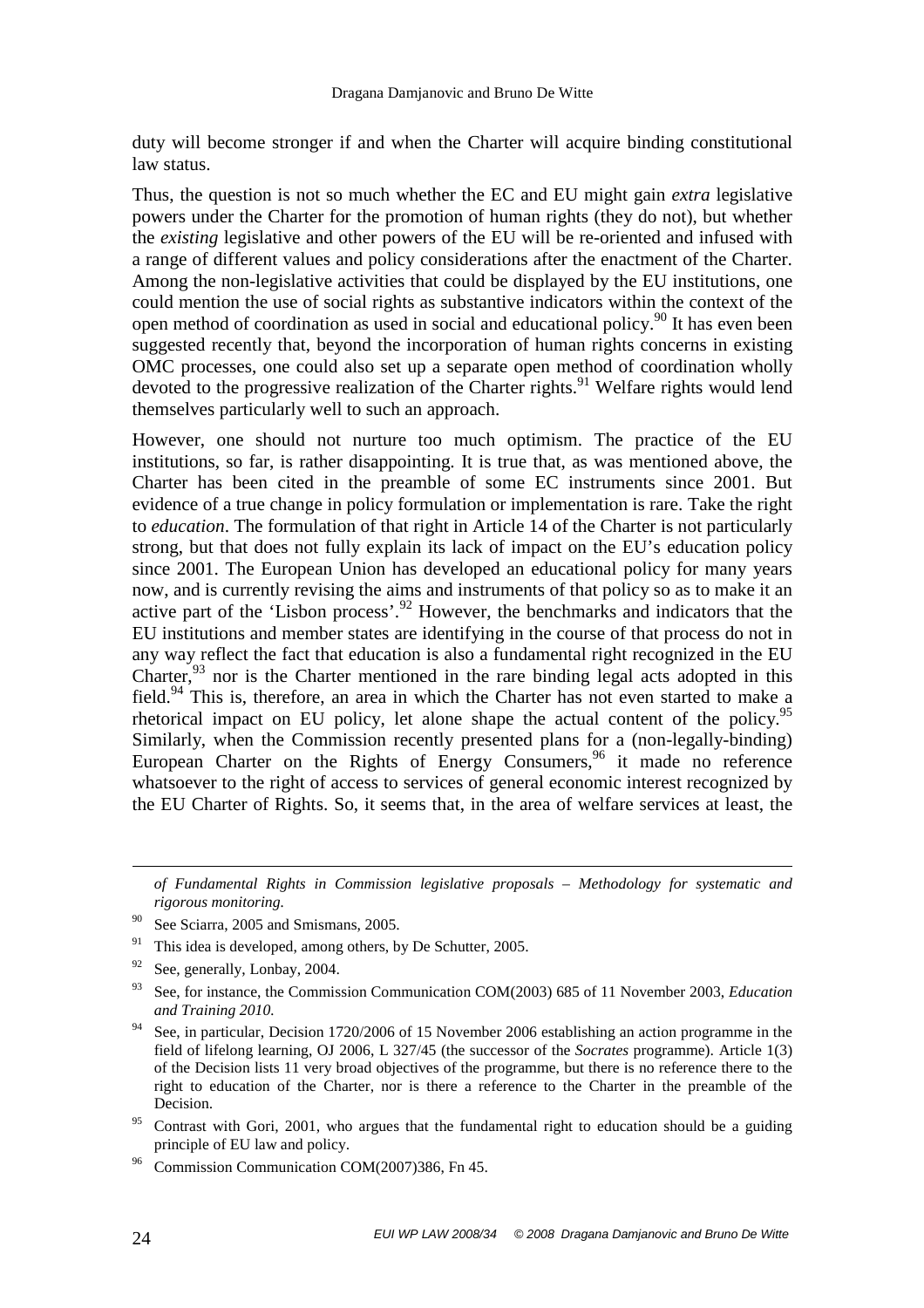Charter of Rights remains a rhetorical flourish with little or no impact on day-to-day European policies.

Would this change once the Lisbon Treaty enters into force and the Charter of Fundamental Rights acquires full binding force? For social rights even more than for other types of rights, this change of legal status would not bring any direct consequences for the effective enjoyment of fundamental social rights. However, the entry into force of the Lisbon Treaty would still be a meaningful legal event. The Charter would act as a platform for the development of EU policies. Political and civil society actors arguing for more effective protection of particular Charter rights would be able to stand on this constitutional platform to make their voices better heard.

# *B. The incorporation of social and welfare values in the general provisions of the Treaties*

 The Constitutional Treaty first, and the Lisbon Treaty in its wake, have considerably expanded the formulation of the basic values and objectives of the European Union. The relevant Treaty articles (Articles 2 and 3 EU Treaty) include language which refers indirectly to welfare and contributes to rebalance the weight of market and non-market values in the foundational provisions of the European Union. This evolution is, thus, entirely consistent with the importance given, in the Charter, to the solidarity rights.

Solidarity is included among the values, listed in Article 2, on which the Union is based. Article 3, which lists the Union's main objectives, starts by the ringing sentence that "The Union's aim is to promote peace, its values and the well-being of its people", and then mentions, among the other main objectives, "a highly competitive social market economy" and "social progress". The Union is, furthermore, directed to "combat social exclusion" and "promote social justice and protection". In this way, the central values and principles that underlie national welfare systems are received and incorporated at the European level.

The reference to the "social market economy" has been the object of particular attention in commentaries of the Constitutional Treaty. Joerges and Rödl have noted the semantic similarity between this expression and the expression used in post-war Germany to denote a particular societal and constitutional model, and have pointed at the differences between that particular historical experience and the context of present-day Europe.<sup>97</sup> A major difference is that the commitment to establish a social market economy in Germany was accompanied by far-reaching competences of the federal government in the field of social policy, whereas they are largely lacking in the EU. In fact, there is no evidence that the drafters of the Constitutional Treaty consciously borrowed from the German constitutional tradition on this point and wanted to codify a specific social model for Europe. The expression of "social market economy" can best be seen as a generic statement of the drafters' wish to counterbalance the values of market integration with social values.<sup>98</sup>

The new language of Article 3 EU Treaty might remain a dead letter. The amendments to the Treaty may seem to be purely rhetorical because they are not fleshed out

<sup>97</sup> Joerges and Rödl, 2004.

See also, in this sense, Ortega Álvarez and Arroyo Jiménez, 2007, at 351-2.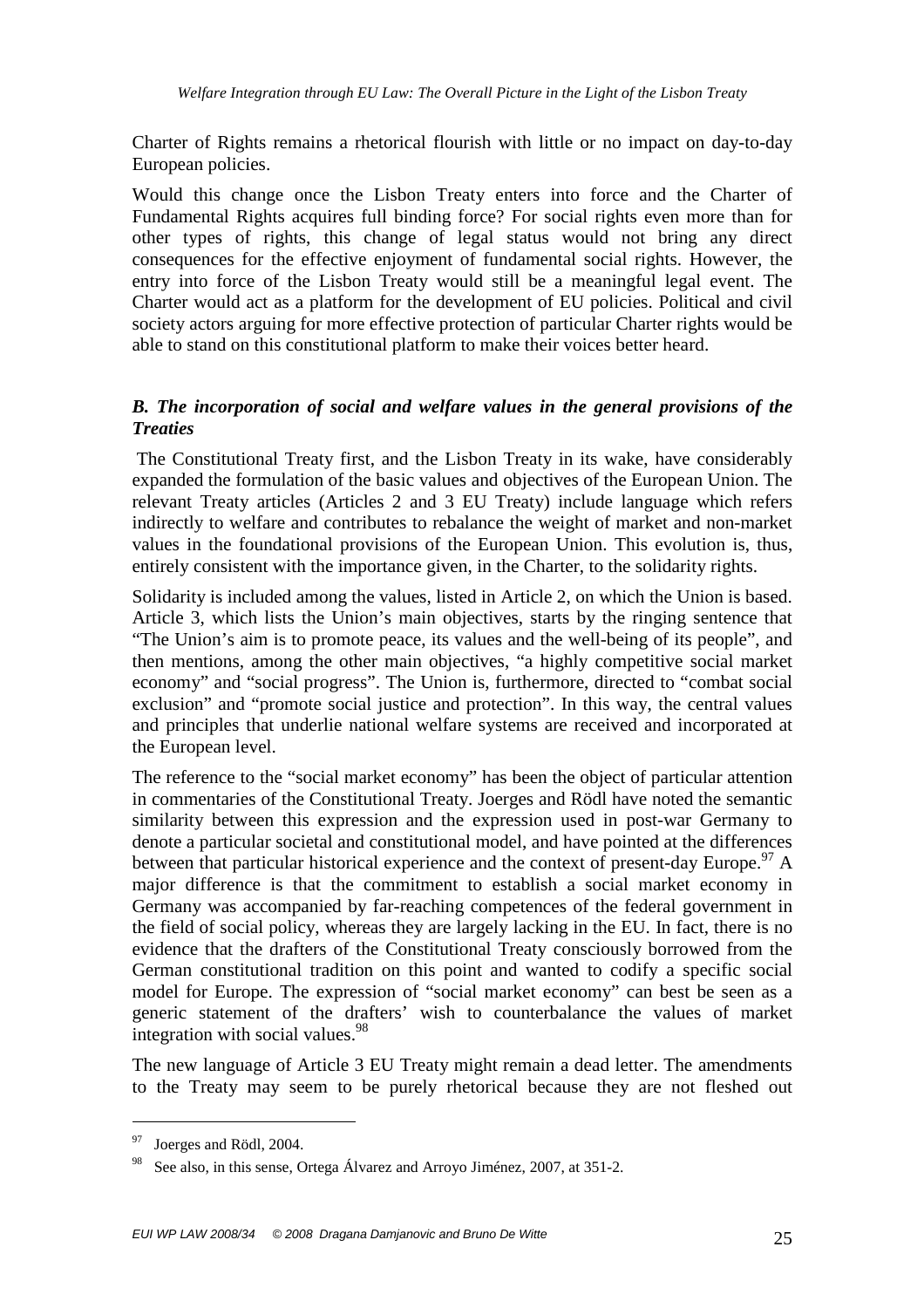elsewhere in the Treaties by provisions that "*include directly effective norms or enshrine competences and decision-making processes*."<sup>99</sup> However, as we will see *infra,*  there is at least one new competence in the field of welfare services which may help to flesh out the new social rhetoric of the opening articles of the Treaty. Moreover, those provisions might also prompt the Court and Commission, in particular, to give closer consideration to welfare policy issues when interpreting and applying the market rules. The new Treaty language, by itself, does not force such a rethink by the Court or Commission, but it might provide arguments to those who complain about a market bias in the operation of those two EU institutions.

The TFEU will also contain a new mainstreaming clause stating that, in defining and implementing all its policies and activities,

"*the Union shall take into account requirements linked to the promotion of a high level of employment, the guarantee of adequate social protection, the fight against social exclusion, and a high level of education, training and protection of human health.*" 100

This selection of 'mainstreamable' welfare policy objectives overlaps in part with the fundamental social rights of the Charter and adds normative force to them.

#### *C. A new horizontal competence for welfare services (Article 14 TFEU)*

The current Article 16 EC Treaty (mentioned above) is incorporated in substantially modified form as the new Article 14 of the Treaty on the Functioning of the European Union (TFEU). The first sentence of the new article slightly rephrases Article 16 ECT; the last part of the sentence now states that

"*the Union and the Member States, each within their respective powers and within the scope of application of the Treaties, shall take care that such services operate on the basis of principles and conditions,* particularly economic and financial conditions*, which enable them to fulfil their missions."* 

The insertion of the words "particularly economic and financial conditions" can be seen as a statement of the Member State governments directed at the Commission, cautioning it to adopt a low-key approach in its state aid policy in relation to services of general economic interest.<sup>101</sup>

The main novelty consists in the addition (compared to the current EC Treaty) of a second sentence to Article 14 TFEU which creates a new legislative competence for the European Union. It states:

"*The European Parliament and the Council, acting by means of regulations in accordance with the ordinary legislative procedure, shall establish these principles and set these conditions without prejudice to the competence of the Member States, in compliance with the Treaties, to provide, to commission and to fund such services."* 

The drafting process of this provision during the Convention on the Future of the Union was rather complicated.<sup>102</sup> The second part of the sentence ("without prejudice to the

<sup>99</sup> Baquero Cruz, 2007, 1119.

<sup>&</sup>lt;sup>100</sup> Article 9 TFEU. This article is preceded by a 'gender equality' mainstreaming clause (Article 8) and followed by a 'combating discrimination' mainstreaming clause (Article 10).

<sup>101</sup> Winterstein, 2007, at 658.

<sup>&</sup>lt;sup>102</sup> See Winterstein, 2007, at 656 ff., and Rodrigues, 2003.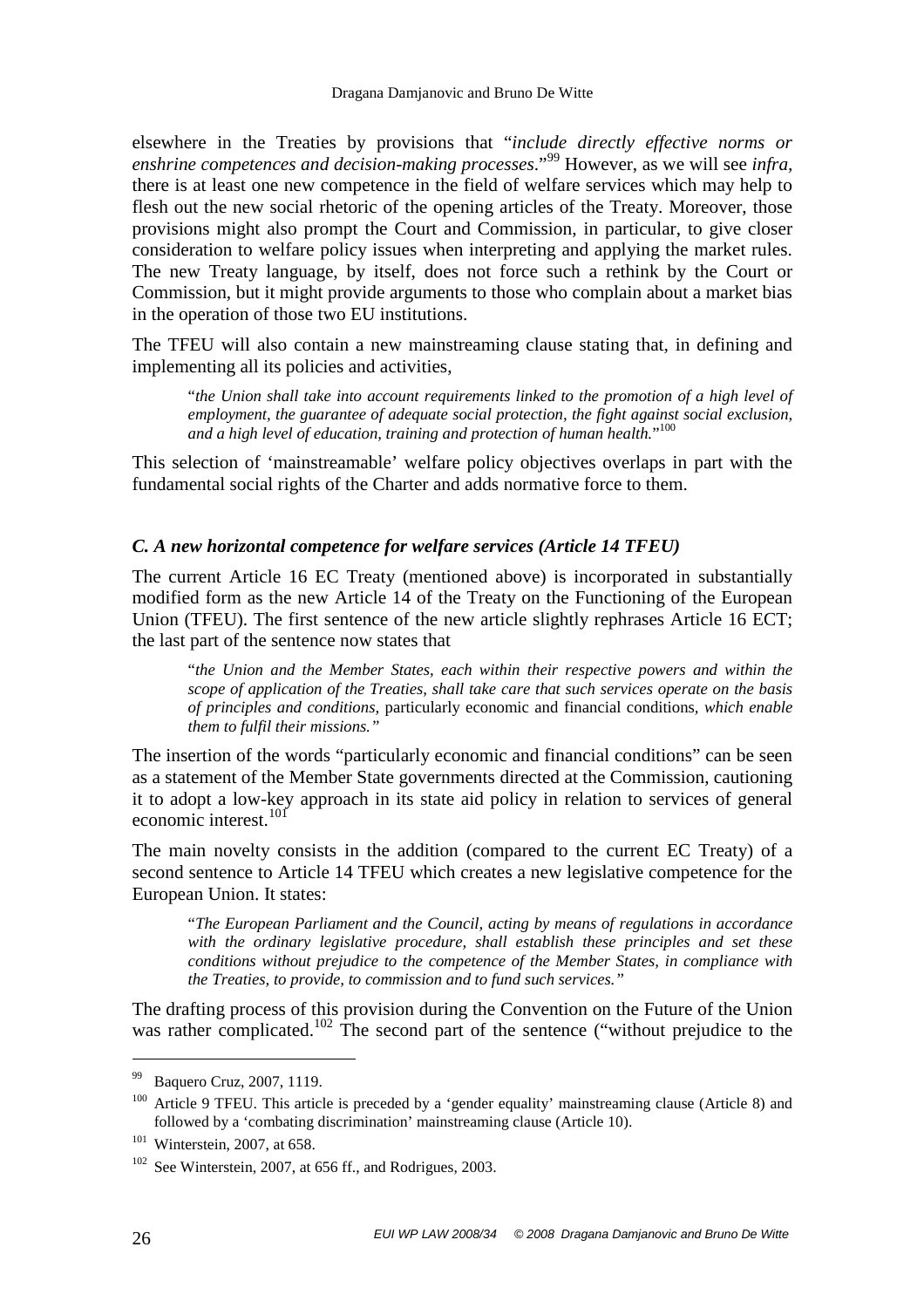competence of the MS …") was added later on, during the IGC that followed the Convention, and seems intended to restrict the scope of the competence given in the first part of the sentence but it is not clear to what extent it does so. It seems rather contradictory to state, on the one hand, that the European Union will have the competence to lay down the main principles and conditions, but also, on the other hand, that this leaves untouched the Member State competence to provide, organize and finance these services. Therefore, the provision seems capable of widely different interpretations.

On balance, the new provision seems to have at least the potential to create a wideranging legislative competence for the Union (to be exercised through the codecision procedure) to define the basic principles and conditions for the delivery of the core welfare services in Europe, and thereby to take active steps in creating a truly European social model. The creation of this basis for the development of positive welfare integration may, of course, be seen with satisfaction or regret depending on one's preferences regarding the European economic constitution.<sup>103</sup> Much depends on the definition of the "services of general economic interest" to which this Article refers. If one adopts the very wide approach to SGEIs which the Commission put forward in its 2007 Communication (see discussion above), then the vast majority of welfare services has to be considered as economic activity – indeed anything except the 'services' provided in the direct exercise of public authority (police, justice and statutory social security schemes), and that would make the new competence a very broad one indeed.

This new legislative competence was added to the draft Constitutional Treaty quite late in the life of the Convention and in a kind of surprise move. Both the UK government and the European Commission have stated recently (after the confirmation of this competence by the Lisbon Treaty) that they are not keen to use it for a wholesale 'horizontal' regulation dealing with services of general economic interest in Europe, but only, if at all, for more specific legislation dealing with a particular service, as currently happens on the basis of other Treaty articles.<sup>104</sup> On the other hand, the socialist group in the European Parliament already elaborated a draft text of horizontal legislation on public services,  $105$  which it prepared on the basis of the current (very shaky) internal market competence given by Article 95 ECT, but which could more firmly be justified, in legal terms, once the TFEU will enter into force.

<sup>&</sup>lt;sup>103</sup> For a very critical account of the new competence clause, see Schweitzer, 2004. See also Krajewski, 2008, for discussion of some of the puzzles that would be involved in the practical use of this new competence.

<sup>&</sup>lt;sup>104</sup> For the UK government, see the Memorandum by the Department for Business, Enterprise and Regulatory Reform, in House of Lords, European Union Committee, 10<sup>th</sup> Report of Session 2007-08, *The Treaty of Lisbon: an impact assessment*, Volume II, at p. B23. As for the Commission, it implicitly rejected the call for new horizontal European legislation in its Communication of 20 November 2007, *Services of general interest, including social services of general interest: a new European commitment*, COM(2007) 725; see *Euobserver.com* of 19 November 2007, "Brussels turns down bids for EU law on public services".

<sup>105</sup> Socialist Group in the European Parliament, *Proposal for a Framework Directive on Services of General Economic Interest*, November 2006.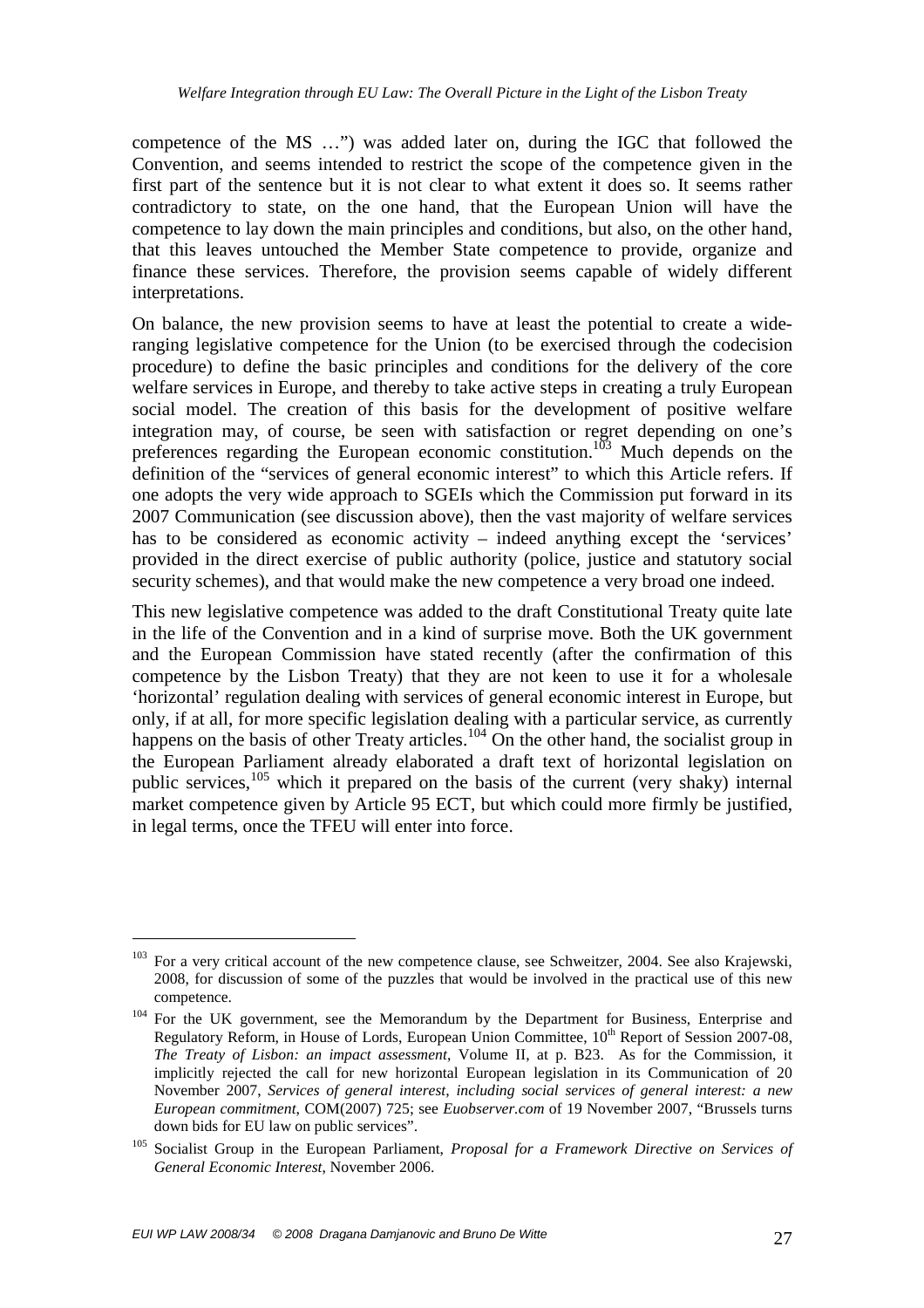#### *D. The Lisbon Protocol on Services of General Interest*

The final layer to the Lisbon edifice was laid during the IGC which modified the Constitutional Treaty, or rather, in the secret negotiations which led to the detailed IGC mandate that was adopted by the European Council of June 2007 and then inexorably led to the Treaty of Lisbon. Indeed, the exact text of what became the Protocol nr 9 on services of general interest was already contained in a footnote of the IGC mandate.<sup>106</sup> Article 1 of the Protocol is presented as an interpretation of the new Article 14 TFEU (mentioned above); it spells out in a grammatically and stylistically clumsy way the "shared values" which are referred to in Article 14.<sup>107</sup> Article 2 is a more radical statement seeking to shield non-economic services from the impact of EU law altogether.<sup>108</sup>

It is difficult, in view of the total lack of transparency of the latest IGC, to understand why this Protocol was needed, and what its political and legal significance is. We know that the initiative for the Protocol came from the Netherlands, whose government had included it in the list of modifications to the Constitutional Treaty which it declared to be indispensable in order to ratify without recourse to a second referendum. However, this particular Dutch request, unlike the others, was not inspired by the will to dismantle the constitutional language of the Treaty. Rather, its origins are more coincidental; they seem to be linked to a controversy caused by a Commission investigation, in 2005, into the existence and legitimacy of state aid to the public housing sector in the Netherlands, a traditionally important part of the core social welfare sector in that country.<sup>109</sup>

Given the fact that Article 1 of the Protocol purports to lay down an authoritative interpretation of Article 14 TFEU, one would have expected this interpretation to be incorporated in the text of Article 14, rather than in a separate Protocol which is situated in an entirely different part of primary EU law. This lack of coherence is one of the perverse consequences of the stratified nature of the Treaty of Lisbon: rather than reopening the discussion on the formulation of Article 14, the drafters of the 2007 IGC mandate preferred to formulate an additional text in the form of a separate Protocol. It is clear, nevertheless, that Article 14 will, after the entry into force of the Lisbon Treaty, have to be interpreted in the light of the binding interpretation provided in the Protocol.

Article 2 of the Protocol is more innovative, as we see here, for the first time in primary EU law, the appearance of the notion of the "*non*-*economic* services of general interest" which, of course, are opposed to the services of general *economic* interest that are

<sup>106</sup> European Council of 21/22 June 2007, Annex 1 to the Presidency Conclusions, *Draft IGC Mandate*, at p.21, footnote 12.

<sup>&</sup>lt;sup>107</sup> "The shared values of the Union in respect of services of general economic interest within the *meaning of Article (14) of the Treaty on the Functioning of the European Union include in particular: - the essential role and the wide discretion of national, regional and local authorities in providing, commissioning and organizing services of general economic interest as closely as possible to the needs of the users;* 

*<sup>-</sup> the diversity between various services of general economic interest and the differences in the needs and preferences of users that may result from different geographical, social or cultural situations; - a high level of quality, safety and affordability, equal treatment and the promotion of universal access and of user rights."* 

<sup>&</sup>lt;sup>108</sup> "The provisions of the Treaties do not affect in any way the competence of Member States to provide, *commission and organize non-economic services of general interest.* 

<sup>109</sup> See Charles Le Bihan, 2008, at 358.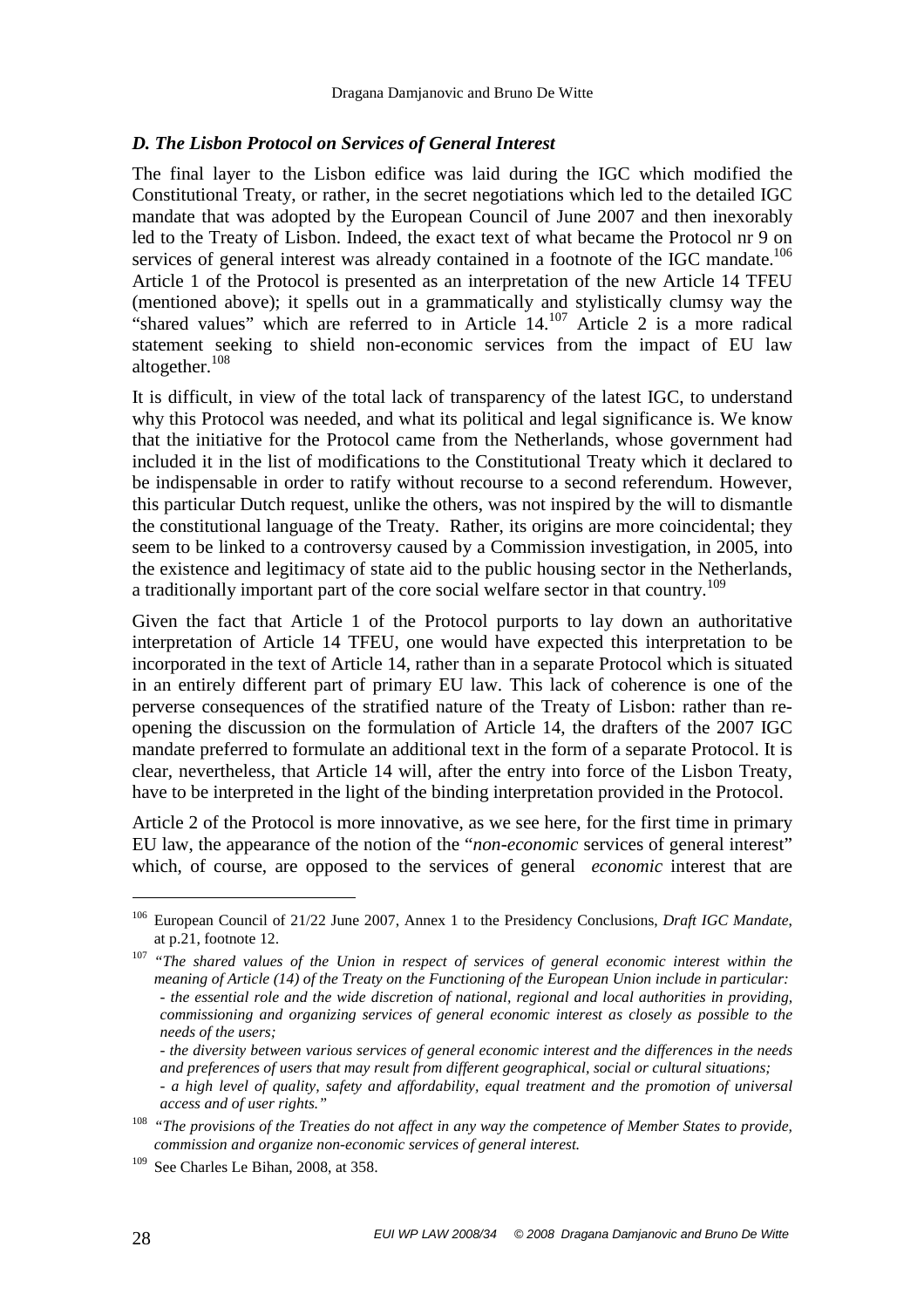covered by Article 1 of the Protocol, Article 14 TFEU and are subject – through Art 106 TFEU (today, Art 86 TEC) – to the internal market and competition rules. Two things can be noted about this new Treaty provision. First, it is difficult to take its wording at face value. If the Treaties are not to "affect in any way" the non-economic public services then, for example, the Court jurisprudence on equal access of non-national EU citizens to public employment and on the mobility rights of EU students would have been overruled by this Protocol. This can hardly have been the intention of its authors. Rather, the "non-affectation clause" must probably be read in the harmless way in which the ECJ uses similar formulas in many of its judgments, when stating that EC law does not *detract from* a particular exclusive Member State competence when it imposes certain obligations (for example, in respect of non-discrimination) on the *exercise* of that national competence.<sup>110</sup> The Court has used this formula in its health care cases,<sup>111</sup> and it will quite likely interpret the strong wording "not affect in any way" in the same belittling manner.

The second thing to note about Article 2 is that the dividing line between economic and non-economic services is not traced by the Protocol itself, nor is it within the discretion of the Member States. Rather, it will be left to the ECJ to define what are economic as opposed to non-economic services. This is an extension of its current role to define what are undertakings for the purpose of competition law, and what are services for remuneration under free movement law. So, the ECJ will continue to define which welfare services are within the shared responsibility of the Member State and the European Union (and are subject to Article 14 TFEU, Article 1 of the Protocol, and Article 106 TFEU) and which services fall within the exclusive competence of the Member States (but are nevertheless "affected", despite the wording of Article 2, by the non-discrimination rules of EU law).

It is interesting to observe that the European Commission, in its November 2007 Communication on services of general interest, gave pride of place to the Lisbon Protocol even before it has entered into force. It used it, "somewhat cynically", <sup>112</sup> as an argument against the enactment of European legislation on welfare services since, in the Commission's view, the Protocol created sufficient clarity as to the EU legal framework which could, therefore, continue to be implemented through Commission action in the field of competition, and through occasional service-specific legislation. The cynical element in the Commission's position lies in the fact that both the new competence in Article 14 TFEU and the new Lisbon Protocol were promoted by political actors who are concerned by the impact of negative integration on welfare services, but whereas Article 14 provides for a re-regulatory competence of the EU (to compensate for the effects of negative integration), the Protocol adopts a 'hands-off' approach, instructing the EU institutions to respect the policy autonomy of the Member States. The advocates of the existing negative integration approach, including the Commission, can therefore play out the Protocol against the second sentence of Article 14.

<sup>110</sup> See, for a recent example, Case C-267/06, *Tadeo Maruko v Versorgungsanstalt der deutschen Bühnen*, judgment of 1 April 2008, para 59.

<sup>111</sup> Case C-72/04, *Watts* (para 92), and Case C-444/05, *Stamatelaki* (para 23).

 $112$  Sauter 2008, at 173; see also, in the same sense, Charles Le Bihan, 2008, at 359 ff.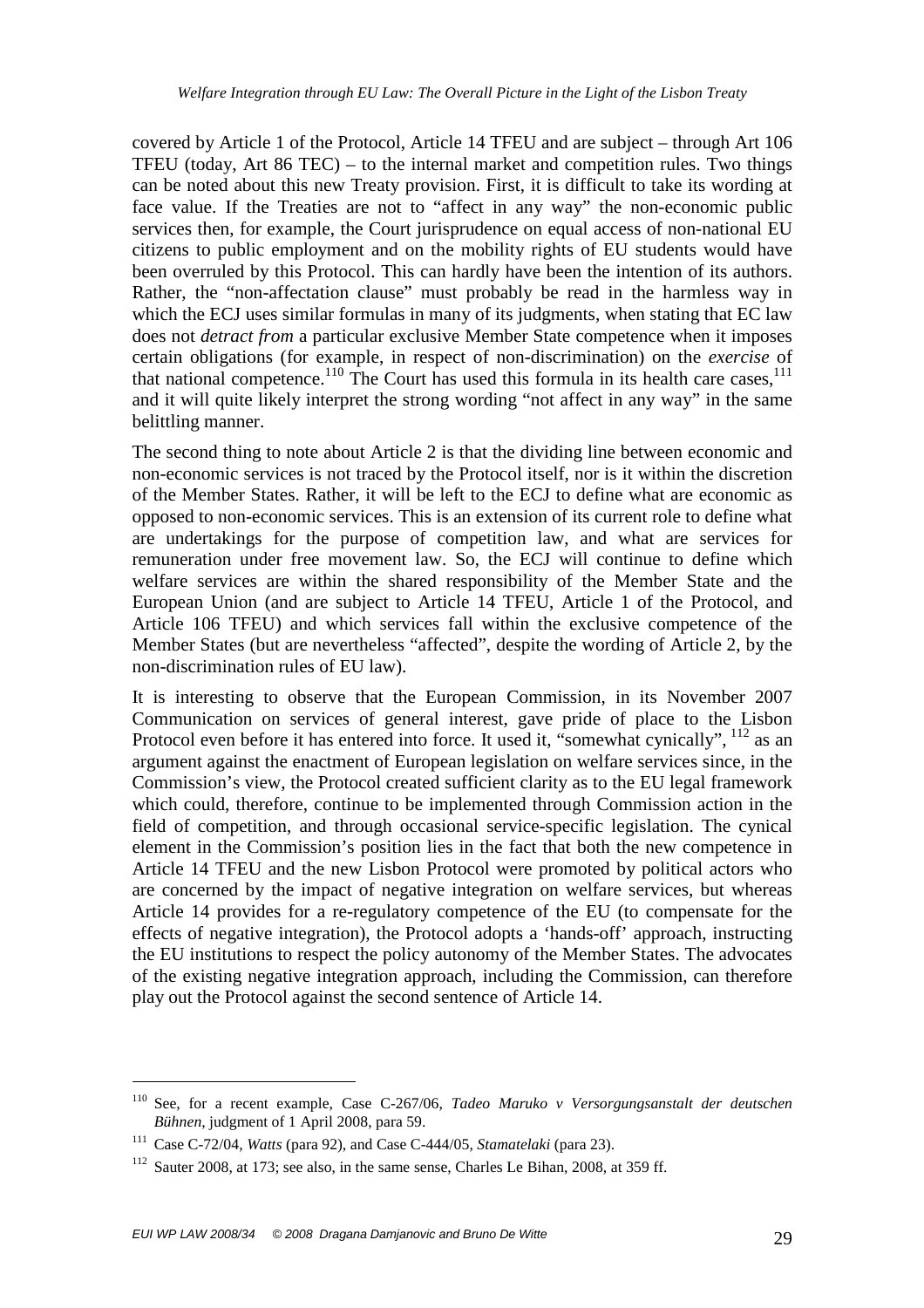# **IV. General conclusion**

If the Lisbon Treaty eventually enters into force, it will not radically modify the way in which EU law impacts on the provision of welfare services, but it will nevertheless introduce some interesting novelties. On the one hand, the combined wording of the introductory articles of the EU Treaty, of the Charter of Rights, and of Article 1 of the Protocol on services of general interest makes *welfare values* a much more central part of the self-understanding of the European Union. On the other hand, the Lisbon Treaty offers mixed messages when it comes to the future evolution of *welfare integration*. The member state governments, when drafting the Constitutional Treaty and the Treaty of Lisbon, made an effort to shield non-economic services from the impact of market integration, by means of the new Protocol. They also created, in the amended text of Article 14 TFEU, a new competence for the EU to promote positive integration with regard to economic services of general integration, to be exercised in the light of the new welfare values that will be entrenched in primary EU law. These two treaty amendments seem to contrast, in that the former seeks to hold back the EU and the latter encourages its action, but they are mutually consistent in policy terms, if one assumes that there is a clear demarcation line between economic and non-economic services. However, in the 'real life' of EU law, this is not really the case. We know from the Court's case law and the Commission's practice that the demarcation line between economic and non-economic services of general interest is rather blurred and constantly moving. The effect of the Lisbon Treaty will be to force the Commission and Court to adopt a more consistent line on this question of delimitation.

Whether or not the Lisbon Treaty enters into force, it is likely that in the years to come the European Union will become ever more a 'multi-level welfare system'<sup>113</sup> in which the states will continue to occupy a leading role in terms of organisation and funding of welfare services and in which the European Union will play a growing role in setting limits and providing incentives across a wide variety of welfare sectors. It is an open question in which direction this growing role of Europe will operate. Indeed, there is a discrepancy between the message conveyed by the member state governments in the Lisbon Treaty (namely, that the European Union should essentially help the member states to keep their welfare services operating in the way they wish) and the message conveyed in most of the European Commission's documents, namely that the provision of welfare services should be adapted to the requirements of market integration and cross-national competition. The future course of European integration, in this field, will depend on the internal ideological battles within each EU institution (Commission, Council and Parliament) and on the power balance between those institutions.

<sup>&</sup>lt;sup>113</sup> Dougan and Spaventa, 2005, at 181.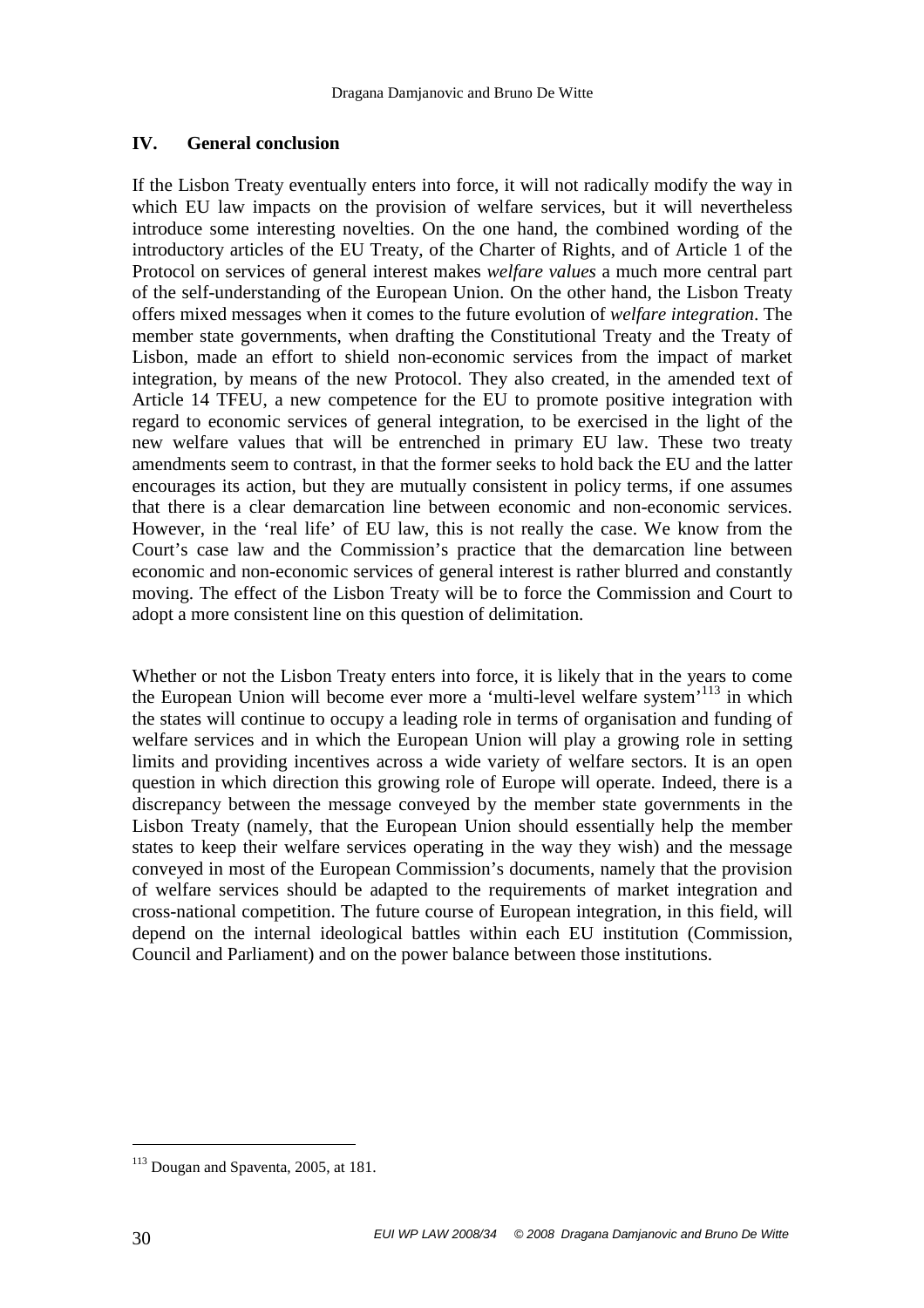#### **References**

Armstrong, Kenneth: "Tackling the Social Exclusion Through OMC: Reshaping the Boundaries of EU Governance", in R. Cichowski and T. Börzel (eds), *The State of the European Union: Law, Politics and Society*, Volume 6 (2003).

Baquero Cruz, Julio: "Beyond Competition: Services of General Interest and European Community Law", in G. de Búrca (ed), *EU Law and the Welfare State – In Search of Solidarity* (2005) 169-212.

Baquero Cruz, Julio: "The Socioeconomic Model of the European Union: Stuck with the Status Quo", in G. Amato, H. Bribosia and B. De Witte (eds), *Genesis and Destiny of the European Constitution* (2007) 1105-1128.

Charles Le Bihan, Danielle: "Services d'intérêt économique general et valeurs communes", *Revue du Marché commun et de l'Union européenne* (2008) 356-360.

Conant, Lisa: Justice Contained. Law and Politics in the European Union (2002).

Craig, Paul and de Búrca, Graínne: *EU Law*, 4<sup>th</sup> ed. (2008).

De Schutter, Olivier: "The Implementation of Fundamental Rights through the Open Method of Coordination", in O. De Schutter and S. Deakin (eds), *Social Rights and Market Forces: Is the Open Coordination of Employment and Social Policies the Future of Social Europe?* (2005) 279-343.

Dougan, Michael and Spaventa, Eleanor: "'Wish You Weren't Here…' New Models of Social Solidarity in the European Union, in M. Dougan and E. Spaventa (eds), *Social Welfare and EU Law* (2005) 181-218.

Dougan, Michael: "Fees, Grants, Loans and Dole Cheques: Who Covers the Costs of Migrant Education within the EU", *Common Market Law Review* (2005) 943-968.

Falkner, Gerda: EU Social Policy in the 1990s. Towards a Corporatist Policy Community (1998).

Finger M., Allouche J. and Luís Manso P. (eds), Water and Liberalisation. European Water Scenarios (2007).

Giubboni, Stefano: "Free Movement of Persons and European Solidarity", *European Law Journal* (2007) 360-379.

Gori, Gisella: Towards an EU Right to Education (2001).

Hatzopoulos, Vassilis: "Health Law and Policy: The Impact of the EU", in G. de Búrca (ed), *EU Law and the Welfare State. In Search of Solidarity* (2005).

Heidenreich, Martin and Zeitlin, Jonathan (eds): Changing European Employment and Welfare Regimes: The Influence of the Open Method of Co-ordination on National Reforms (forthcoming, 2008).

Hervey, Tamara and Trubek, Louise: "Freedom to Provide Health Care Services within the EU: An Opportunity for a Transformative Directive", *Columbia Journal of European Law* (2007) 623-647.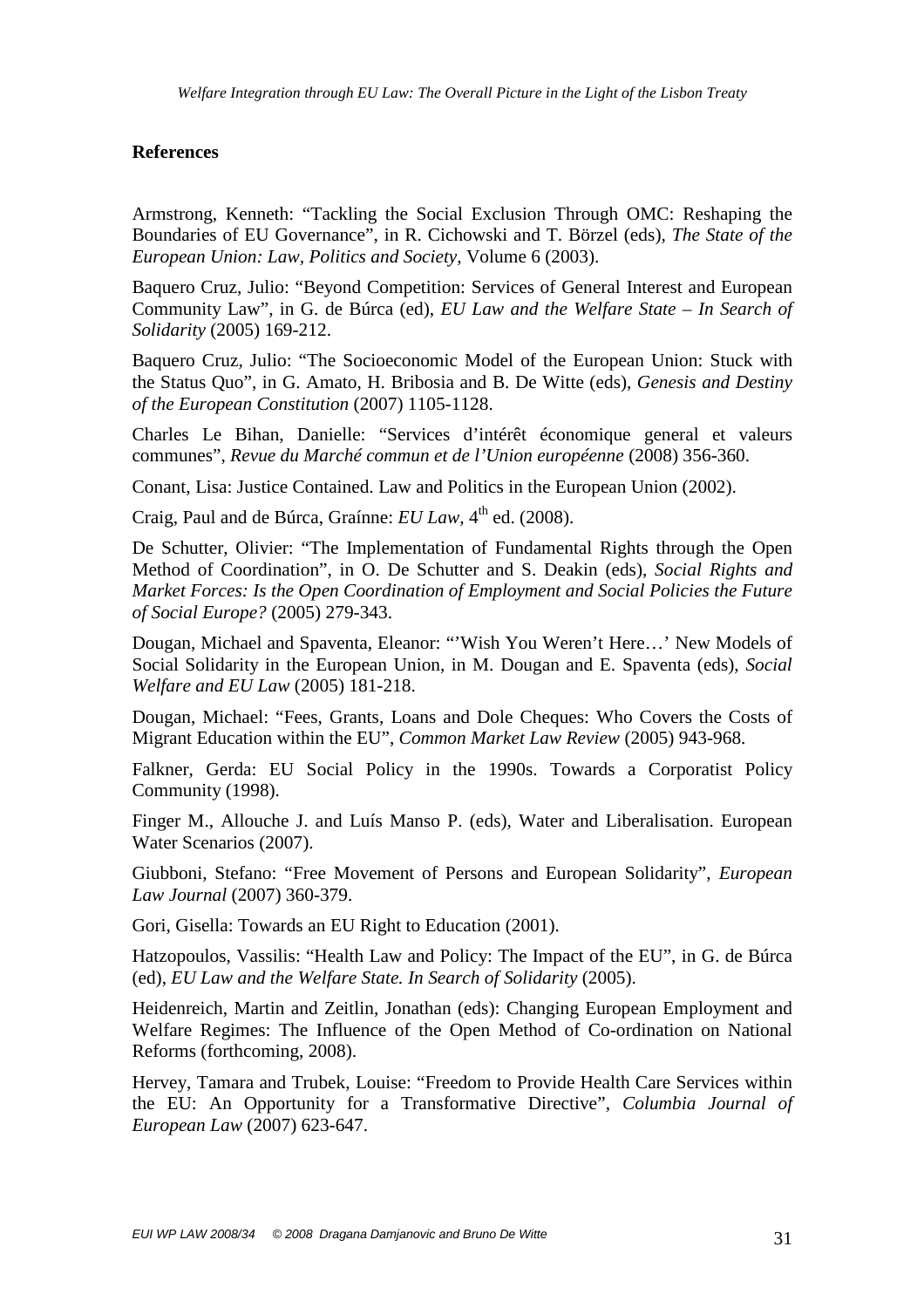Hilson, Chris: "Rights and Principles in EU Law: A Distinction without Foundation?", *Maastricht Journal of European and Comparative Law* (2008) 193-215.

Joerges, Christian and Rödl, Florian: "Social Market Economy as Europe's Social Model", *EUI Working Papers,* Law 8/2004.

Kleinman, Mark: A European Welfare State? European Union Social Policy in Context (2002).

Koutrakos, Panos: "Healthcare as an Economic Service under EC Law", in M. Dougan and E. Spaventa (eds), *Social Welfare and EU Law* (2005) 105-129.

Krajewski, Markus: "Providing Legal Clarity and Securing Policy Space for Public Services through a Legal Framework for Services of General Economic Interest: Squaring the Circle", *European Public Law* (2008) 377-398.

Larouche, Pierre: Competition Law and Regulation in European Telecommunications (2000).

Leibfried, Stephan and Starke, Peter: "Transforming the 'Cordon Sanitaire': The Liberalization of Public Services and the Restructuring of European Welfare States", *Socio-Economic Review* (2008) 175-198.

Leibfried, Stephan, "Social Policy. Left to the Judges and the Markets?", in H. Wallace, W. Wallace and M.A.Pollack (eds), *Policy Making in the European Union, 5th ed*  (2005) 243-278.

Lonbay, Julian: "Reflections on Education and Culture in EC Law", in R. Craufurd Smith (ed), *Culture and European Union Law* (2004) 243-273.

Maillo, Jerónimo: "Article 86. Services of General Interest and EC Competition Law", in G. Amato and C-D. Ehlermann (eds), *EC Competition Law* (2007) 591 – 625.

Majone, Giandomenico: The European Community Between Social Policy and Social Regulation, 31 *Journal of Common Market Studies* (1993) 153-170.

Neergaard, Ulla; Nielsen, Ruth; Roseberry Lynn M. (eds) : The Services Directive. Consequences for the Welfare State and the European Social Model (2008).

Neergaard, Ulla: "Services of General (Economic) Interest and the Services Directive – What is Left Out, Why and Where to Go?", in U. Neergaard, R. Nielsen and L.M. Roseberry (eds), *The Services Directive. Consequences for the Welfare State and the European Social Model* (2008) 65-120.

Newdick, Christopher: "Citizenship, Free Movement and Health Care: Cementing Individual Rights by Corroding Social Solidarity", *Common Market Law Review* (2006) 1645-1668.

Ortega Álvarez, Luis and Arroyo Jiménez, Luis: "Constitucionalismo europeo y Europa social", *Revista Española de Derecho Europeo* (2007) 339-370.

Pennings, Frans: "Inclusion and Exclusion of Persons and Benefits in the New Coordination Regulation", in M. Dougan and E. Spaventa (eds), *Social Welfare and EU Law* (2005) 241- 260.

Phillips, Charles F. Jr., The Regulation of Public Utilities. Theory and Practice (1985).

Prosser, Tony: The Limits of Competition Law. Markets and Public Services (2005).